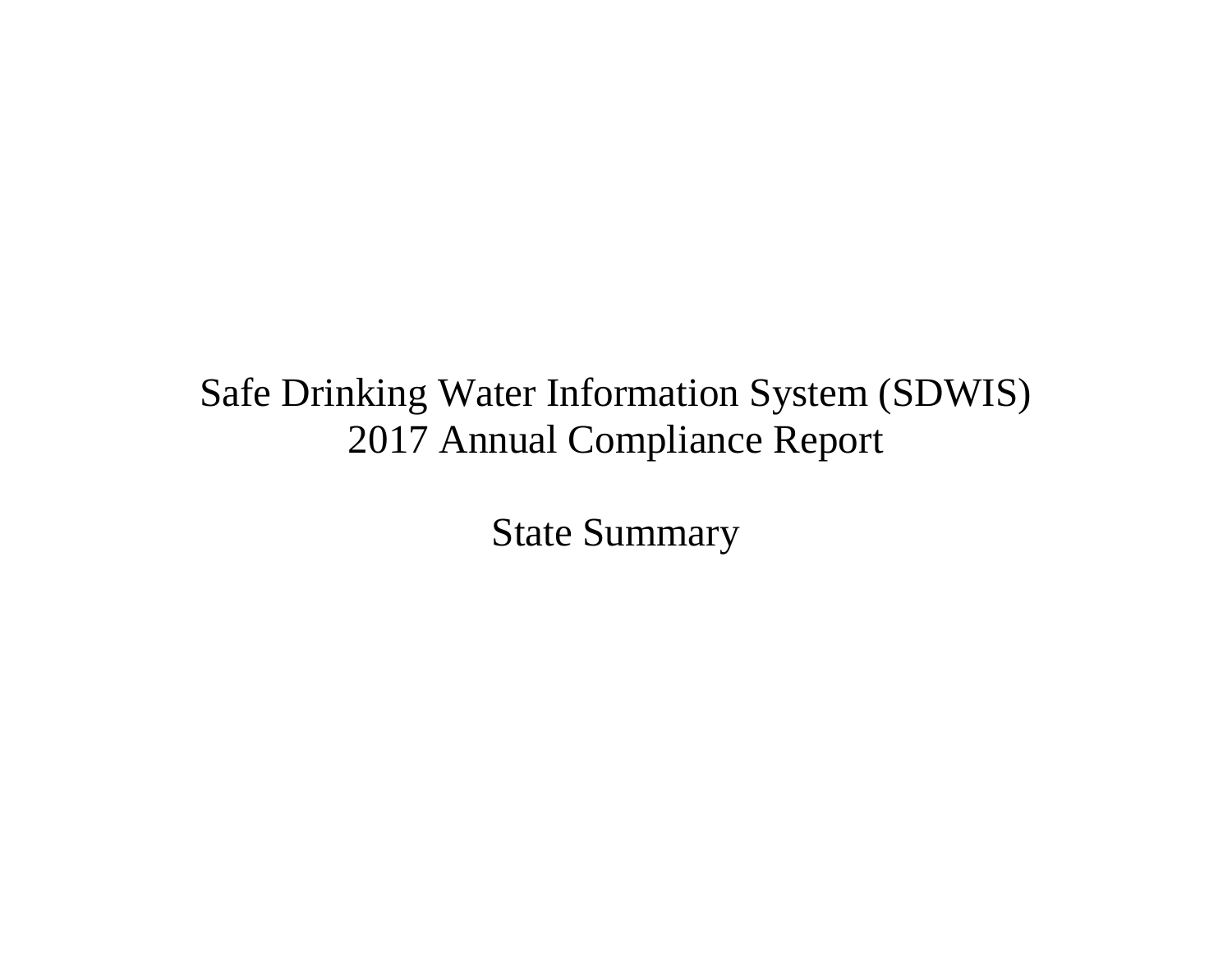## **Annual Compliance Report Summary - M&R Not Grouped**

**Report Date: 06/25/2018 01:24:44**

**Report Filters: Submission Year is 2018 and Quarter is 1 and EPA Region is National and Primacy Agency in (MA) and Annual Compliance Report Date >= 01/01/2017 and Annual Compliance Report Date <= 12/31/2017 and Violation Codes not included in report (72, 76, 4A, 4B, 4C)**

| Epa    | Primacy   |                                            |                                                |                                                        | # of         | $#$ of<br><b>Resolved</b> | # of PWS |
|--------|-----------|--------------------------------------------|------------------------------------------------|--------------------------------------------------------|--------------|---------------------------|----------|
| Region |           | <b>Agency Code Violation Category</b>      | <b>Rule Group</b>                              | <b>Rule Name</b>                                       | <b>Viols</b> | <b>Viols</b>              | in Viols |
| 01     | MA        | Maximum Contaminant Level Violation        | Disinfectants and Disinfection Byproducts Rule | Stage 2 Disinfectants and Disinfection Byproducts Rule |              |                           |          |
| 01     | <b>MA</b> | <b>Maximum Contaminant Level Violation</b> | <b>Sum</b>                                     |                                                        |              |                           | ŋ        |
| 01     | MA        | Monitoring and Reporting                   | Chemicals                                      | Arsenic                                                |              |                           |          |
| 01     | MA        | Monitoring and Reporting                   | Chemicals                                      | Inorganic Chemicals                                    |              |                           |          |
| 01     | MA        | Monitoring and Reporting                   | Chemicals                                      | Lead and Copper Rule                                   | 112          | 15                        |          |
| 01     | MA        | Monitoring and Reporting                   | Chemicals                                      | <b>Nitrates</b>                                        | 34           |                           |          |
| 01     | MA        | Monitoring and Reporting                   | Chemicals                                      | Radionuclides                                          | 26           |                           |          |
| 01     | MA        | Monitoring and Reporting                   | Chemicals                                      | Volatile Organic Chemicals                             | 168          |                           |          |
| 01     | MA        | Monitoring and Reporting                   | Disinfectants and Disinfection Byproducts Rule | Stage 1 Disinfectants and Disinfection Byproducts Rule |              |                           |          |
| 01     | MA        | Monitoring and Reporting                   | Disinfectants and Disinfection Byproducts Rule | Stage 2 Disinfectants and Disinfection Byproducts Rule | 12           |                           |          |
| 01     | MA        | Monitoring and Reporting                   | <b>Microbials</b>                              | <b>Ground Water Rule</b>                               | 51           |                           | 38       |
| 01     | MA        | Monitoring and Reporting                   | <b>Microbials</b>                              | Surface Water Treatment Rule                           |              |                           |          |
| 01     | MA        | Monitoring and Reporting                   | <b>Microbials</b>                              | <b>Total Coliform Rule</b>                             | 50           | 18                        | 23       |
| 01     | <b>MA</b> | <b>Monitoring and Reporting</b>            | <b>Sum</b>                                     |                                                        | 468          | 47                        | 179      |
| 01     | MA        | <b>Other Violation</b>                     | <b>Microbials</b>                              | <b>Ground Water Rule</b>                               |              |                           |          |
| 01     | MA        | <b>Other Violation</b>                     | <b>Microbials</b>                              | Long Term 2 Enhanced Surface Water Treatment Rule      |              |                           |          |
| 01     | MA        | Other Violation                            | <b>Microbials</b>                              | <b>Total Coliform Rule</b>                             |              |                           |          |
| 01     | MA        | <b>Other Violation</b>                     | Other                                          | <b>Consumer Confidence Rule</b>                        | 32           | 15                        | 29       |
| 01     | MA        | <b>Other Violation</b>                     | Other                                          | <b>Public Notice Rule</b>                              |              |                           |          |
| 01     | <b>MA</b> | <b>Other Violation</b>                     | <b>Sum</b>                                     |                                                        | 50           | 21                        |          |
| 01     | МA        | <b>Treatment Technique Violation</b>       | Chemicals                                      | Lead and Copper Rule                                   |              |                           |          |
| 01     | MA        | <b>Treatment Technique Violation</b>       | Disinfectants and Disinfection Byproducts Rule | Stage 1 Disinfectants and Disinfection Byproducts Rule |              |                           |          |
| 01     | MA        | <b>Treatment Technique Violation</b>       | <b>Microbials</b>                              | <b>Ground Water Rule</b>                               |              |                           |          |
| 01     | MA        | <b>Treatment Technique Violation</b>       | <b>Microbials</b>                              | Surface Water Treatment Rule                           |              |                           |          |
| 01     | <b>MA</b> | <b>Treatment Technique Violation</b>       | <b>Sum</b>                                     |                                                        | 16           |                           | 13<br>4  |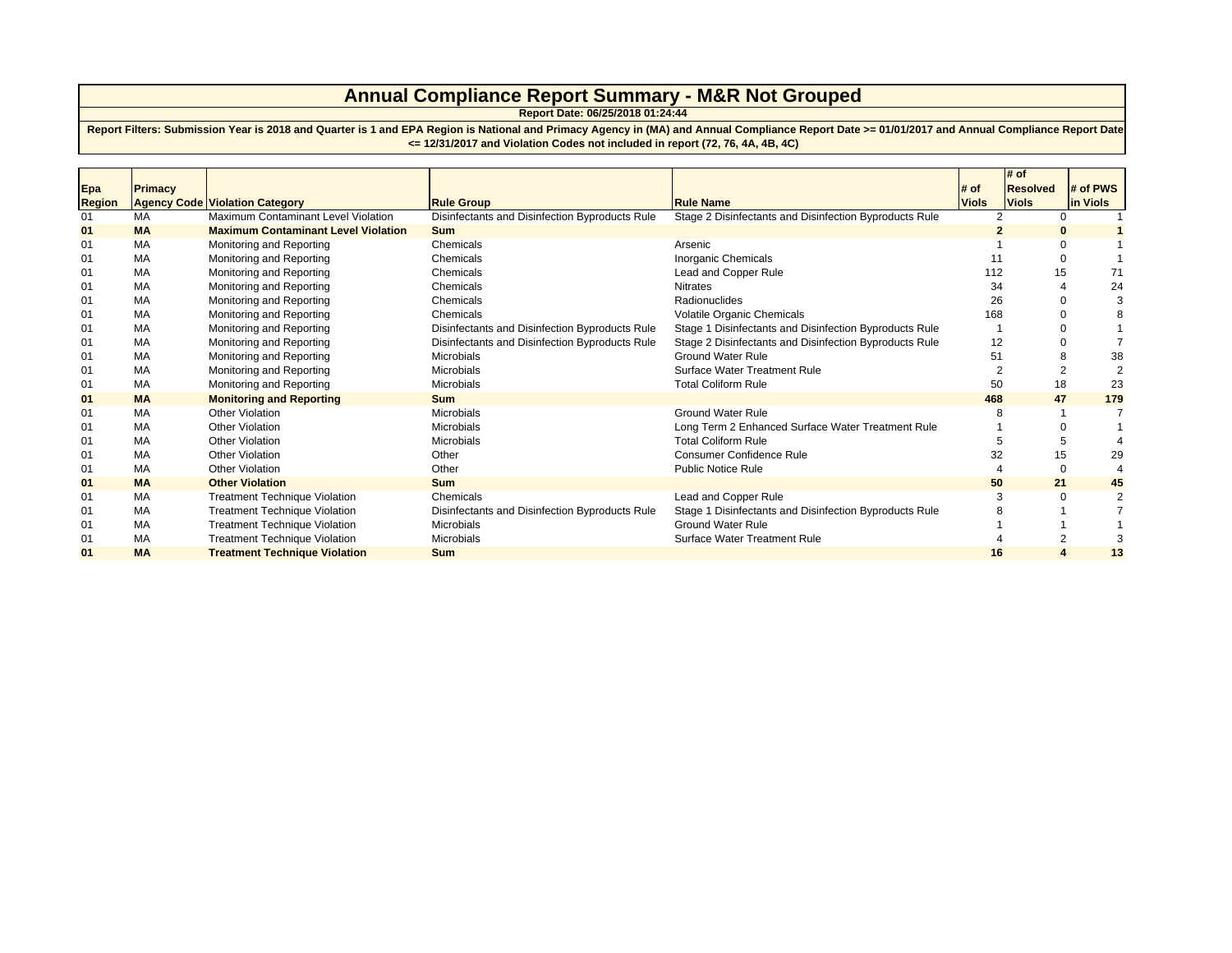Detail by Rule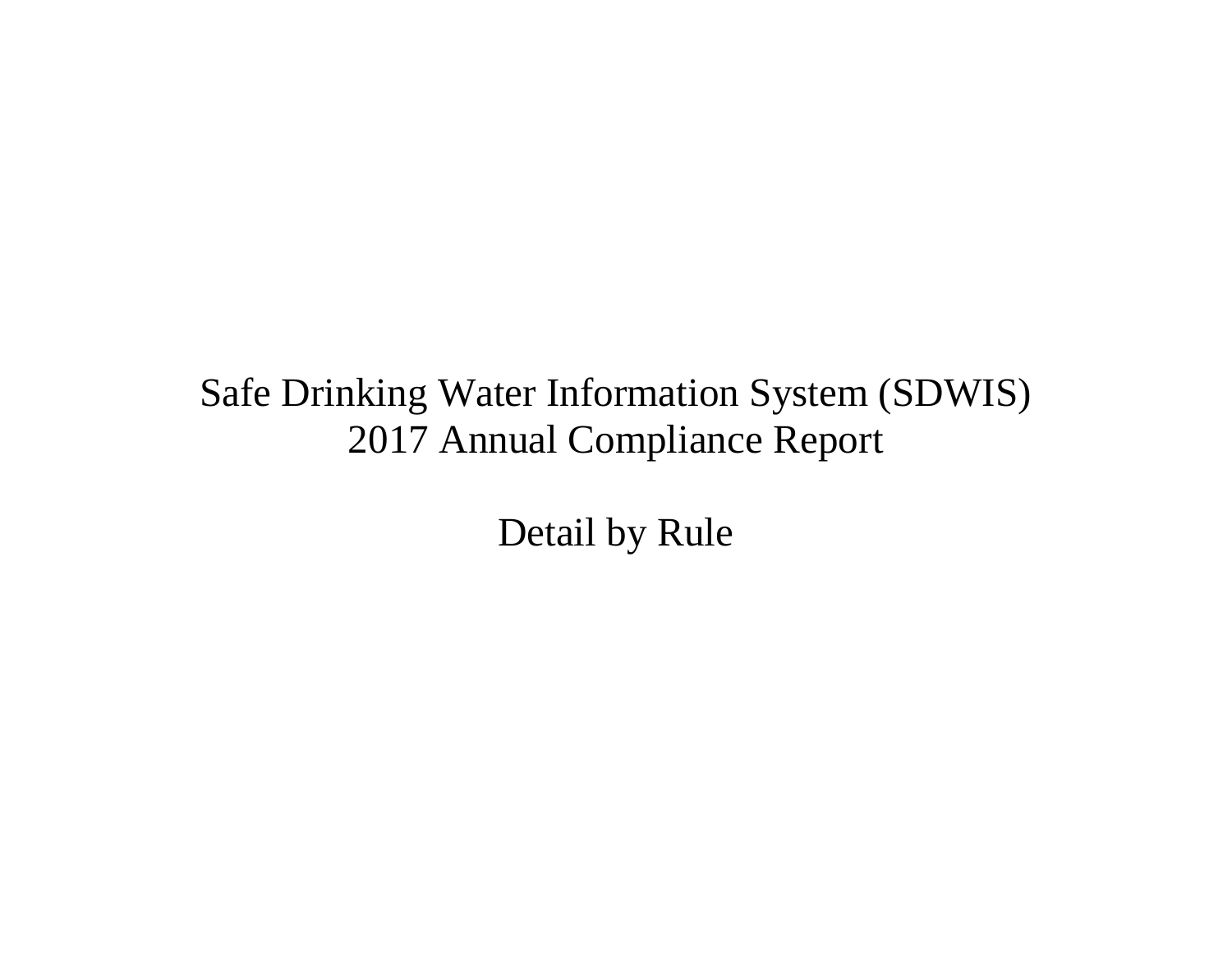| <b>EPA Region Primacy Agency Code</b> | <b>Rule Name</b>                                       | Violation Code Violation Type Description                | # of Violations # of Resolved Violations | # of PWS in Violation |
|---------------------------------------|--------------------------------------------------------|----------------------------------------------------------|------------------------------------------|-----------------------|
| $1$ MA                                | Arsenic                                                | 3 Monitoring, Regular                                    |                                          |                       |
| MA                                    | Consumer Confidence Rule                               | 71 Consumer Confidence Report Complete Failure to Report | 32                                       | 15                    |
| MA                                    | <b>Ground Water Rule</b>                               | 5 Notification. State                                    |                                          |                       |
| MA                                    | Ground Water Rule                                      | 31 Monitoring of Treatment (SWTR-Unfilt/GWR)             |                                          |                       |
| MA                                    | Ground Water Rule                                      | 34 Monitoring, Source Water (GWR)                        | 50                                       |                       |
| MA                                    | Ground Water Rule                                      | 41 Treatment Technique (SWTR and GWR)                    |                                          |                       |
| MA                                    | Ground Water Rule                                      | 73 Failure to Notify Other PWS                           |                                          |                       |
| . MA                                  | <b>Inorganic Chemicals</b>                             | 3 Monitoring, Regular                                    | 11                                       |                       |
| MA                                    | Lead and Copper Rule                                   | 51 Initial Tap Sampling for Pb and Cu                    |                                          |                       |
| . MA                                  | Lead and Copper Rule                                   | 52 Follow-up Or Routine LCR Tap M/R                      | 69                                       |                       |
| <b>MA</b>                             | Lead and Copper Rule                                   | 53 Water Quality Parameter M/R                           | 31                                       |                       |
| <b>MA</b>                             | Lead and Copper Rule                                   | 56 Initial, Follow-up, or Routine Source Water M/R       |                                          |                       |
| MA                                    | Lead and Copper Rule                                   | 57 OCCT/SOWT Study/Recommendation                        |                                          |                       |
| MA                                    | Lead and Copper Rule                                   | 65 Public Education                                      |                                          |                       |
| . MA                                  | Lead and Copper Rule                                   | 66 Lead Consumer Notice                                  |                                          |                       |
| <b>MA</b>                             | Long Term 2 Enhanced Surface Water Treatment Rule      | 20 Failure to Consult with State                         |                                          |                       |
| . MA                                  | <b>Nitrates</b>                                        | 3 Monitoring, Regular                                    | 34                                       |                       |
| MA                                    | <b>Public Notice Rule</b>                              | 75 Public Notification Violation for NPDWR Violation     |                                          |                       |
| MA                                    | Radionuclides                                          | 3 Monitoring, Regular                                    | 26                                       |                       |
| . MA                                  | Stage 1 Disinfectants and Disinfection Byproducts Rule | 12 Treatment Technique No Certif. Operator               |                                          |                       |
| MA                                    | Stage 1 Disinfectants and Disinfection Byproducts Rule | 27 Monitoring and Reporting (DBP)                        |                                          |                       |
| . MA                                  | Stage 2 Disinfectants and Disinfection Byproducts Rule | 2 Maximum Contaminant Level Violation, Average           |                                          |                       |
| <b>MA</b>                             | Stage 2 Disinfectants and Disinfection Byproducts Rule | 27 Monitoring and Reporting (DBP)                        | 11                                       |                       |
| MA                                    | Stage 2 Disinfectants and Disinfection Byproducts Rule | 35 Failure Submit IDSE/Subpart V Plan Rpt                |                                          |                       |
| <b>MA</b>                             | Surface Water Treatment Rule                           | 36 Monitoring of Treatment (SWTR-Filter)                 |                                          |                       |
| MA                                    | Surface Water Treatment Rule                           | 41 Treatment Technique (SWTR and GWR)                    |                                          |                       |
| <b>MA</b>                             | Surface Water Treatment Rule                           | 42 Failure to Filter (SWTR)                              |                                          |                       |
| <b>MA</b>                             | <b>Total Coliform Rule</b>                             | 5 Notification, State                                    |                                          |                       |
| . MA                                  | <b>Total Coliform Rule</b>                             | 23 Monitoring, Routine Major (TCR)                       | 45                                       | 13                    |
| <b>MA</b>                             | <b>Total Coliform Rule</b>                             | 24 Monitoring, Routine Minor (TCR)                       |                                          |                       |
| MA                                    | <b>Total Coliform Rule</b>                             | 25 Monitoring, Repeat Major (TCR)                        |                                          |                       |
| . MA                                  | <b>Total Coliform Rule</b>                             | 26 Monitoring, Repeat Minor (TCR)                        |                                          |                       |
| 1 MA                                  | <b>Volatile Organic Chemicals</b>                      | 3 Monitoring, Regular                                    | 168                                      |                       |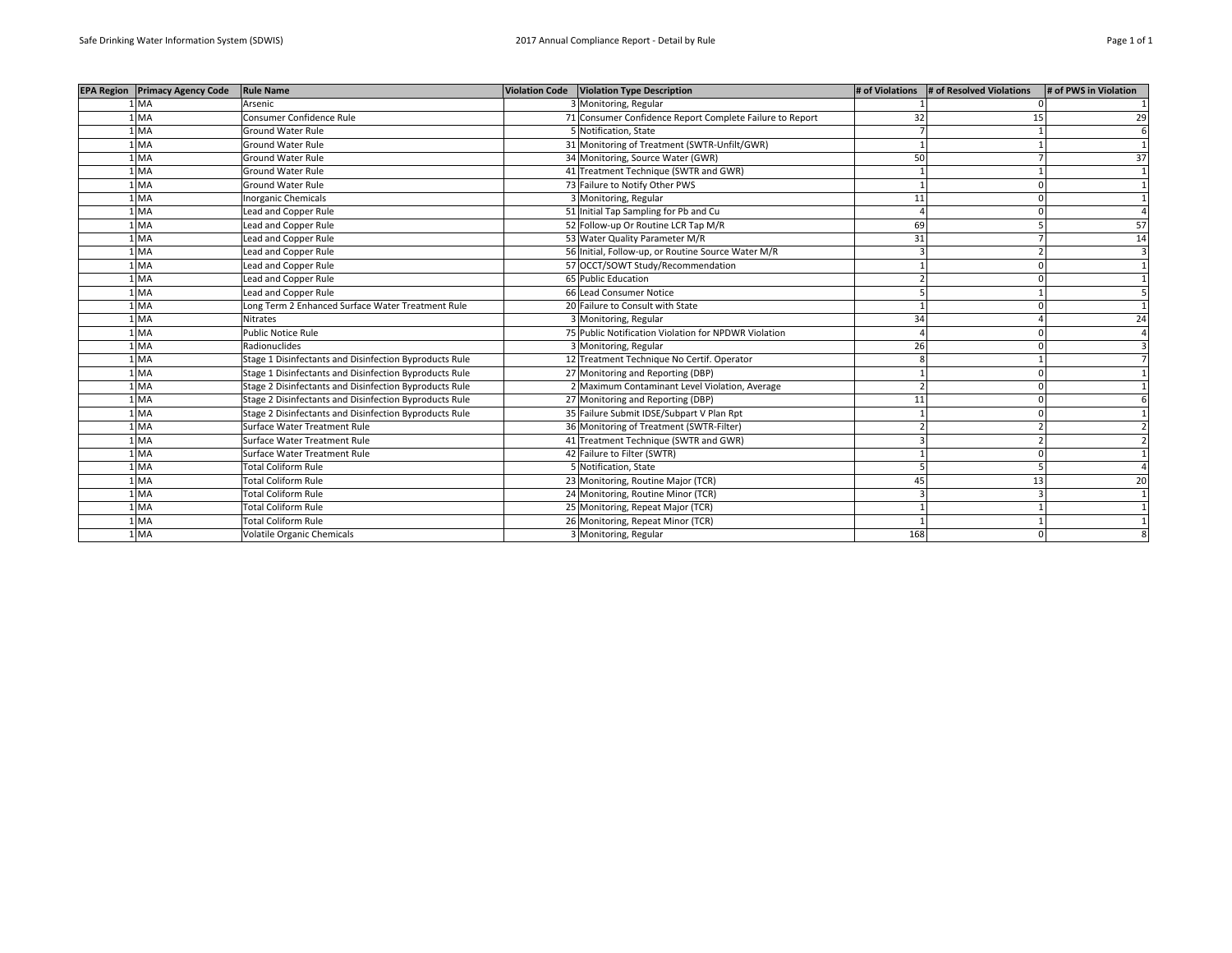Detail by Chemical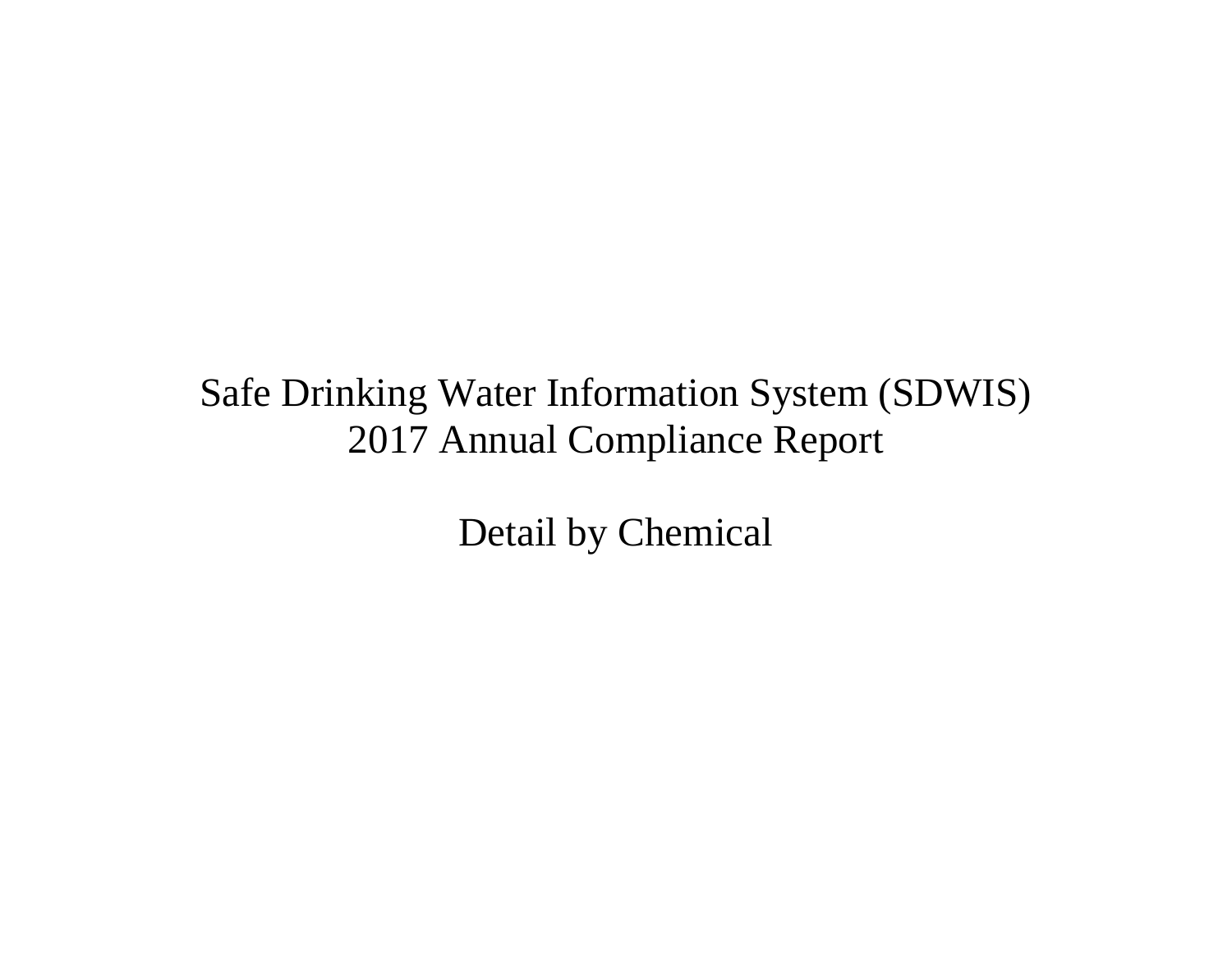| Page 1 of 2 |  |  |
|-------------|--|--|
|             |  |  |

| Epa Region   Primacy Agency Code | <b>Rule Family</b>                                                                      | <b>Violation Category</b>                            | Contaminant<br><b>Contaminant Code</b>                     | # of Violations  # of Resolved Violations | # of PWS in Violation |
|----------------------------------|-----------------------------------------------------------------------------------------|------------------------------------------------------|------------------------------------------------------------|-------------------------------------------|-----------------------|
| $1$ $MA$                         | Consumer Confidence Rule                                                                | Other Violation                                      | 7000 Consumer Confidence Rule                              | 32                                        | 15<br>29              |
| $1$ MA                           | Groundwater Rule                                                                        | Monitoring and Reporting                             | 3014 E. COLI                                               | 49                                        |                       |
| 1 MA                             | Groundwater Rule                                                                        | <b>Treatment Technique Violation</b>                 | 700 Groundwater Rule                                       |                                           |                       |
| $1$ MA                           | <b>Groundwater Rule</b>                                                                 | Other Violation                                      | 700 Groundwater Rule                                       | $\mathbf{R}$                              | $\mathbf{1}$          |
| 1 MA                             | Groundwater Rule                                                                        | Monitoring and Reporting                             | 700 Groundwater Rule                                       |                                           | $\mathbf{1}$          |
| $1$ MA                           | Groundwater Rule                                                                        | Monitoring and Reporting                             | 3002 ENTEROCOCCI                                           |                                           | $\Omega$              |
| 1 MA                             | <b>Inorganic Chemicals</b>                                                              | Monitoring and Reporting                             | 1085 Thallium, Total                                       |                                           | $\Omega$              |
| 1 <sub>MA</sub>                  | <b>Inorganic Chemicals</b>                                                              | Monitoring and Reporting                             | 1010 Barium                                                |                                           | $\Omega$              |
| $1$ MA                           | <b>Inorganic Chemicals</b>                                                              | Monitoring and Reporting                             | 1074 Antimony, Total                                       |                                           | $\Omega$              |
| 1 MA                             | <b>Inorganic Chemicals</b>                                                              | Monitoring and Reporting                             | 1045 Selenium                                              |                                           | $\Omega$              |
| 1 MA                             | <b>Inorganic Chemicals</b>                                                              | Monitoring and Reporting                             | 1005 Arsenic                                               |                                           | $\Omega$              |
| $1$ MA                           | <b>Inorganic Chemicals</b>                                                              | Monitoring and Reporting                             | 1075 Beryllium, Total                                      |                                           | $\Omega$              |
| 1 MA                             | <b>Inorganic Chemicals</b>                                                              | Monitoring and Reporting                             | 1015 Cadmium                                               |                                           | $\Omega$              |
| $1$ MA                           | <b>Inorganic Chemicals</b>                                                              | Monitoring and Reporting                             | 1020 Chromium                                              |                                           | $\Omega$              |
| $1$ MA                           | <b>Inorganic Chemicals</b>                                                              | Monitoring and Reporting                             | 1024 CYANIDE                                               |                                           | $\Omega$              |
| $1$ MA                           | <b>Inorganic Chemicals</b>                                                              | Monitoring and Reporting                             | 1025 Fluoride                                              |                                           | $\Omega$              |
| $1$ MA                           | <b>Inorganic Chemicals</b>                                                              | Monitoring and Reporting                             | 1035 Mercury                                               |                                           | $\Omega$              |
| $1$ MA                           | <b>Inorganic Chemicals</b>                                                              | Monitoring and Reporting                             | 1036 Nickel                                                |                                           | $\Omega$              |
| 1 MA                             | <b>Inorganic Chemicals</b>                                                              | Monitoring and Reporting                             | 1040 Nitrate                                               | 25                                        | $\overline{2}$        |
| 1 MA                             | <b>Inorganic Chemicals</b>                                                              | Monitoring and Reporting                             | 1041 Nitrite                                               | 9                                         | $\overline{2}$        |
| 1 MA                             | Lead and Copper Rule                                                                    | <b>Treatment Technique Violation</b>                 | 5000 Lead and Copper Rule                                  |                                           | $\Omega$              |
| $1$ MA                           | Lead and Copper Rule                                                                    | Monitoring and Reporting                             | 5000 Lead and Copper Rule                                  | 112                                       | 15                    |
| $1$ MA                           | <b>Public Notice Rule</b>                                                               | Other Violation                                      | 7500 Public Notice                                         |                                           | $\Omega$              |
| 1 MA                             | Radionuclides                                                                           | Monitoring and Reporting                             | 4030 Radium-228                                            |                                           | $\Omega$              |
| $1$ MA                           | Radionuclides                                                                           | Monitoring and Reporting                             | 4020 Radium-226                                            |                                           | $\Omega$              |
| 1 MA                             | Radionuclides                                                                           | Monitoring and Reporting                             | 4000 Gross Alpha, Excl. Radon and U                        |                                           | $\Omega$              |
| $1$ MA                           | Radionuclides                                                                           | Monitoring and Reporting                             | 4006 Combined Uranium                                      | 23                                        | $\Omega$              |
| 1 MA                             | Stage 1 Disinfectants and Disinfection Byproducts Rule                                  | Monitoring and Reporting                             | 999 Chlorine                                               |                                           | $\Omega$              |
| 1 MA                             | Stage 1 Disinfectants and Disinfection Byproducts Rule                                  | <b>Treatment Technique Violation</b>                 | 400 Stage 1 Disinfectants and Disinfection Byproducts Rule | 8                                         | $\mathbf{1}$          |
| 1 MA                             | Stage 2 Disinfectants and Disinfection Byproducts Rule                                  | Maximum Contaminant Level Violation                  | 2456 Total Haloacetic Acids (HAA5)                         |                                           | $\Omega$              |
| 1 MA                             | Stage 2 Disinfectants and Disinfection Byproducts Rule                                  | Maximum Contaminant Level Violation                  | 2950 TTHM                                                  |                                           | $\Omega$              |
| $1$ MA                           |                                                                                         |                                                      | 2950 TTHM                                                  | 6                                         | $\Omega$              |
| 1 MA                             | Stage 2 Disinfectants and Disinfection Byproducts Rule                                  | Monitoring and Reporting<br>Monitoring and Reporting | 2456 Total Haloacetic Acids (HAA5)                         | $\mathsf{6}$                              | $\Omega$              |
| 1 MA                             | Stage 2 Disinfectants and Disinfection Byproducts Rule<br>Surface Water Treatment Rules | Other Violation                                      | 800 Long Term 2 Enhanced Surface Water Treatment Rule      |                                           | $\Omega$              |
| $1$ MA                           |                                                                                         |                                                      |                                                            | $\Delta$                                  | $\overline{2}$        |
| $1$ MA                           | Surface Water Treatment Rules                                                           | <b>Treatment Technique Violation</b>                 | 200 Surface Water Treatment Rule                           | $\mathcal{P}$                             | $\overline{2}$        |
| 1 MA                             | Surface Water Treatment Rules                                                           | Monitoring and Reporting                             | 200 Surface Water Treatment Rule<br>3100 Coliform (TCR)    | 50                                        |                       |
| 1 MA                             | <b>Total Coliform Rules</b>                                                             | Monitoring and Reporting                             |                                                            | 5                                         | 18<br>$\overline{5}$  |
| 1 <sub>MA</sub>                  | <b>Total Coliform Rules</b>                                                             | Other Violation                                      | 3100 Coliform (TCR)                                        |                                           |                       |
|                                  | <b>Volatile Organic Chemicals</b>                                                       | Monitoring and Reporting                             | 2980 1,2-Dichloroethane                                    | $\mathbf{R}$                              | $\Omega$              |
| $1$ MA                           | <b>Volatile Organic Chemicals</b>                                                       | Monitoring and Reporting                             | 2981 1,1,1-Trichloroethane                                 | 8                                         | $\Omega$              |
| 1 MA                             | <b>Volatile Organic Chemicals</b>                                                       | Monitoring and Reporting                             | 2982 Carbon tetrachloride                                  |                                           | $\Omega$              |
| $1$ MA                           | <b>Volatile Organic Chemicals</b>                                                       | Monitoring and Reporting                             | 2983 1,2-Dichloropropane                                   | 8                                         | $\Omega$              |
| 1 MA                             | <b>Volatile Organic Chemicals</b>                                                       | Monitoring and Reporting                             | 2984 Trichloroethylene                                     | 8                                         | $\Omega$              |
| 1 MA                             | <b>Volatile Organic Chemicals</b>                                                       | Monitoring and Reporting                             | 2985 1,1,2-Trichloroethane                                 | $\mathbf{R}$                              | $\Omega$              |
| 1 MA                             | <b>Volatile Organic Chemicals</b>                                                       | Monitoring and Reporting                             | 2987 Tetrachloroethylene                                   | $\mathbf{R}$                              | $\Omega$              |
| $1$ MA                           | <b>Volatile Organic Chemicals</b>                                                       | Monitoring and Reporting                             | 2989 CHLOROBENZENE                                         | 8                                         | $\Omega$              |
| 1 MA                             | <b>Volatile Organic Chemicals</b>                                                       | Monitoring and Reporting                             | 2990 Benzene                                               | 8                                         | $\Omega$              |
| 1 MA                             | <b>Volatile Organic Chemicals</b>                                                       | Monitoring and Reporting                             | 2991 Toluene                                               |                                           | $\Omega$              |
| $1$ MA                           | <b>Volatile Organic Chemicals</b>                                                       | Monitoring and Reporting                             | 2992 Ethylbenzene                                          | $\mathsf{\mathsf{R}}$                     | $\Omega$              |
| 1 MA                             | <b>Volatile Organic Chemicals</b>                                                       | Monitoring and Reporting                             | 2996 Styrene                                               | $\mathbf{R}$                              | $\Omega$              |
| $1$ MA                           | <b>Volatile Organic Chemicals</b>                                                       | Monitoring and Reporting                             | 2964 DICHLOROMETHANE                                       | 8                                         | $\Omega$              |
| $1$ MA                           | <b>Volatile Organic Chemicals</b>                                                       | Monitoring and Reporting                             | 2955 Xylenes, Total                                        | $\mathsf{R}$                              | $\Omega$              |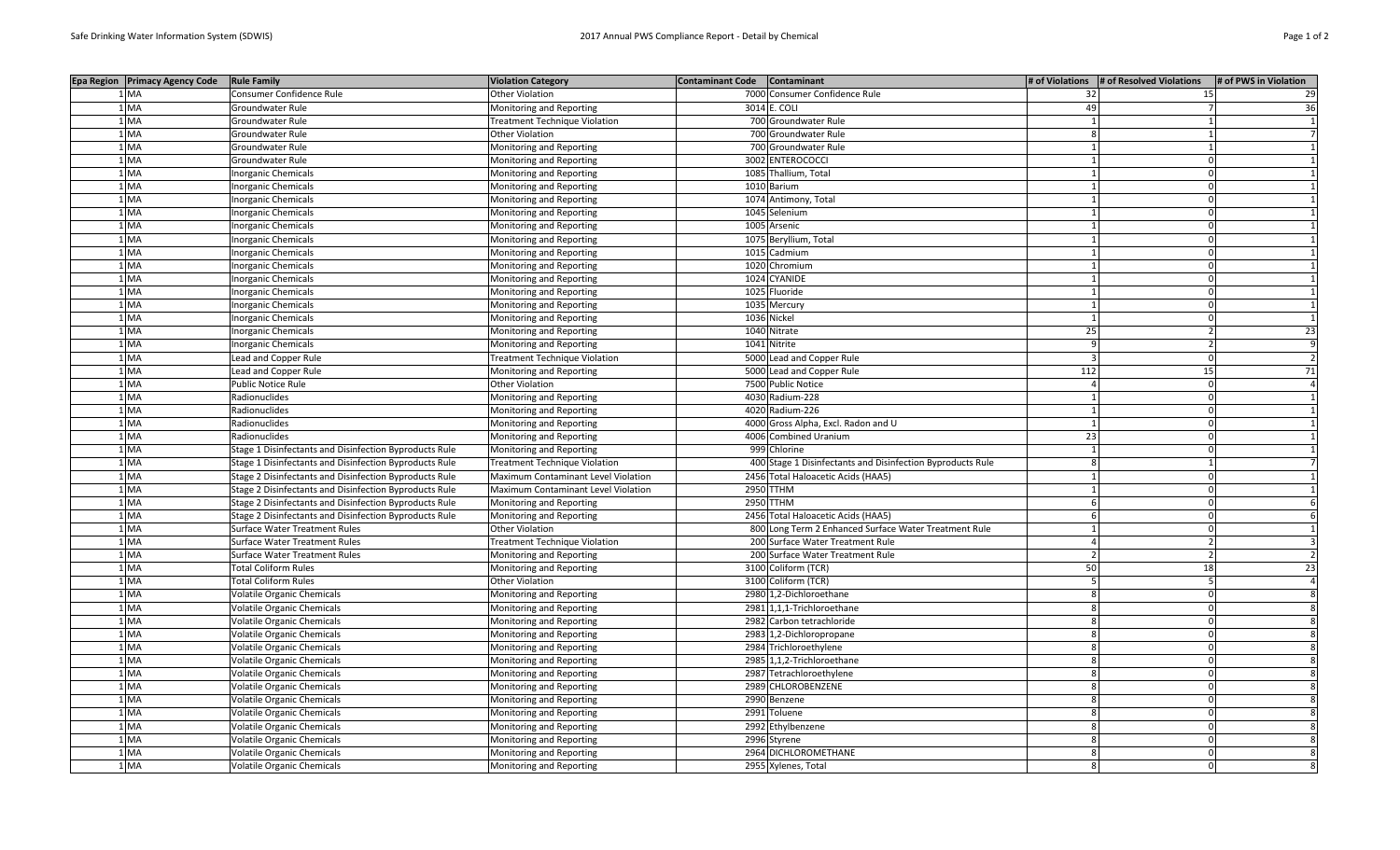| Epa Region Primacy Agency Code Rule Family |                                   | <b>Violation Category</b> | Contaminant Code Contaminant |                                 | # of Violations # of Resolved Violations | # of PWS in Violation |
|--------------------------------------------|-----------------------------------|---------------------------|------------------------------|---------------------------------|------------------------------------------|-----------------------|
| 1 MA                                       | <b>Volatile Organic Chemicals</b> | Monitoring and Reporting  |                              | 2380 cis-1,2-Dichloroethylene   |                                          |                       |
| 1 MA                                       | <b>Volatile Organic Chemicals</b> | Monitoring and Reporting  |                              | 2979 trans-1,2-Dichloroethylene |                                          |                       |
| 1 MA                                       | <b>Volatile Organic Chemicals</b> | Monitoring and Reporting  |                              | 2977 1,1-Dichloroethylene       |                                          |                       |
| 1 MA                                       | <b>Volatile Organic Chemicals</b> | Monitoring and Reporting  |                              | 2976 Vinyl chloride             |                                          |                       |
|                                            | <b>Volatile Organic Chemicals</b> | Monitoring and Reporting  |                              | 2378 1,2,4-Trichlorobenzene     |                                          |                       |
| ∖ MA                                       | <b>Volatile Organic Chemicals</b> | Monitoring and Reporting  |                              | 2968 o-Dichlorobenzene          |                                          |                       |
| 1 MA                                       | <b>Volatile Organic Chemicals</b> | Monitoring and Reporting  |                              | 2969 p-Dichlorobenzene          |                                          |                       |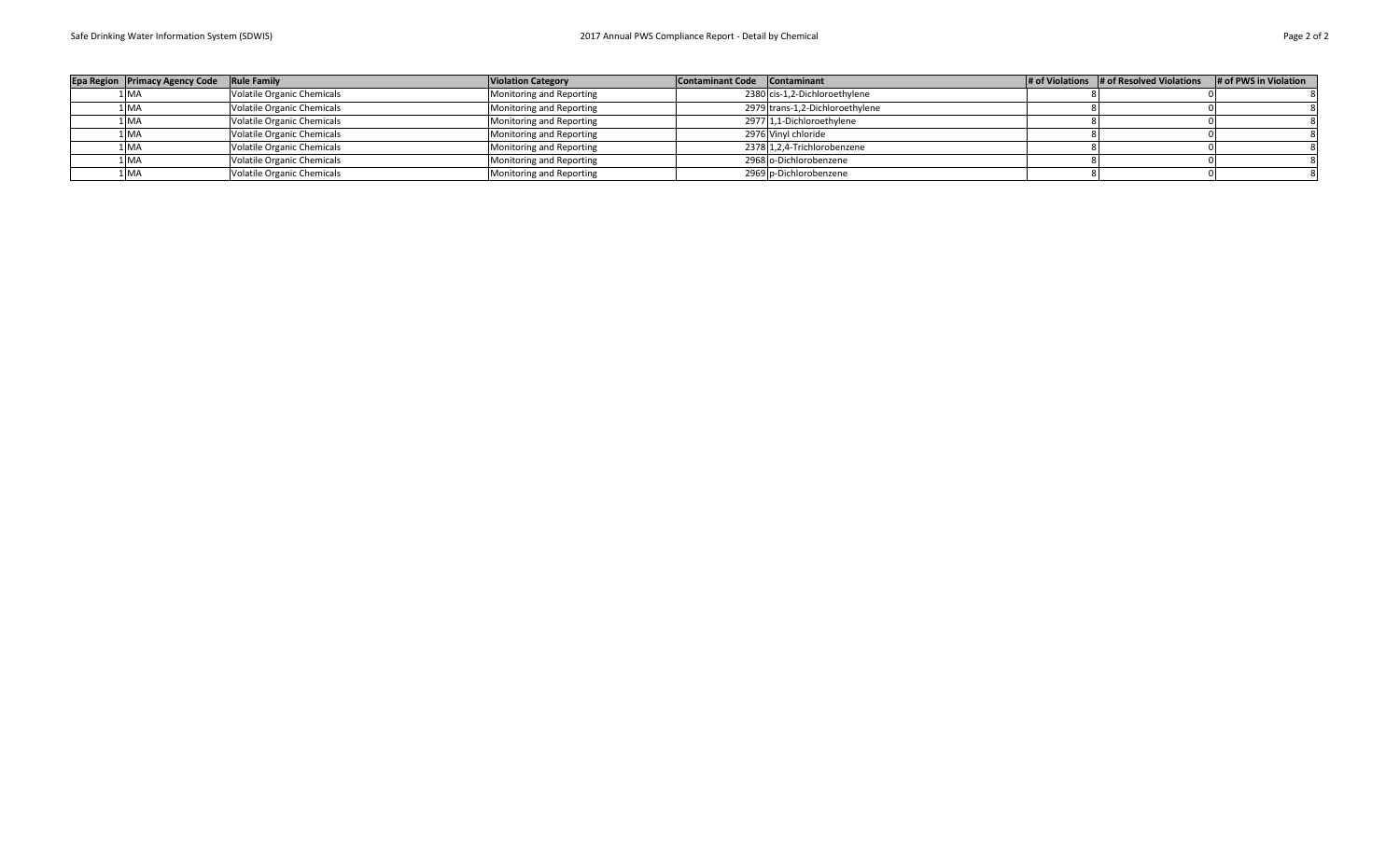Detail by PWS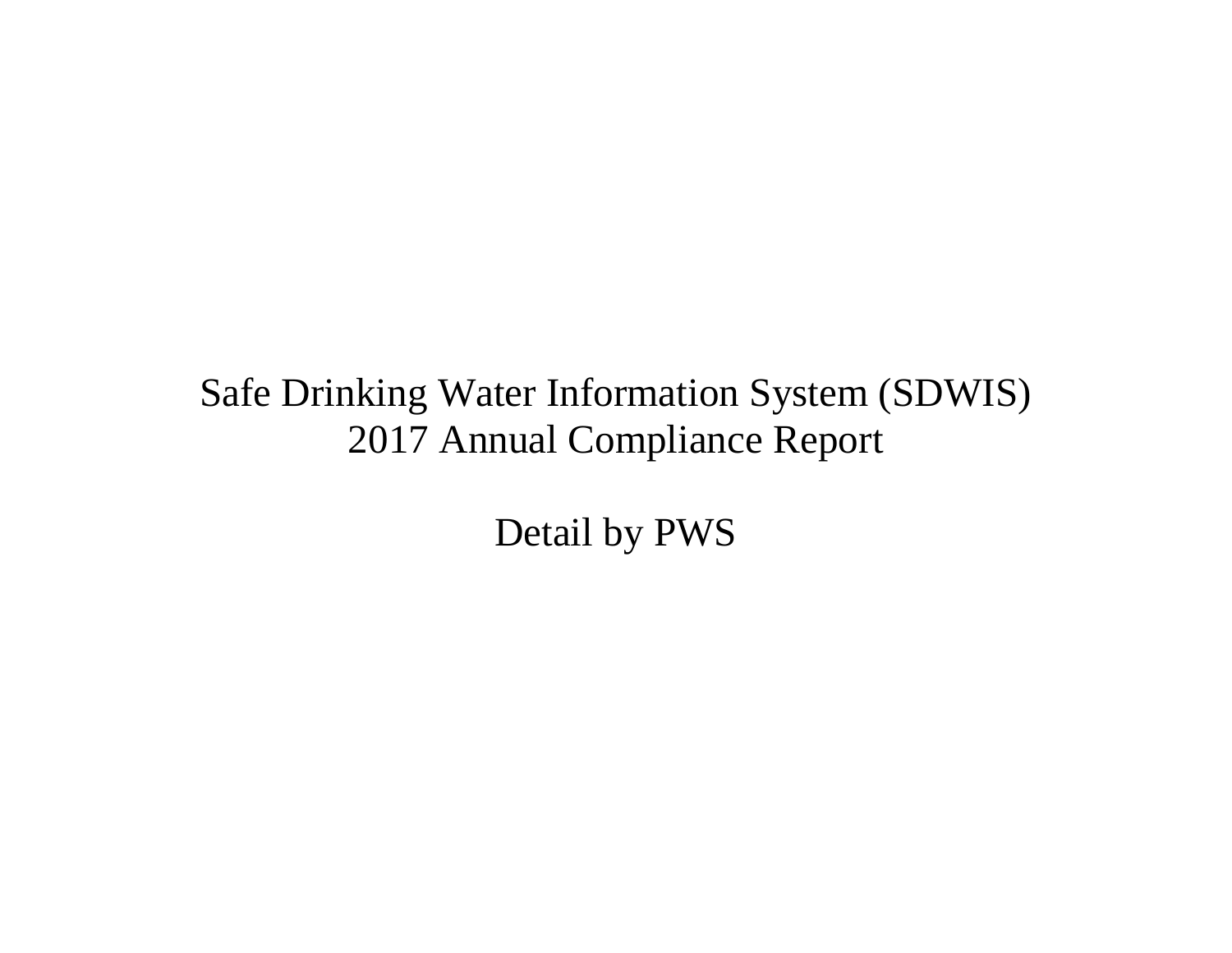| ×<br>en e |  |
|-----------|--|
|-----------|--|

| Epa Primacy<br>Region Agency<br>Code<br>PWS ID | <b>PWS Name</b>                                                                                          | <b>PWS Type</b><br>Populatio<br>Source Served Count<br>Code<br>Code | <b>Owner Type<br/>Description</b>            | Address                                                      | ounty Ser                     | ontaminant Code                                                                             | Violation<br>Violation<br>$\mathsf{Id}$<br><b>Category Code</b> | <b>Compliance Perior</b><br><b>Compliance Period</b><br><b>Begin Date</b><br><b>End Date</b> |                               | <b>Enforcement Action</b><br>PWS<br><b>RTC</b> Date<br>Inforcement Date<br><b>Type Code</b><br><b>Deactivation Date</b> | Complian<br>Status<br>Enforcemen<br>Id<br>Code   | Resolved<br>Date       | <b>Violation Type Descriptio</b><br>Code                                                                             | Is Major<br>Violation Indicate |
|------------------------------------------------|----------------------------------------------------------------------------------------------------------|---------------------------------------------------------------------|----------------------------------------------|--------------------------------------------------------------|-------------------------------|---------------------------------------------------------------------------------------------|-----------------------------------------------------------------|----------------------------------------------------------------------------------------------|-------------------------------|-------------------------------------------------------------------------------------------------------------------------|--------------------------------------------------|------------------------|----------------------------------------------------------------------------------------------------------------------|--------------------------------|
| $1$ MA                                         | MA1008000 AMHERST DPW WATER DIVISION                                                                     | cws<br><b>SW</b>                                                    | 37819 Local government                       | 586 SOUTH PLEASANT ST                                        | Hampshire                     | 7000 Consumer Confidence Rule                                                               |                                                                 | 7/1/2015                                                                                     |                               | 8/4/2015                                                                                                                | 43 O                                             |                        | 71 Consumer Confidence Report Complete Failure to Report                                                             |                                |
| $1$ MA<br>$1$ MA                               | MA1008008 KERN CENTER<br><b>MA1008008 KERN CENTER</b>                                                    | <b>NTNCWS</b><br>NTNCWS                                             | 35 Private<br>35 Private                     | <b>93 WEST STREET</b><br><b>93 WEST STREET</b>               | lampshire<br>lampshire        | 200 Surface Water Treatment Rule<br>200 Surface Water Treatment Rul                         |                                                                 | 7/1/201<br>7/1/201                                                                           | 7/31/20<br>7/31/2017 SO       | 10/4/2017 8/31/201<br>8/31/2017 8/31/201                                                                                | 1R                                               | 3/31/201<br>3/31/2017  | 41 Treatment Technique (SWTR and GWR)<br>41 Treatment Technique (SWTR and GWR                                        |                                |
| 1 MA                                           | MA1008008 KFRN CENTER                                                                                    | NTNCWS                                                              | 35 Private                                   | <b>R93 WEST STREET</b>                                       | Hampshire                     | 200 Surface Water Treatment Rul                                                             |                                                                 | 8/1/2017                                                                                     | 8/31/2017 SF                  | 10/4/2017 8/31/201                                                                                                      | 1R                                               | R/31/2017              | 41 Treatment Technique (SWTR and GWR                                                                                 |                                |
| $1$ MA<br>$1$ MA                               | MA1008008 KFRN CENTER<br>MA1013001 SANDERSON ACADEMY                                                     | <b>NTNCWS</b><br>NTNCWS GW                                          | 35 Private<br>170 Local government           | <b>R93 WEST STREET</b><br>808 CAPE ST                        | lampshire<br>ranklin          | 200 Surface Water Treatment Rule<br>5000 Lead and Copper Rule                               |                                                                 | 8/1/2017<br>6/1/2014                                                                         | 8/31/2017 501                 | 8/31/2017 8/31/201<br>11/18/2014                                                                                        | 7R<br>130                                        | 8/31/2017              | 41 Treatment Technique (SWTR and GWR)<br>52 Follow-up Or Routine LCR Tap M/R                                         |                                |
| 1 <sub>MA</sub>                                | MA1013001 SANDERSON ACADEM                                                                               | <b>TNCWS</b> GW                                                     | 170 Local government                         | 808 CAPE ST                                                  | ranklin                       | 5000 Lead and Copper Rule                                                                   | MR                                                              | 6/1/2014                                                                                     |                               | 11/18/201                                                                                                               | $\frac{1}{3}$ o                                  |                        | 52 Follow-up Or Routine LCR Tap M/R                                                                                  |                                |
| $1$ MA                                         | <b>MA1013001 SANDERSON ACADEMY</b>                                                                       | NTNCWS GW                                                           | 170 Local government                         | 808 CAPE ST                                                  | Franklin                      | 5000 Lead and Copper Rule                                                                   |                                                                 | 6/1/2014                                                                                     |                               | 11/18/2014                                                                                                              | 13 0                                             |                        | 52 Follow-up Or Routine LCR Tap M/R                                                                                  |                                |
| $1$ MA<br>$1$ MA                               | MA1013001 SANDERSON ACADEMY<br>MA1022004 PAPA BOBS                                                       | NTNCWS GW<br>TNCWS GW                                               | 170 Local gove<br>80 Private                 | <b>ROB CAPE ST</b><br><b>ATTN TAMMY SCOT</b>                 | Franklin<br><b>Berkshire</b>  | 5000 Lead and Copper Rule<br>700 Groundwater Rule                                           | MR<br>Other                                                     | 6/1/2015<br>2/1/2013                                                                         |                               | 1/15/2016<br>3/25/2013                                                                                                  | 14 <sub>0</sub><br>15 <sub>o</sub>               |                        | 52 Follow-up Or Routine LCR Tap M/R<br>5 Notification, State                                                         |                                |
| 1 MA                                           | MA1022013 BERKSHIRE BERRIES                                                                              | NCWS GW                                                             | 25 Private                                   | :/O DAVID GRAVES                                             | <b>Berkshire</b>              | 7500 Public Notice                                                                          | Other                                                           | 9/24/2012                                                                                    |                               | 11/19/2012                                                                                                              | 50                                               |                        | 75 Public Notification Violation for NPDWR Violation                                                                 |                                |
| $1$ MA<br>$1$ MA                               | MA1022020 BECKET MOTEL INC<br>MA1022020 BECKET MOTEL INC                                                 | NCWS GW                                                             | 25 Private<br>25 Private                     | 29 CHESTER ROAD<br><b>29 CHESTER ROAD</b>                    | Berkshire                     | 3100 Coliform (TCR)<br>3100 Coliform (TCR                                                   |                                                                 | 3/1/2017<br>3/1/2017                                                                         | 3/31/2017 SO<br>3/31/2017     | 5/4/2017<br>5/4/20<br>5/4/201<br>5/4/201<br>4/26/2017<br>5/4/20                                                         | 5R<br>4R                                         | 5/4/201<br>5/4/2017    | 23 Monitoring, Routine Major (TCR)                                                                                   |                                |
| 1 MA                                           | MA1022026 JACOBS PILLOW DANCE FESTIVAL                                                                   | TNCWS GW<br>NTNCWS GW                                               | 750 Private                                  | ATTN OPERATIONS MANAGER                                      | Berkshire<br>Berkshire        | 3014 E. COLI                                                                                | MR                                                              | 11/1/2012                                                                                    |                               | 3/18/2013                                                                                                               | 6C                                               |                        | 23 Monitoring, Routine Major (TCR<br>34 Monitoring, Source Water (GWR)                                               |                                |
| $1$ MA                                         | MA1024001 SPORTS HAVEN MOBILE HOME PARK                                                                  | CWS GW                                                              | 107 Private                                  | <b>PO BOX 437</b>                                            | Hampshire                     | 7000 Consumer Confidence Rule                                                               | Other                                                           | 7/1/2013                                                                                     |                               | 3/11/2014                                                                                                               | 330                                              |                        | 71 Consumer Confidence Report Complete Failure to Report                                                             |                                |
| $1$ MA<br>$1 M_A$                              | MA1024001 SPORTS HAVEN MOBILE HOME PARK<br>MA1024001 SPORTS HAVEN MOBILE HOME PARI                       | $-$ GW<br><b>CWS</b>                                                | 107 Private<br>107 Private                   | <b>PO BOX 437</b><br><b>PO BOX 437</b>                       | lampshire                     | 7000 Consumer Confidence Rule<br>7000 Consumer Confidence Rule                              | Other<br>Other                                                  | 7/1/2013<br>7/1/201                                                                          |                               | 12/12/2013<br>9/5/201                                                                                                   | 32 0                                             |                        | 71 Consumer Confidence Report Complete Failure to Report<br>71 Consumer Confidence Report Complete Failure to Report |                                |
| $1$ MA                                         | MA1024001 SPORTS HAVEN MORILE HOME PARK                                                                  | cws GW                                                              | 107 Private                                  | PO ROX 437                                                   | Hampshire<br><b>tampshire</b> | 5000 Lead and Conner Rule                                                                   | M.P                                                             | 6/1/2015                                                                                     |                               | 3/14/2016                                                                                                               | 520                                              |                        | 52 Follow-up Or Routine LCR Tap M/R                                                                                  |                                |
| $1$ MA                                         | MA1024001 SPORTS HAVEN MORILE HOME PARK                                                                  | lcws <sup>-</sup><br>$\frac{1}{10}$ GW                              | 107 Private                                  | <b>PO ROX 437</b>                                            | Hampshire                     | 5000 Lead and Conner Rule                                                                   | MR                                                              | 6/1/2015                                                                                     |                               | 12/23/2015                                                                                                              | 480                                              |                        | 52 Follow-up Or Routine LCR Tan M/R                                                                                  |                                |
| 1 <sub>MA</sub><br>$1$ MA                      | MA1024001 SPORTS HAVEN MOBILE HOME PARK<br>MA1024001 SPORTS HAVEN MOBILE HOME PARI                       | $\overline{cws}$<br><b>CWS</b>                                      | 107 Private<br>107 Private                   | <b>PO BOX 437</b><br><b>PO BOX 437</b>                       | lampshire<br><b>Hampshire</b> | 5000 Lead and Copper Rule<br>5000 Lead and Copper Rule                                      |                                                                 | 11/1/2015<br>11/1/201                                                                        |                               | 3/14/2016<br>3/14/2016                                                                                                  | $52$ <sub>O</sub><br>$52$ <sub>O</sub>           |                        | 53 Water Quality Parameter M/R<br>53 Water Quality Parameter M/                                                      |                                |
| $1$ MA                                         | MA1024001 SPORTS HAVEN MORILE HOME PARK                                                                  | $\frac{\frac{1}{\sqrt{GM}}}{\frac{1}{\sqrt{GM}}}$<br>CWS            | 107 Drivato                                  | DO ROY 437                                                   | lampshire                     | 5000 Lead and Copper Rule                                                                   | <b>14D</b>                                                      | 11/1/2015                                                                                    |                               | 3/14/2016                                                                                                               | 520                                              |                        | 53 Water Quality Parameter M/R                                                                                       |                                |
| $1$ MA                                         | MA1024002 PINE VALLEY PLANTATION                                                                         | cws<br>$\frac{1}{\text{GW}}$<br><b>CWS</b>                          | 600 Private<br>30 Private                    | 281 CHALINCEY WALKER ST<br>/O SLIGO REALTY CO. L.L.C         | <i>apshire</i>                | 5000 Lead and Conner Rule                                                                   |                                                                 | 6/1/2015<br>10/1/2005                                                                        |                               | 12/23/2015                                                                                                              | 190                                              |                        | 52 Follow-up Or Routine LCR Tap M/R<br>52 Follow-up Or Routine LCR Tap M/R                                           |                                |
| $1$ MA<br>$1$ MA                               | MA1024015 WASHINGTON ACRES<br>MA1024016 VILLAGE GREENE CONDO ASSI                                        | GW<br>cws                                                           | 29 Private                                   | .O. BOX 998                                                  | <b>lampshire</b><br>lampshire | 5000 Lead and Copper Rule<br>7000 Consumer Confidence Rule                                  | Other                                                           | 7/1/2017                                                                                     |                               | 1/30/2006<br>8/16/2017                                                                                                  | $\overline{2}$ lo<br>250                         |                        | 71 Consumer Confidence Report Complete Failure to Report                                                             |                                |
| $1$ MA                                         | MA1024016 VILLAGE GREENE CONDO ASSN                                                                      | cws<br>$\overline{\text{GW}}$                                       | 29 Private                                   | O. BOX 998                                                   | lampshire                     | 3014 E. COLI                                                                                |                                                                 | 7/1/2015                                                                                     |                               | 3/14/2016                                                                                                               | 19C                                              |                        | 34 Monitoring, Source Water (GWR)                                                                                    |                                |
| $1$ MA<br>$1$ MA                               | MA1024016 VILLAGE GREENE CONDO ASSN<br>MA1024016 VILLAGE GREENE CONDO ASSN                               | cws<br>$\frac{1}{\text{GW}}$<br><b>CWS</b>                          | 29 Private<br>29 Private                     | $0.80x$ 998<br>.O. BOX 998                                   | lampshire<br><b>Hampshire</b> | 3014 F COLL<br>3014 E. COLI                                                                 |                                                                 | 7/1/2015<br>11/1/2015                                                                        |                               | 3/14/2016<br>3/14/2016                                                                                                  | $19$ O<br>190                                    |                        | 34 Monitoring, Source Water (GWR)                                                                                    |                                |
| $1$ MA                                         | MA1024016 VILLAGE GREENE CONDO ASSN                                                                      | cws<br>GW                                                           | 29 Private                                   | .O. BOX 998                                                  | <b>tampshire</b>              | 5000 Lead and Copper Rule                                                                   |                                                                 | 1/1/2011                                                                                     |                               | 2/19/2014                                                                                                               | 130                                              |                        | 34 Monitoring, Source Water (GWR<br>52 Follow-up Or Routine LCR Tap M/R                                              |                                |
| $1$ MA                                         | MA1047000 MOHAWK TRAIL REGIONAL HIGH SCHOOL                                                              | NTNCWS GW                                                           | 650 Local gover                              | 26 ASHFIELD ROAD                                             |                               | 5000 Lead and Copper Rule                                                                   |                                                                 | $\frac{1}{6/1/2015}$                                                                         |                               | 12/23/201                                                                                                               | 10C                                              |                        | 52 Follow-up Or Routine LCR Tap M/R                                                                                  |                                |
| 1 MA<br>$1$ MA                                 | MA1053030 WOODLAND MHP LLC<br>MA1053030 WOODLAND MHP LLG                                                 | cws GW<br>CWS GW                                                    | 36 Private<br>36 Private                     | O. BOX 2033<br>$0$ ROX 2033                                  | ranklin<br>Franklin           | 7000 Consumer Confidence Rul<br>7000 Consumer Confidence Rule                               | Other                                                           | 7/1/2013<br>7/1/2013                                                                         |                               | 12/12/2013<br>9/4/2013                                                                                                  | 13C<br>100                                       |                        | 71 Consumer Confidence Report Complete Failure to Repo<br>71 Consumer Confidence Report Complete Failure to Repor    |                                |
| 1 MA                                           | MA1053030 WOODLAND MHP LL                                                                                | cws<br>GW                                                           | 36 Private                                   | O. BOX 2033                                                  | ranklin                       | 7000 Consumer Confidence Rule                                                               | Other                                                           | 7/1/2017                                                                                     |                               | 9/8/2017 9/8/201                                                                                                        | 16R                                              | 9/8/201                | 71 Consumer Confidence Report Complete Failure to Report                                                             |                                |
|                                                | 1 MA MA1053030 WOODLAND MHP LL                                                                           | CWS GW                                                              | 36 Private                                   | P.O. BOX 2033                                                | Franklin                      | 7000 Consumer Confidence Rule                                                               | Other                                                           | 7/1/2017                                                                                     |                               | 8/16/2017 9/8/2017                                                                                                      | 17R                                              | 9/8/2017               | 71 Consumer Confidence Report Complete Failure to Report                                                             |                                |
| $1$ MA<br>1 MA                                 | MA1058000 CHESHIRE WATER DEP<br>MA1058000 CHESHIRE WATER DEPT                                            | $\frac{SW}{SW}$<br>cws<br>cws                                       | 1407 Local government                        | <b>80 CHURCH ST</b><br><b>CHURCH ST</b>                      | Berkshire                     | 7000 Consumer Confidence Rule<br>$7000$ <sub>Con</sub><br>sumer Confidence Rule             | Other                                                           | 7/1/2017<br>7/1/2017                                                                         |                               | 8/31/2017 8/31/201<br>8/16/2017 8/31/20:                                                                                | $\frac{1}{27}$ R<br>$\overline{28}$ <sub>R</sub> | 8/31/2017<br>8/31/201  | 71 Consumer Confidence Report Complete Failure to Report<br>71 Consumer Confidence Report Co<br>mplete Failure to R  |                                |
| $1$ MA                                         | MA1058002 PINE VALLEY MOBILE HOME PARK                                                                   | <b>CWS</b>                                                          | 1407 Local gove<br>180 Private               | O MORGAN MANAGEMENT                                          | <b>Berkshire</b><br>Berkshire | 5000 Lead and Copper Rule                                                                   | MR                                                              |                                                                                              |                               | 12/23/2015                                                                                                              | -slo                                             |                        | 52 Follow-up Or Routine LCR Tap M/R                                                                                  |                                |
| 1 MA                                           | MA1059000 CHESTER WATER DEPT                                                                             | $\frac{GW}{SW}$                                                     | 750 Local gover                              | 5 MIDDLEFIELD RD, TOWN HAL                                   | Hampden                       | 7000 Consumer Confidence Rule                                                               | Other                                                           | $\frac{6/1/2015}{7/1/2017}$                                                                  |                               | 8/24/2017 8/24/201                                                                                                      | 64R                                              | 8/24/2017              | 71 Consumer Confidence Report Complete Failure to Report                                                             |                                |
| $1$ MA<br>$1$ MA                               | MA1059000 CHESTER WATER DEPT<br>MA1060006 HILLTOWN COMMUNITY DEVELOPMENT CORP                            | <b>SW</b><br><b>CWS</b><br>NTNCWS GW                                | 750 Local government<br>45 Private           | 15 MIDDLEFIELD RD, TOWN HALL<br><b>JAIN ROAD</b>             | lampden                       | 7000 Consumer Confidence Rule<br>5000 Lead and Copper Rule                                  | Other                                                           | 7/1/2017<br>1/1/2005                                                                         |                               | 8/16/2017 8/24/201<br>2/9/200                                                                                           | 65R<br>10                                        | 8/24/2017              | 71 Consumer Confidence Report Complete Failure to Report<br>57 OCCT/SOWT Study/R                                     |                                |
| $1$ MA                                         | MA1061000 CHICOPEE WATER DEPT (MWRA)                                                                     | CWS SWP                                                             | 55144 Local gover                            | 115 BASKIN DRIV                                              | lampshire<br>Hampden          | 5000 Lead and Copper Rule                                                                   |                                                                 | 6/1/2015                                                                                     |                               | 12/23/2015                                                                                                              | 100                                              |                        | 52 Follow-up Or Routine LCR Tap M/R                                                                                  |                                |
| $1$ MA                                         | MA1063003 BRIGGSVILLE WATER DISTRICT                                                                     | <b>Icws</b><br>$\overline{\mathsf{G}\mathsf{W}}$                    | 180 Local gove<br>ment                       | 47 CROSS RD                                                  | Berkshire                     | 3014 E. COLI                                                                                |                                                                 | 6/24/2013                                                                                    |                               | 7/12/2013                                                                                                               | 13 <sub>0</sub>                                  |                        | 34 Monitoring, Source Water (GWR)<br>12 Treatment Technique No Certif. Operator                                      |                                |
| $1$ MA<br>1 MA                                 | MA1063003 BRIGGSVILLE WATER DISTRIC<br>MA1066001 GRISWOLDVILLE WATER DISTRIC                             | $\overline{GW}$                                                     | 180 Local gove<br>125 Private                | 47 CROSS RD<br>RISWOLDVILLE WATER DISTRIC                    | <b>Berkshire</b><br>Franklin  | 400 Stage 1 Disinfectants and Disinfection Byproducts Rule<br>3014 E. COLI                  |                                                                 | 4/21/2016<br>4/1/201                                                                         |                               | 8/17/2016                                                                                                               | 150                                              |                        |                                                                                                                      |                                |
| $1$ MA                                         | MA1066005 PINE HILL ORCHARDS                                                                             | $\sqrt{GW}$<br>TNCWS GW                                             | 30 Private                                   | 248 GREENFIELD ROAD                                          | Franklin                      | 7500 Public Notice                                                                          | Other                                                           | 9/3/2012                                                                                     |                               | 12/17/2012                                                                                                              | 40                                               |                        | 34 Monitoring, Source Water (GWR)<br>75 Public Notification Violation for NPDWR Violation                            |                                |
| $1$ MA                                         | MA1066005 PINE HILL ORCHARDS                                                                             | TNCWS GW                                                            | 30 Private                                   | 248 GREENFIELD ROAD                                          | Franklin                      | 7500 Public Notice                                                                          | Other                                                           | 9/3/2012                                                                                     |                               | 11/21/2012                                                                                                              | $\overline{30}$                                  |                        | 75 Public Notification Violation for NPDWR Violation                                                                 |                                |
| $1$ MA<br>$1$ MA                               | MA1066007 FOUNDRY BROOK ASSOCIATION<br>MA1066007 FOUNDRY BROOK ASSOCIATION                               | cws                                                                 | 28 Private<br>28 Private                     | P.O.BOX 181<br>0.BOX 181                                     | Franklin                      | 3100 Coliform (TCR)<br>3100 Coliform (TCR)                                                  |                                                                 | 3/1/2017<br>3/1/201                                                                          | 3/31/2017 SO<br>3/31/2017 SF  | $6/5/2017$ 6/5/201<br>4/26/2017<br>6/5/201                                                                              | 7R<br>6R                                         | 6/5/201                | 23 Monitoring, Routine Major (TCR)<br>23 Monitoring, Routine Major (TCR)                                             |                                |
| $1$ MA                                         | MA1066007 FOUNDRY BROOK ASSOCIATION                                                                      | $\frac{1}{\frac{1}{3}}$ GW<br>cws                                   | 28 Private                                   | 0.BOX 181                                                    | ranklin<br><b>Franklin</b>    | 3100 Coliform (TCR)                                                                         |                                                                 | 4/1/2017                                                                                     | $4/30/2017$ SO                | $6/5/2017$ 6/5/201                                                                                                      | $\frac{1}{9}$                                    | 6/5/2017<br>6/5/2017   | 23 Monitoring, Routine Major (TCR)                                                                                   |                                |
| $1$ MA                                         | MA1066007 FOUNDRY BROOK ASSOCIATION                                                                      | CWS<br>CWS<br>$\frac{GW}{SW}$                                       | 28 Private                                   | $0$ ROX 181                                                  | Franklin                      | 3100 Coliform (TCR)                                                                         |                                                                 | 4/1/2017                                                                                     | 4/30/2017 SF                  | $5/17/2017$ 6/5/201                                                                                                     | 8R                                               | 6/5/2017               | 23 Monitoring, Routine Major (TCR)                                                                                   |                                |
| 1 <sub>MA</sub><br>1 MA                        | MA1074001 SOUTH DEERFIELD WATER SUPPLY DISTRICT<br>MA1074007 PAN AM SOUTHERN RAILROAD                    | SWP<br><b>CWS</b>                                                   | 3800 Local gove<br>140 Private               | 0. BOX 51<br><b>8 RAILROAD YARD RD</b>                       | ranklin<br>Franklin           | 400 Stage 1 Disinfectants and Disinfection Byproducts Rule<br>7000 Consumer Confidence Rule |                                                                 | 8/18/2015<br>7/1/2013                                                                        |                               | 6/16/2016<br>9/17/2014                                                                                                  | 420<br>8 0                                       |                        | 12 Treatment Technique No Certif. Operato<br>71 Consumer Confidence Report Complete Failure to Report                |                                |
| $1$ MA                                         | MA1074007 PAN AM SOUTHERN RAILROAD                                                                       | cws<br>SWP                                                          | 140 Private                                  | 38 RAILROAD YARD RD                                          | Franklin                      | 7000 Consumer Confidence Rule                                                               | Othe                                                            | 7/1/2013                                                                                     |                               | 9/4/2013                                                                                                                | 70                                               |                        | 71 Consumer Confidence Report Complete Failure to Report                                                             |                                |
| $1$ MA                                         | MA1074007 PAN AM SOUTHERN RAILROAD                                                                       | cws<br>SWP                                                          | 140 Private                                  | <b>IR RAILROAD YARD RD</b>                                   | ranklin                       | 7000 Consumer Confidence Rule                                                               |                                                                 | 7/1/2014                                                                                     |                               | 9/17/2014                                                                                                               | 80                                               |                        | 71 Consumer Confidence Report Complete Failure to Repor                                                              |                                |
| $1$ MA<br>$1$ MA                               | MA1098005 WHITCOMB SUMMIT MOTEL<br>MA1098005 WHITCOMB SUMMIT MOTEL                                       | TNCWS GW<br>TNCWS GW                                                | 25 Private<br>25 Private                     | <b>229 MOHAWK TRAIL</b><br>229 MOHAWK TRAIL                  | <b>Rerkshire</b><br>Berkshire | 3014 F COLL<br>3014 E. COLI                                                                 | MR                                                              | 9/1/2013<br>9/1/2013                                                                         |                               | 9/9/2014<br>10/23/2013                                                                                                  | 150<br>110                                       |                        | 34 Monitoring, Source Water (GWR)<br>34 Monitoring, Source Water (GWR                                                |                                |
| $1$ MA                                         | MA1098009 MANICE EDUCATION CENTER                                                                        | NCWS GW                                                             | 45 Private                                   | SAVOY ROAD                                                   | Berkshire                     | 3014 E. COLI                                                                                |                                                                 | 7/1/2013                                                                                     |                               | 11/20/2013                                                                                                              | 5c                                               |                        | 34 Monitoring, Source Water (GWR)                                                                                    |                                |
| $1$ MA                                         | MA1106000 RIVERSIDE WATER DISTRICT                                                                       | CWS SWP                                                             | 341 Local gover                              | P.O. BOX 369                                                 | Franklin                      | 7000 Consumer Confidence Rule                                                               | Other                                                           | 7/1/2016                                                                                     |                               | 10/14/201                                                                                                               | 13 0                                             |                        | 71 Consumer Confidence Report Complete Failure to Report                                                             |                                |
| $1$ MA<br>1MA                                  | MA1106002 NORTHFIELD MT HERMON SCHOOL<br>MA1106004 GILL FLEMENTARY SCHOOL                                | $\overline{\text{cws}}$<br>$\sqrt{GW}$<br>NTNCWS GW                 | 750 Private<br>155 Local gove                | <b>INF LAMPLIGHTER WA</b><br>48 BOYLE RD                     | ranklin<br>Franklin           | 5000 Lead and Copper Rule<br>5000 Lead and Copper Rule                                      | MR                                                              | 6/1/2015<br>6/1/2015                                                                         |                               | 10/30/2015<br>12/23/2015                                                                                                | 10C<br>300                                       |                        | 52 Follow-up Or Routine LCR Tap M/R<br>52 Follow-up Or Routine LCR Tap M/R                                           |                                |
| 1 MA                                           | MA1106009 F M KUZMESKUS INC                                                                              | NCWS GW                                                             | 75 Private                                   | 0. BOX 484                                                   | ranklin                       | 3014 E. COLI                                                                                |                                                                 | 7/1/2014                                                                                     |                               | 9/9/2014                                                                                                                | 110                                              |                        | 34 Monitoring, Source Water (GWR                                                                                     |                                |
| $1$ MA                                         | MA1106009 F M KUZMESKUS INC<br>MA1106009 E M KUZMESKUS IM                                                | TNCWS GW                                                            | 75 Private                                   | P.O. BOX 484                                                 | Franklin                      | 3014 E. COLI<br>$3014E$ COLI                                                                |                                                                 | 6/1/2013                                                                                     |                               | 9/9/2014                                                                                                                | $11$ <sub>0</sub>                                |                        | 34 Monitoring, Source Water (GWR)                                                                                    |                                |
| $1$ MA<br>$1$ MA                               | MA1106009 F M KUZMESKUS IN                                                                               | TNCWS GW<br>TNCWS GW                                                | 75 Private<br>75 Private                     | PO ROX 484<br>O ROX 484                                      | Franklin<br>Franklin          | 3014 E. COLI                                                                                | <b>MR</b>                                                       | 7/1/2013<br>7/1/2013                                                                         |                               | 9/9/2014<br>8/30/2013                                                                                                   | $11$ <sub>O</sub><br>90                          |                        | 34 Monitoring, Source Water (GWR)<br>34 Monitoring, Source Water (GWR)                                               |                                |
|                                                | 1 MA MA1106009 F M KUZMESKUS INC                                                                         | TNCWS GW                                                            | 75 Private                                   | P.O. BOX 484                                                 | Franklin                      | 3014 E. COLI                                                                                | MR                                                              | 7/1/2013                                                                                     |                               | 7/31/2013                                                                                                               | 60                                               |                        | 34 Monitoring, Source Water (GWR)                                                                                    |                                |
| $1$ MA                                         | MA1106009 F M KUZMESKUS INC<br>MA1108014 HAMMOND ACRES WATER COR                                         | TNCWS GW                                                            | 75 Private                                   | P.O. BOX 484                                                 | ranklin                       | 3014 E. COLI                                                                                |                                                                 | 6/1/2014<br>7/1/201                                                                          |                               | 9/9/2014                                                                                                                | 11 0                                             |                        | 34 Monitoring, Source Water (GWR                                                                                     |                                |
| 1 MA<br>1MA                                    | MA1111001 THE MACDUFFIE SCHOOL                                                                           | NCWS GW<br><b>CWS</b><br>$\sim$ GW                                  | 200 Private<br>305 Private                   | <b>44 CHESTNUT</b><br><b>66 SCHOOL ST</b>                    | Hampshire<br>Hampshire        | 3014 E. COLI<br><b>7000 Consumer Confidence Rule</b>                                        | Other                                                           | 7/1/2014                                                                                     |                               | 2/26/2016                                                                                                               | 100                                              |                        | 34 Monitoring, Source Water (GWR<br>71 Consumer Confidence Report Complete Failure to Report                         |                                |
| $1$ $MA$                                       | MA1111001 THE MACDUFFIE SCHOOL                                                                           | <b>CWS</b><br>$\frac{GW}{GW}$                                       | 305 Private                                  | <b>66 SCHOOL ST</b>                                          | Hampshire                     | 7000 Consumer Confidence Rule                                                               | Other                                                           | 7/1/2014                                                                                     |                               | 4/1/2015                                                                                                                | 70                                               |                        | 71 Consumer Confidence Report Complete Failure to Report                                                             |                                |
| 1 <sub>MA</sub>                                | MA1111001 THE MACDUFFIE SCHOOL<br>MA1111001 THE MACDUFFIE SCHOO                                          | cws                                                                 | 305 Private<br>305 Private                   | <b>66 SCHOOL ST</b><br><b>66 SCHOOL ST</b>                   | Hampshire                     | 7000 Consumer Confidence Rule<br>7000 Consumer Confidence Rule                              | Other<br>Other                                                  | 7/1/2014<br>7/1/2014                                                                         |                               | 8/18/2014<br>3/12/201                                                                                                   | 50                                               |                        | 71 Consumer Confidence Report Complete Failure to Report<br>71 Consumer Confidence Report Complete Failure to Report |                                |
| $1$ MA<br>$1$ MA                               | MA1111001 THE MACDUFFIE SCHOOL                                                                           | $\frac{GW}{GW}$<br>cws<br><b>CWS</b>                                | 305 Private                                  | <b>66 SCHOOL ST</b>                                          | Hampshire<br>lampshire        | 5000 Lead and Copper Rule                                                                   |                                                                 | 1/1/2012                                                                                     |                               | 2/26/2016                                                                                                               | 40<br>100                                        |                        | 52 Follow-up Or Routine LCR Tap M/R                                                                                  |                                |
| $1$ MA                                         | MA1111001 THE MACDUFFIE SCHOOL                                                                           | CWS<br>CWS<br>$\frac{GW}{GW}$                                       | 305 Private                                  | <b>66 SCHOOL ST</b>                                          | lampshire                     | 5000 Lead and Copper Rule                                                                   |                                                                 | 1/1/2012                                                                                     |                               | 4/1/2015                                                                                                                | $\frac{70}{40}$                                  |                        | 52 Follow-up Or Routine LCR Tap M/R                                                                                  |                                |
| 1 <sub>MA</sub><br>$1$ MA                      | MA1111001 THE MACDUFFIE SCHOOL<br>MA1111001 THE MACDUFFIE SCHOOL                                         | GW<br>cws                                                           | 305 Private<br>305 Private                   | <b>66 SCHOOL ST</b><br><b>66 SCHOOL ST</b>                   | lampshire                     | 5000 Lead and Copper Rule<br>5000 Lead and Copper Rule                                      |                                                                 | 1/1/2012<br>1/1/2012                                                                         |                               | 3/12/2014<br>1/28/2013                                                                                                  | 30                                               |                        | 52 Follow-up Or Routine LCR Tap M/R<br>52 Follow-up Or Routine LCR Tap M/R                                           |                                |
| $1$ MA                                         | MA1111001 THE MACDUFFIE SCHOOL                                                                           | cws<br>GW                                                           | 305 Private                                  | 66 SCHOOL ST                                                 | lampshire<br>Hampshire        | 5000 Lead and Copper Rule                                                                   | MP                                                              | 1/1/2013                                                                                     |                               | 2/26/2016                                                                                                               | 100                                              |                        | 52 Follow-up Or Routine LCR Tap M/R                                                                                  |                                |
| $1$ MA                                         | MA1111001 THE MACDUFFIE SCHOOL                                                                           | cws<br>GW                                                           | 305 Private                                  | <b>66 SCHOOL ST</b>                                          | lampshire                     | 5000 Lead and Copper Rule                                                                   |                                                                 | 1/1/2013                                                                                     |                               | 4/1/2015                                                                                                                | 70                                               |                        | 52 Follow-up Or Routine LCR Tap M/R                                                                                  |                                |
| $1$ MA<br>$1$ MA                               | MA1111001 THE MACDUFFIE SCHOOL<br>MA1111001 THE MACDUFFIE SCHOOL                                         | <b>GW</b><br><b>CWS</b><br>cws                                      | 305 Private<br>305 Private                   | <b>66 SCHOOL ST</b><br>66 SCHOOL ST                          | <b>Hampshire</b><br>lampshire | 5000 Lead and Copper Rule<br>5000 Lead and Copper Rule                                      |                                                                 | 1/1/2013<br>7/1/2013                                                                         |                               | 3/12/2014<br>2/26/2016                                                                                                  | 40                                               |                        | 52 Follow-up Or Routine LCR Tap M/R<br>53 Water Quality Parameter M/R                                                |                                |
| $1$ MA                                         | MA1111001 THE MACDUFFIE SCHOO                                                                            | $\frac{1}{\text{GW}}$                                               | 305 Private                                  | <b>66 SCHOOL ST</b>                                          | lampshire                     | 5000 Lead and Copper Rule                                                                   |                                                                 | 7/1/2013                                                                                     |                               | 4/1/201                                                                                                                 | $\frac{10}{7}$ <sub>0</sub>                      |                        | 53 Water Quality Parameter M/F                                                                                       |                                |
| $1$ MA                                         | MA1111001 THE MACDUFFIE SCHOOL                                                                           | $\frac{1}{\sqrt{2}}$ GW<br>cws                                      | 305 Private                                  | <b>66 SCHOOL ST</b>                                          | lampshire                     | 5000 Lead and Copper Rule                                                                   |                                                                 | 7/1/2013                                                                                     |                               | 3/12/2014                                                                                                               | 40                                               |                        | 53 Water Quality Parameter M/R                                                                                       |                                |
| $1$ MA<br>$1$ MA                               | MA1111002 GRANRY HOUSING AUTHORITY<br>MA1111006 GRANBY JR SR HIGH AND EAST MEADOW SCHOOL                 | $\overline{\text{rw}}$<br>INTNCWS GW                                | 61 State gove<br>630 Local government        | 50 PHIN HILL MANO<br>387 EAST STATE ST                       | lampshire<br><b>lampshire</b> | 5000 Lead and Conner Rule<br>5000 Lead and Copper Rule                                      | MR                                                              | 6/1/2015<br>6/1/2014                                                                         |                               | 12/23/2015                                                                                                              | 330<br>320                                       |                        | 52 Follow-up Or Routine LCR Tap M/R<br>53 Water Quality Parameter M/R                                                |                                |
| $1$ MA                                         | MA1111006 GRANBY JR SR HIGH AND EAST MEADOW SCHOOL                                                       | NTNCWS GW                                                           | 630 Local government                         | 387 EAST STATE S                                             | lampshire                     | 5000 Lead and Copper Rule                                                                   |                                                                 | 6/1/2014                                                                                     |                               | $\frac{2/5/2016}{1/23/2015}$                                                                                            | 280                                              |                        | 53 Water Quality Parameter M/R                                                                                       |                                |
| $1$ MA<br>$1$ MA                               | MA1111006 GRANBY JR SR HIGH AND EAST MEADOW SCHOOL<br>MA1111006 GRANRY IR SR HIGH AND FAST MEADOW SCHOOL | NTNCWS GW                                                           | 630 Local government                         | 387 EAST STATE 9<br><b>RR7 FAST STATE ST</b>                 | Hampshire                     | 5000 Lead and Copper Rule                                                                   |                                                                 | 6/1/2014                                                                                     |                               | 2/5/2016                                                                                                                | $\overline{32}$ C                                |                        | 53 Water Quality Parameter M/R                                                                                       |                                |
| $1$ MA                                         | MA1111006 GRANRY IR SR HIGH AND FAST MEADOW SCHOOL                                                       | NTNCWS GW<br>INTNCWS GW                                             | 630 Local gove                               | <b>RR7 FAST STATE ST</b>                                     | lampshire                     | 5000 Lead and Copper Rule                                                                   | MR<br>MR                                                        | 6/1/2014<br>4/1/2015                                                                         |                               | 1/23/2015                                                                                                               | 280                                              |                        | 53 Water Quality Parameter M/R                                                                                       |                                |
| $1$ MA                                         | MA1111006 GRANBY JR SR HIGH AND EAST MEADOW SCHOOL                                                       | NTNCWS GW                                                           | 630 Local government<br>630 Local government | 387 EAST STATE ST                                            | Hampshire<br>Hampshire        | 5000 Lead and Copper Rule<br>5000 Lead and Copper Rule                                      |                                                                 | 10/1/2015                                                                                    |                               | 2/5/2016<br>2/5/2016                                                                                                    | $32$ O<br>32 0                                   |                        | 52 Follow-up Or Routine LCR Tap M/R<br>52 Follow-up Or Routine LCR Tap M/R                                           |                                |
| $1$ MA                                         | MA1111006 GRANBY JR SR HIGH AND EAST MEADOW SCHOOL                                                       | NTNCWS GW                                                           | 630 Local government                         | 387 EAST STATE S                                             | lampshire                     | 5000 Lead and Copper Rule                                                                   |                                                                 | 6/1/2014                                                                                     |                               | 2/5/2016                                                                                                                | 32 0                                             |                        | 52 Follow-up Or Routine LCR Tap M/R                                                                                  |                                |
| 1 MA<br>$1$ MA                                 | MA1111006 GRANBY JR SR HIGH AND EAST MEADOW SCHOOL<br>MA1111006 GRANBY JR SR HIGH AND EAST MEADOW SCHOOL | NTNCWS GW<br>NTNCWS GW                                              | 630 Local government<br>630 Local gover      | 387 EAST STATE S<br>387 FAST STATE ST                        | Hampshire                     | 5000 Lead and Copper Rule<br>5000 Lead and Copper Rule                                      | <b>M.P.</b>                                                     | 6/1/2014<br>6/1/2014                                                                         |                               | 1/23/201<br>11/17/2014                                                                                                  | 270                                              |                        | 52 Follow-up Or Routine LCR Tap M/R<br>52 Follow-up Or Routine LCR Tap M/R                                           |                                |
| 1 MA                                           | MA1111034 CHESTNUT MART                                                                                  | TNCWS GW                                                            | 75 Private                                   | <b>ITTENTION BRAD FISHER</b>                                 | Hampshire<br>Hampshire        | 700 Groundwater Rule                                                                        |                                                                 | 6/1/2017                                                                                     | 6/30/2017 50                  | 8/14/2017 8/14/201                                                                                                      | 21R                                              | 8/14/2017              | 31 Monitoring of Treatment (SWTR-Unfilt/GW                                                                           |                                |
| $1$ MA                                         | MA1111034 CHESTNUT MART                                                                                  | TNCWS GW                                                            | 75 Private                                   | <b>ATTENTION BRAD FISHER</b>                                 | <b>Hampshire</b>              | 700 Groundwater Rule                                                                        |                                                                 | 6/1/2017                                                                                     | 6/30/2017 SF                  | 7/26/2017 8/14/201                                                                                                      | $\frac{1}{8}$ R                                  | 8/14/2017              | 31 Monitoring of Treatment (SWTR-Unfilt/GWR)                                                                         |                                |
| 1 MA<br>$1$ MA                                 | MA1111034 CHESTNUT MART<br>MA1111034 CHESTNUT MART                                                       | TNCWS GW<br>TNCWS GW                                                | 75 Private<br>75 Private                     | <b>ATTENTION BRAD FISHER</b><br><b>ATTENTION RRAD FISHER</b> | Hampshire<br>lampshire        | 700 Groundwater Rule<br>700 Groundwater Rule                                                | Other<br>Other                                                  | 6/1/2017<br>6/1/2017                                                                         |                               | 7/26/2017 7/10/201<br>7/10/2017 7/10/2017                                                                               | 18R<br>19R                                       | 7/10/2017<br>7/10/2017 | 5 Notification, State<br>5 Notification State                                                                        |                                |
| $1$ MA                                         | MA1111034 CHESTNUT MART                                                                                  | TNCWS GW                                                            | 75 Private                                   | <b>ATTENTION RRAD FISHER</b>                                 | Hampshire                     | 700 Groundwater Rule                                                                        |                                                                 | 6/1/2017                                                                                     | 6/30/2017 SF                  | 7/26/2017 6/12/2017                                                                                                     | 18R                                              | 6/12/2017              | 41 Treatment Technique (SWTR and GWR)                                                                                |                                |
| $1$ MA                                         | MA1111034 CHESTNUT MART                                                                                  | TNCWS GW                                                            | 75 Private                                   | <b>TTENTION BRAD FISHER</b>                                  | Hampshire                     | 700 Groundwater Rule                                                                        |                                                                 | 6/1/2017                                                                                     | 6/30/2017 SC                  | $6/12/2017$ 6/12/201                                                                                                    | 20R                                              | 6/12/201               | 41 Treatment Technique (SWTR and GWR)                                                                                |                                |
| 1 <sub>MA</sub><br>$1$ MA                      | MA1111041 GRANBY PUBLIC SAFETY COMPLEX<br>MA1111041 GRANRY PURLIC SAFETY COMPLEX                         | TNCWS GW<br>TNCWS GW                                                | 25 Local government<br>25 Local government   | O BOARD OF SELECTMEN<br>C/O BOARD OF SELECTMEN               | Hampshire<br>lampshire        | 1040 Nitrate<br>1040 Nitrate                                                                |                                                                 | 7/1/201<br>7/1/2017                                                                          | 9/30/2017 SO)<br>9/30/2017 SF | 10/17/2017 10/17/201<br>10/13/2017 10/17/201                                                                            | 6R                                               | 0/17/201<br>10/17/2017 | 3 Monitoring, Regular<br>3 Monitoring, Regular                                                                       |                                |
| $1$ MA                                         | MA1113000 GREAT BARRINGTON FIRE DIST                                                                     | $\frac{GW}{GW}$<br>cws                                              | 4095 Local gove<br>mment                     | <b>7 FAST ST</b>                                             | erkshire                      | 400 Stage 1 Disinfectants and Disinfection Byproducts Rule                                  |                                                                 | 3/11/2016                                                                                    |                               | 11/13/2017                                                                                                              | 310                                              |                        | 12 Treatment Technique No Certif. Operato                                                                            |                                |
| 1 <sub>MA</sub>                                | MA1113000 GREAT BARRINGTON FIRE DIST                                                                     | cws                                                                 | 4095 Local government                        | <b>7 EAST ST</b>                                             | Berkshire                     | 400 Stage 1 Disinfectants and Disinfection Byproducts Rule                                  |                                                                 | 10/18/2017                                                                                   |                               | 2/16/2018                                                                                                               | 320                                              |                        | 12 Treatment Technique No Certif, Operator                                                                           |                                |
| 1 MA<br>$1$ MA                                 | MA1113003 HOUSATONIC WATER WORKS<br>MA1113003 HOUSATONIC WATER WORKS                                     | $\frac{SW}{SW}$<br>cws<br>cws                                       | 1391 Private<br>1391 Private                 | <b>30 MAPLE AVE STE:</b><br>80 MAPLE AVE STE 1               | Berkshire<br>Berkshire        | 5000 Lead and Copper Rule<br>5000 Lead and Copper Rule                                      |                                                                 | 1/1/2013<br>1/1/2013                                                                         |                               | 4/9/2014<br>4/9/2014                                                                                                    | 29 0<br>$\frac{1}{29}$                           |                        | 53 Water Quality Parameter M/R<br>53 Water Quality Parameter M/R                                                     |                                |
| $1$ MA                                         | MA1113003 HOUSATONIC WATER WORKS                                                                         | sw<br>CWS                                                           | 1391 Private                                 | <b>80 MAPLE AVE STE 1</b>                                    | <b>Berkshire</b>              | 5000 Lead and Copper Rule                                                                   |                                                                 | 1/1/2013                                                                                     |                               | 4/9/2014                                                                                                                | 290                                              |                        | 52 Follow-up Or Routine LCR Tap M/R                                                                                  |                                |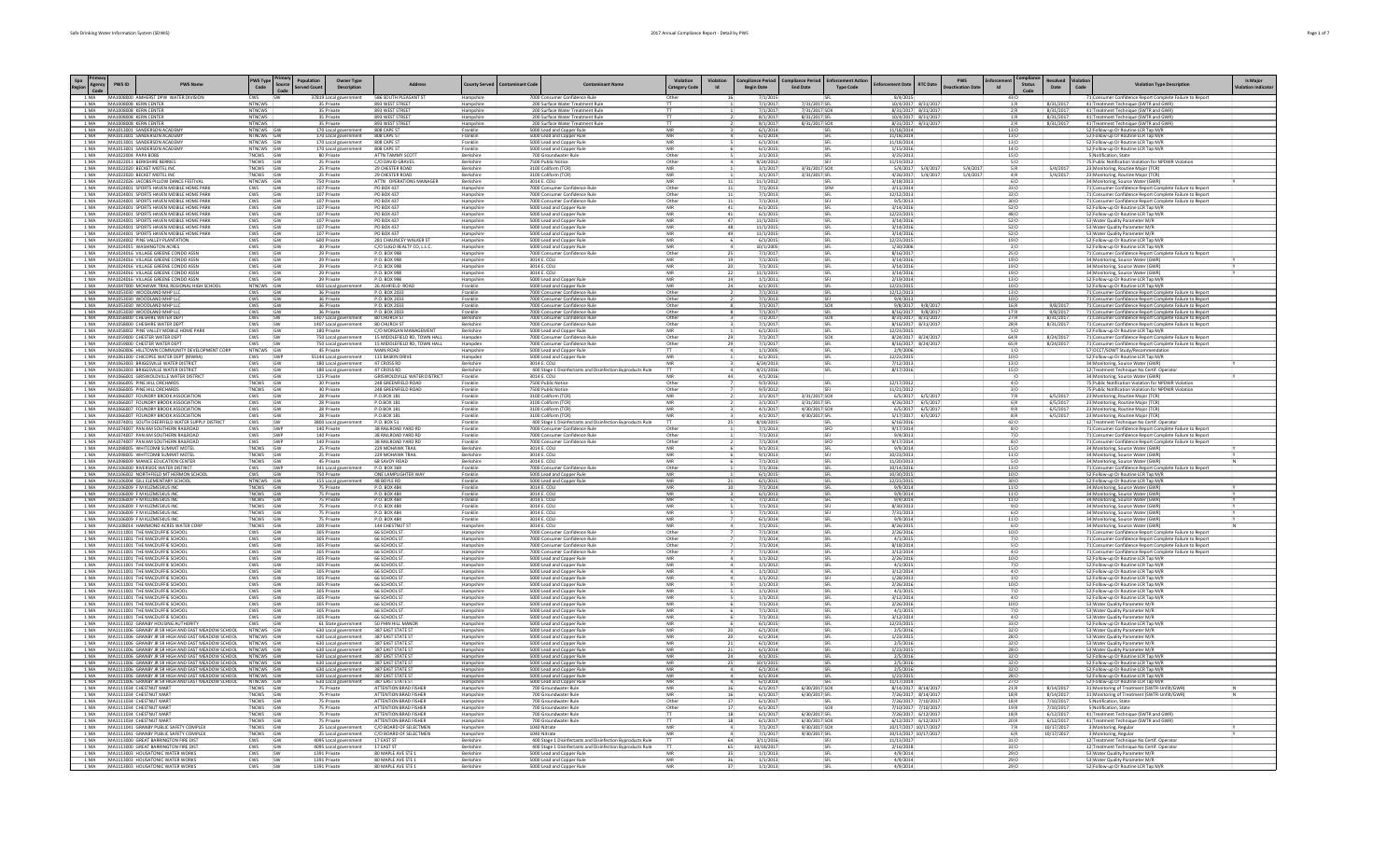|   | ,, |  |
|---|----|--|
| . |    |  |

| Epa<br>Agency<br>Region Code | PWS ID | <b>PWS Name</b>                                                                                         | <b>PWS Type</b><br>Code                               | Source                                          | Owner Type<br>Population<br><b>Served Coun</b><br>Description | <b>Address</b>                                                         | <b>County Served</b>                 | <b>Contaminant Code</b>      | <b>Contaminant Name</b>                                                                                                  | Violation<br><b>Category Code</b> | Violation<br>Id | <b>Compliance Period</b><br><b>Begin Date</b> | <b>End Date</b>                | Compliance Period Enforcement Action<br><b>Type Code</b> | Enforcement Date   RTC Date                 | PWS<br>activation Da | Enforcement<br>Id                     | Compliance<br>Status | Date                            | <b>Violation Type Description</b><br>Code                                                                                     | <b>Is Major</b><br><b>Iation Indica</b> |
|------------------------------|--------|---------------------------------------------------------------------------------------------------------|-------------------------------------------------------|-------------------------------------------------|---------------------------------------------------------------|------------------------------------------------------------------------|--------------------------------------|------------------------------|--------------------------------------------------------------------------------------------------------------------------|-----------------------------------|-----------------|-----------------------------------------------|--------------------------------|----------------------------------------------------------|---------------------------------------------|----------------------|---------------------------------------|----------------------|---------------------------------|-------------------------------------------------------------------------------------------------------------------------------|-----------------------------------------|
| 1 MA                         |        | MA1113003 HOUSATONIC WATER WORK                                                                         | CWS                                                   | Code<br><b>SW</b>                               | 1391 Pr                                                       | MAPLE AVE STE 1                                                        | Berkshire                            |                              | 800 Long Term 2 Enhanced Surface Water Treatment Rule                                                                    |                                   |                 | 4/1/201                                       |                                |                                                          | 5/9/2016                                    |                      | 33   O                                | Code                 |                                 | 20 Failure to Consult with Stat                                                                                               |                                         |
| $1$ MA                       |        | MA1113016 MONUMENT MTN REGIONAL HS<br>1 MA MA1113017 RARD COLLEGE AT SIMONS ROCK                        | NTNCWS GW<br>CWS GW                                   |                                                 | 1700 Local gove<br>500 Private                                | <b>ATTN STEVE SOULE</b><br><b>TTN GERARD NESEL</b>                     | <b>Berkshire</b><br><b>Rerkshire</b> |                              | 5000 Lead and Copper Rule<br><b>700 Groundwater Rule</b>                                                                 | Other                             |                 | 6/1/201<br>7/1/2015                           |                                |                                                          | 12/23/2015<br>3/13/2015                     |                      | $\overline{26}$ c<br>140              |                      |                                 | 52 Follow-up Or Routine LCR Tap M/R<br><b>S</b> Notification State                                                            |                                         |
| 1 MA                         |        | MA1113017 BARD COLLEGE AT SIMONS ROCK                                                                   | cws<br>CWS GW<br>TNCWS GW                             |                                                 | 500 Private                                                   | <b>ATTN GERARD NESEL</b>                                               | Berkshire                            |                              | 700 Groundwater Rule                                                                                                     | lother                            |                 | 9/10/2014                                     |                                |                                                          | 3/13/2015                                   |                      | 140                                   |                      |                                 | 5 Notification, State                                                                                                         |                                         |
| 1MA<br>$1$ MA                |        | MA1113027 THORNEWOOD INN<br>MA1113027 THORNEWOOD IN                                                     |                                                       |                                                 | 38 Private<br>38 Private                                      | ROUTE 7 - 453 STOCKBRIDGE ROAD<br><b>OUTE 7 - 453 STOCKBRIDGE ROAD</b> | Berkshire<br>Berkshire               |                              | 3100 Coliform (TCR)<br>3100 Coliform (TCR                                                                                | Other<br>Other                    |                 | 5/1/2017<br>5/1/2017                          | 5/31/2017 SF<br>5/31/2017 SO   |                                                          | $6/23/2017$ 6/10/20<br>$6/10/2017$ 6/10/20  |                      | 8R<br>9R                              |                      | 6/10/201<br>5/10/201            | 5 Notification, State<br>Notification, State                                                                                  |                                         |
| $1$ MA                       |        | MA1113027 THORNEWOOD INN<br>1 MA MA1113027 THORNEWOOD INN                                               | TNCWS GW<br>TNCWS GW<br>TNCWS GW                      |                                                 | 38 Private<br>38 Private                                      | ROUTE 7 - 453 STOCKBRIDGE ROAD<br>ROUTE 7 - 453 STOCKBRIDGE ROAD       | Berkshire<br>Berkshire               |                              | 3100 Coliform (TCR<br>3100 Coliform (TCR)                                                                                | Other<br>Other                    |                 | 6/1/2017<br>6/1/2017                          | 6/30/2017 SF<br>6/30/2017 SOX  |                                                          | 7/25/2017 7/7/201<br>7/7/2017 7/7/201       |                      | $\frac{1}{10}$ <sub>R</sub><br>11R    |                      | 7/7/2017<br>7/7/2017            | 5 Notification, State<br>5 Notification, State                                                                                |                                         |
| $1$ MA                       |        | MA1117002 HADLEY DPW WATER DIVISION                                                                     | <b>CWS</b>                                            | $\frac{1}{6W}$                                  | 5063 Local gove                                               | .O. BOX 406                                                            | Hampshire                            |                              | 3002 ENTEROCOCC                                                                                                          |                                   |                 | 1/1/2013                                      |                                |                                                          | 5/22/2013                                   |                      | 220                                   |                      |                                 | 34 Monitoring, Source Water (GWR                                                                                              |                                         |
| $1$ MA                       |        | 1 MA MA1117002 HADLEY DPW WATER DIVISION<br>MA1120001 WINGATE AT HAMPDEN                                | CWS<br><b>CWS</b>                                     | $\sqrt{\text{GW}}$                              | 5063 Local gover<br>100 <sub>pr</sub>                         | P.O. BOX 406<br>4 MAIN ST                                              | Hampshire<br>Hampden                 |                              | 3002 ENTEROCOCCI<br>5000 Lead and Copper Rule                                                                            |                                   |                 | 1/1/2013<br>10/1/2005                         |                                |                                                          | 2/25/2013<br>12/28/2005                     |                      | 210<br>10C                            |                      |                                 | 34 Monitoring, Source Water (GWR<br>52 Follow-up Or Routine LCR Tap M/R                                                       |                                         |
| $1$ MA                       |        | MA1120033 REDIKER SOFTWARE                                                                              | NTNCWS GW                                             |                                                 | 65 Private                                                    | WILBRAHAM ROAD                                                         | Hampden                              |                              | 3100 Coliform (TCR)                                                                                                      | Other                             |                 | 6/1/2017                                      | $6/30/2017$ S                  |                                                          | 7/25/2017 7/10/201                          |                      | 7R                                    |                      | 7/10/2011                       | 5 Notification, State                                                                                                         |                                         |
| $1$ MA                       |        | 1 MA MA1120033 REDIKER SOFTWARE<br>MA1121004 JIMINY PEAK RESORT                                         | NTNCWS GW<br>CWS                                      | GW                                              | 65 Private<br>1000 Private                                    | <b>WILBRAHAM ROAD</b><br><b>COREY RD</b>                               | Hampden<br>Berkshire                 |                              | 3100 Coliform (TCR)<br>5000 Lead and Copper Rule                                                                         | Other                             |                 | 6/1/2017<br>6/1/2015                          | 6/30/2017 SO)                  |                                                          | 7/10/2017 7/10/201<br>12/28/2015            |                      | 8R<br>18 0                            |                      | 7/10/2017                       | 5 Notification, State<br>52 Follow-up Or Routine LCR Tap M/R                                                                  |                                         |
| $1$ MA                       |        | MA1121010 VACATION VILLAGE IN THE BERKSHIRE                                                             | VTNCWS GW                                             |                                                 | 400 Private                                                   | O CA SERVICES CORPORATIO                                               | Berkshire                            |                              | 5000 Lead and Copper Rule                                                                                                |                                   |                 | 6/1/2014                                      |                                |                                                          | 3/21/201                                    |                      | 170                                   |                      |                                 | 52 Follow-up Or Routine LCR Tap M/R                                                                                           |                                         |
| $1$ MA<br>$1$ MA             |        | MA1121010 VACATION VILLAGE IN THE BERKSHIRES<br>MA1121010 VACATION VILLAGE IN THE RERKSHIRES            | NTNCWS GW                                             |                                                 | 400 Private<br>400 Private                                    | O CA SERVICES CORPORATION<br>O CA SERVICES CORPORATION                 | Berkshire<br>Berkshire               |                              | 5000 Lead and Copper Rule<br>5000 Lead and Copper Rule                                                                   | <b>MP</b><br>MR                   |                 | 6/1/2014<br>6/1/2015                          |                                |                                                          | 3/6/201<br>3/21/201                         |                      | 100<br>17 <sub>0</sub>                |                      |                                 | 52 Follow-up Or Routine LCR Tap M/R<br>52 Follow-up Or Routine LCR Tap M/R                                                    |                                         |
| $1$ MA                       |        | MA1121010 VACATION VILLAGE IN THE BERKSHIRES                                                            | NTNCWS GW<br>NTNCWS GW                                |                                                 | 400 Private                                                   | O CA SERVICES CORPORATION<br>475 MAIN STREE                            | Berkshire                            |                              | 5000 Lead and Copper Rule                                                                                                |                                   |                 | 6/1/2015                                      |                                |                                                          | 11/10/2015                                  |                      | $\frac{1}{14}$ <sub>0</sub>           |                      |                                 | 52 Follow-up Or Routine LCR Tap M/R                                                                                           |                                         |
| 1 MA<br>$1$ MA               |        | MA1121015   IOKA VALLEY FARM<br>MA1121015 IOKA VALLEY FARM                                              | TNCWS GW                                              |                                                 | 25 Private<br>25 Private                                      | <b>2475 MAIN STREET</b>                                                | Berkshire<br>Berkshire               | 3014 E. COL<br>3014 E. COL   |                                                                                                                          |                                   |                 | 8/1/2011<br>8/1/2011                          |                                |                                                          | 11/15/2011<br>9/21/2011                     |                      | $\frac{6}{5}$ $\frac{0}{0}$           |                      |                                 | 34 Monitoring, Source Water (GWR<br>34 Monitoring, Source Water (GWR)                                                         |                                         |
| $1$ MA<br>$1$ MA             |        | MA1124001 GILBERTVILLE WATER DISTRICT<br>MA1124002 WHEELWRIGHT WATER DISTRICT                           | <b>Icws</b><br><b>CWS</b>                             | $\frac{6W}{6W}$ $\frac{6W}{SW}$ $\frac{SW}{SW}$ | 1000 Local gove<br>300 Local government                       | DO BOY 117<br>O DONALD DUNBAR                                          | Worcester<br>Worcester               |                              | 7000 Consumer Confidence Rule<br>7000 Consumer Confidence Rule                                                           | n <sub>ther</sub><br>Other        |                 | 7/1/2015<br>7/1/2015                          |                                |                                                          | 8/4/2015<br>8/4/2015                        |                      | 270<br>15 <sub>0</sub>                |                      |                                 | <b>71 Consumer Confidence Report Comp</b><br>lete Failure to Rene<br>71 Consumer Confidence Report Complete Failure to Report |                                         |
| 1MA                          |        | MA1127000 HATFIELD WATER DEPT                                                                           | <b>CWS</b>                                            |                                                 | 3411 Local government                                         | 59 MAIN ST                                                             | lampshire                            |                              | 5000 Lead and Copper Rule                                                                                                |                                   |                 | 6/1/2015                                      |                                |                                                          | 3/3/2016                                    |                      | 260                                   |                      |                                 | 52 Follow-up Or Routine LCR Tap M/R                                                                                           |                                         |
| $1$ MA<br>$1$ MA             |        | MA1127000 HATFIELD WATER DEP<br>MA1132006 CAMP TACONIC                                                  | cws                                                   |                                                 | 3411 Local gove<br>200 Private                                | 9 MAIN ST<br>.<br>/O JILL & LOREN KLEINMAN                             | Hampshire<br>Berkshire               | 3014 E. COLI                 | 5000 Lead and Copper Rule                                                                                                |                                   |                 | 6/1/2015<br>6/1/2013                          |                                |                                                          | 12/28/201<br>10/28/2013                     |                      | $\overline{25}$ O<br>40               |                      |                                 | 52 Follow-up Or Routine LCR Tap M/R<br>34 Monitoring, Source Water (GWR)                                                      |                                         |
| $1$ MA                       |        | MA1132006 CAMP TACONIC                                                                                  | TNCWS GW                                              |                                                 | 200 Private                                                   | O III & LOREN KLEINMAN                                                 | <b>Rerkshire</b>                     | 3014 F COLL                  |                                                                                                                          |                                   |                 | 6/1/2013                                      |                                |                                                          | R/1/2013                                    |                      | $\overline{30}$                       |                      |                                 | 34 Monitoring, Source Water (GWR)                                                                                             |                                         |
| 1 MA<br>$1$ MA               |        | MA1132008 ASHMERE WATER SERVICE<br>MA1132008 ASHMERE WATER SERVICE                                      | <b>CWS</b><br>cws                                     | $\frac{\sqrt{3}}{100}$                          | 66 Private<br>66 Private                                      | 0. BOX 843<br>O. BOX 843                                               | Berkshire<br>lerkshire               |                              | 7000 Consumer Confidence Rule<br>7000 Consumer Confidence Rule                                                           | lother<br>Other                   |                 | 7/1/2013<br>7/1/2013                          |                                |                                                          | 12/12/2013<br>9/4/2013                      |                      | 50 0<br>$\overline{510}$              |                      |                                 | 71 Consumer Confidence Report Complete Failure to Report<br>71 Consumer Confidence Report Complete Failure to Report          |                                         |
| $1$ MA                       |        | MA1132009 BISSELVILLE ESTATI                                                                            | CWS GW                                                |                                                 | 74 Private                                                    | 109 WASHINGTON RD                                                      | <b>Berkshire</b>                     |                              | 7000 Consumer Confidence Rule                                                                                            | Other<br><b>14D</b>               |                 | 7/1/2010                                      |                                |                                                          | 8/11/2010                                   |                      | $43$ O                                |                      | 6/7/201                         | 71 Consumer Confidence Report Complete Failure to Report                                                                      |                                         |
| $1$ MA<br>$1$ MA             |        | MA1135014 DIANES VILLA NOVA<br>MA1135014 DIANES VILLA NOVA                                              |                                                       |                                                 | 40 Private<br>40 Private                                      | -5 BRIMFIELD ROAD<br>-5 BRIMFIFI D ROAD                                | Hampden<br>Hampden                   |                              | 3100 Coliform (TCR)<br>3100 Coliform (TCR)                                                                               |                                   |                 | 4/1/2017<br>4/1/2017                          | $4/30/2017$ SO<br>4/30/2017 SF |                                                          | $6/7/2017$ 6/7/201<br>$5/17/2017$ 6/7/2011  |                      | 6R<br>5R                              |                      | 6/7/2017                        | 26 Monitoring, Repeat Minor (TCR)<br>26 Monitoring, Repeat Minor (TCR)                                                        |                                         |
| 1MA                          |        | MA1143003 GATEWAY REGIONAL SCHOOL                                                                       | TNCWS GW<br>NTNCWS GW                                 |                                                 | 727 Local government                                          | <b>ITTLEVILLE RD</b>                                                   | Hampshire                            |                              | 5000 Lead and Copper Rule                                                                                                |                                   |                 | 6/1/2016                                      |                                |                                                          | 7/3/2017 7/3/2017                           |                      | $\frac{1}{28}$ <sub>R</sub>           |                      | 7/3/2017                        | 52 Follow-up Or Routine LCR Tap M/R                                                                                           |                                         |
| $1$ MA<br>1 MA               |        | MA1143003 GATEWAY REGIONAL SCHOOL<br>MA1143011 KNIGHTVILLE DAM WATER SYSTEN                             | NTNCWS GW<br>$NCVS$ $GW$                              |                                                 | 727 Local government<br>100 Federal government                | LITTLEVILLE RD<br>49 KNIGHTVILLE DAM                                   | Hampshire<br>Hampshire               | 3014 E. COLI                 | 5000 Lead and Copper Rule                                                                                                |                                   |                 | 6/1/2016<br>8/1/201                           |                                |                                                          | 12/7/2016 7/3/2017<br>11/8/201              |                      | 26R<br>11 <sup>2</sup>                |                      | 7/3/2017                        | 52 Follow-up Or Routine LCR Tap M/R<br>34 Monitoring, Source Water (GWF                                                       |                                         |
| $1$ MA                       |        | MA1143011 KNIGHTVILLE DAM WATER SYSTEM<br>1 MA MA1148000 LANESBOROUGH FIRE WATER DISTRIC                | TNCWS GW                                              |                                                 | 100 Federal government<br>nent                                | 49 KNIGHTVILLE DAM RD<br>P.O. BOX 1504                                 | Hampshire<br>Berkshire               | 3014 E. COL                  | 7000 Consumer Confidence Rule                                                                                            | MR<br>Other                       |                 | $\frac{8/1/2010}{7/1/2015}$                   |                                |                                                          | 8/23/201<br>8/4/201                         |                      | 10 0<br>190                           |                      |                                 | 34 Monitoring, Source Water (GWR)<br>71 Consumer Confidence Report Complete Failure to Report                                 |                                         |
| $1$ MA                       |        | MA1150000 LEE WATER DEPT                                                                                | CWS SWP<br><b>SW</b><br>cws                           |                                                 | 2324 Local gove<br>5135 Local government                      | 32 MAIN STREET                                                         | Berkshire                            |                              | 5000 Lead and Copper Rule                                                                                                | MR                                |                 | 6/1/2015                                      |                                |                                                          | 12/31/2015                                  |                      | 36 O                                  |                      |                                 | 52 Follow-up Or Routine LCR Tap M/R                                                                                           |                                         |
| $1$ MA<br>$1$ MA             |        | MA1150000 LEE WATER DEPT<br>MA1156001 PEARL RHODES ELEM SCHOOL                                          | cws<br>NTNCWS GW                                      | $\overline{\text{sw}}$                          | 5135 Local government                                         | 32 MAIN STREET<br><b>BRATTLEBORO ROAD</b>                              | Berkshire<br>Franklin                |                              | 5000 Lead and Copper Rule                                                                                                |                                   |                 | 6/1/2015<br>6/1/2015                          |                                |                                                          | 10/30/201                                   |                      | $\frac{1}{35}$ O<br>$31$ <sub>O</sub> |                      |                                 | 52 Follow-up Or Routine LCR Tap M/R                                                                                           |                                         |
| $1$ MA                       |        | MA1159000   ONGMEADOW WATER DEPT                                                                        | CWS SWP                                               |                                                 | 55 Local government<br>14552 Local gov                        | <b>31 PONDSIDE ROAD</b>                                                | Hampden                              |                              | 5000 Lead and Copper Rule<br>5000 Lead and Copper Rule                                                                   | MR                                |                 | 6/1/2015                                      |                                |                                                          | 10/30/2015<br>1/6/2016                      |                      | 290                                   |                      |                                 | 52 Follow-up Or Routine LCR Tap M/R<br>52 Follow-up Or Routine LCR Tap M/R                                                    |                                         |
| 1 MA<br>1 MA                 |        | MA1200005 THE SPRINGS INN AND RESORT<br>MA1203000 MILL RIVER WATER TAKERS                               | TNCWS GW<br>CWS<br>GW                                 |                                                 | 25 Private<br>60 Private                                      | 94 STATE ROAD, ROUTE<br>P.O. BOX 15                                    | Berkshire<br>Berkshire               |                              | 700 Groundwater Rule<br>5000 Lead and Copper Rule                                                                        | Other                             |                 | 4/1/2015<br>6/1/2015                          |                                |                                                          | 7/3/2015<br>3/28/2016                       |                      | 13 0<br>41 0                          |                      |                                 | 5 Notification, State<br>52 Follow-up Or Routine LCR Tap M/R                                                                  |                                         |
|                              |        | 1 MA MA1203000 MILL RIVER WATER TAKERS                                                                  | cws                                                   | GW                                              | 60 Private                                                    | PO ROX 15                                                              | Berkshire                            |                              | 5000 Lead and Copper Rule                                                                                                |                                   |                 | 6/1/2015                                      |                                |                                                          | 1/6/2016                                    |                      | 380                                   |                      |                                 | 52 Follow-up Or Routine LCR Tap M/R                                                                                           |                                         |
| 1 MA<br>$1$ MA               |        | <b>MA120900 MORTH ADAMS WATER DEPT</b><br>MA1209001 HISTORIC VALLEY CAMPGROUND                          | <b>CWS</b><br>TNCWS GW                                | <b>SW</b>                                       | 13000 Local gove<br>200 Local government                      | 10 MAIN ST CITY HAL<br>10 MAIN ST. CITY HALL                           | Berkshire<br>Berkshire               | 3014 E. COLI                 | 400 Stage 1 Disinfectants and Disinfection Byproducts Rule                                                               |                                   |                 | 3/20/2017<br>4/1/2017                         |                                |                                                          | 5/1/2017<br>$6/21/2017$ 6/5/201             |                      | 710<br>19R                            |                      | 6/5/2017                        | 12 Treatment Technique No Certif, Opera<br>34 Monitoring, Source Water (GWR)                                                  |                                         |
| $1$ MA                       |        | MA1209001 HISTORIC VALLEY CAMPGROUND                                                                    | TNCWS GW                                              |                                                 | 200 Local govern<br>ment                                      | 10 MAIN ST. CITY HALL                                                  | Berkshire                            | 3014 E. COLI                 |                                                                                                                          |                                   |                 | 4/1/2017                                      |                                |                                                          | 6/5/2017 6/5/201                            |                      | $\overline{20}$ <sub>R</sub>          |                      | 6/5/2017                        | 34 Monitoring, Source Water (GWR                                                                                              |                                         |
| $1$ MA<br>$1$ MA             |        | MA1214000 NORTHAMPTON WATER DEPT<br>MA1217001 EAST NORTHFIELD WATER CO                                  | $\overline{\text{cws}}$ $\overline{\text{sw}}$<br>cws |                                                 | 28720 Local gover<br>726 Private                              | 25 LOCUST STREET<br>ONE LAMPLIGHTER WA                                 | Hampshire<br>Franklin                | 2950 TTHM                    | 5000 Lead and Copper Rule                                                                                                |                                   |                 | 6/1/2015<br>4/1/2017                          | 6/30/2017 S                    |                                                          | 2/11/201<br>10/30/201                       |                      | 42 0<br>28k                           |                      |                                 | 52 Follow-up Or Routine LCR Tap M/R<br>27 Monitoring and Reporting (DBP)                                                      |                                         |
| $1$ MA                       |        | MA1217001 FAST NORTHFIFLD WATER CO.                                                                     | <b>CWS</b>                                            | $\frac{SW}{SW}$                                 | 726 Private                                                   | ONE LAMPLIGHTER WAY                                                    | Franklin                             |                              | 2456 Total Haloacetic Acids (HAAS)                                                                                       |                                   |                 | 4/1/2017                                      | 4/30/2017 SF                   |                                                          | 10/30/2017                                  |                      | 28K                                   |                      |                                 | 27 Monitoring and Reporting (DBP)                                                                                             |                                         |
| 1 MA<br>$1$ MA               |        | MA1225009 CAMP OVERFLOW<br>MA1225009 CAMP OVERFLOW                                                      | TNCWS GW                                              |                                                 | 160 Private<br>160 Private                                    | <b>ATTN: CRAIG MORTON</b><br><b>ATTN: CRAIG MORTON</b>                 | Berkshire<br>Berkshire               | 3014 E. COLI<br>3014 E. COL  |                                                                                                                          | MR                                |                 | 7/1/2014<br>7/1/2014                          |                                |                                                          | 8/18/2014<br>7/22/2014                      |                      | $\frac{9}{12}$ <sub>0</sub>           |                      |                                 | 34 Monitoring, Source Water (GWR)<br>34 Monitoring, Source Water (GWR)                                                        |                                         |
| $1$ MA<br>$1$ MA             |        | MA1225009 CAMP OVERFLOV<br>MA1225009 CAMP OVERFLOW                                                      | TNCWS GW                                              |                                                 | 160 Private<br>160 Private                                    | <b>TTN: CRAIG MORTON</b><br><b>ATTN: CRAIG MORTON</b>                  | Berkshire<br>Berkshire               | 3014 E. COL<br>3014 F COLL   |                                                                                                                          | MR                                |                 | 7/1/2014<br>R/1/2014                          |                                |                                                          | 10/28/2013<br>9/26/2014                     |                      | 50<br>10 <sub>0</sub>                 |                      |                                 | 34 Monitoring, Source Water (GWR)                                                                                             |                                         |
| $1$ MA                       |        | MA1225009 CAMP OVERFLOW                                                                                 | TNCWS GW                                              |                                                 | 160 Private                                                   | <b>ATTN: CRAIG MORTON</b>                                              | Berkshire                            | 3014 F COLL                  |                                                                                                                          |                                   |                 | R/1/2014                                      |                                |                                                          | 10/28/2013                                  |                      | 50                                    |                      |                                 | 34 Monitoring, Source Water (GWR)<br>34 Monitoring, Source Water (GWR)                                                        |                                         |
| $1$ MA<br>$1$ MA             |        | MA1225009 CAMP OVERFLOW<br>MA1225009 CAMP OVERFLOW                                                      | TNCWS GW<br>TNCWS GW                                  |                                                 | 160 Private<br>160 Private                                    | <b>ATTN: CRAIG MORTON</b><br><b>ATTN: CRAIG MORTON</b>                 | Berkshire<br>Berkshire               | 3014 E. COLI<br>3014 E. COLI |                                                                                                                          |                                   |                 | 7/1/2013<br>7/1/2013                          |                                |                                                          | 7/22/2014<br>10/28/2013                     |                      | 12 0<br>50                            |                      |                                 | 34 Monitoring, Source Water (GWR)<br>34 Monitoring, Source Water (GWR)                                                        |                                         |
| $1$ MA                       |        | MA1225009 CAMP OVERFLOW                                                                                 | TNCWS GW                                              |                                                 | 160 Private                                                   | <b>ATTN: CRAIG MORTON</b>                                              | Berkshire                            | 3014 E. COL                  |                                                                                                                          |                                   |                 | 8/1/2013                                      |                                |                                                          | 7/22/2014                                   |                      | $\overline{12}$ O                     |                      |                                 | 34 Monitoring, Source Water (GWR)                                                                                             |                                         |
| $1$ MA<br>$1$ MA             |        | MA1225009 CAMP OVERELOW<br>MA1225014 MOUNTAIN VIEW CAMPGROUND IN                                        | TNCWS GW<br>TNCWS GW                                  |                                                 | 160 Private<br>50 Private                                     | <b>ATTN: CRAIG MORTON</b><br>/O DIANNE GRANDINE'                       | Berkshire<br>Berkshire               | 3014 E. COL<br>3014 E. COL   |                                                                                                                          | MR                                |                 | 8/1/2013<br>7/1/2016                          |                                |                                                          | 10/28/2013<br>8/19/2016                     |                      | $\frac{5}{25}$ 0                      |                      |                                 | 34 Monitoring, Source Water (GWR)<br>34 Monitoring, Source Water (GWR                                                         |                                         |
|                              |        | 1 MA MA1225047 OTIS RECREATION CENTER                                                                   | TNCWS GW                                              |                                                 | 25 Local government                                           | PO BOX 237                                                             | Berkshire                            | 1040 Nitrate                 |                                                                                                                          | <b>MR</b>                         |                 | 1/1/2017                                      | 3/31/2017 SOX                  |                                                          | 7/24/2017 7/24/201                          |                      | 15R                                   |                      | 7/24/2017                       | 3 Monitoring, Regular                                                                                                         |                                         |
| $1$ MA<br>$1$ MA             |        | MA1225047 OTIS RECREATION CENTE<br>MA1225047 OTIS RECREATION CENTER                                     | TNCWS GW<br>TNCWS GW                                  |                                                 | 25 Local government<br>25 Local government                    | <b>PO BOX 237</b><br><b>PO BOX 237</b>                                 | Berkshire<br>Berkshire               | 1040 Nitrate<br>1041 Nitrite |                                                                                                                          | MR                                |                 | 1/1/2017<br>1/1/2017                          | 3/31/2017 SF<br>3/31/2017 SO   |                                                          | $5/22/2017$ 7/24/201<br>7/24/2017 7/24/201  |                      | 14R<br>15R                            |                      | 7/24/201<br>7/24/2017           | 3 Monitoring, Regular<br>3 Monitoring, Regular                                                                                |                                         |
| $1$ MA                       |        | MA1225047 OTIS RECREATION CENTER                                                                        | TNCWS GW                                              |                                                 | 25 Local gow<br>ment                                          | <b>PO ROX 237</b>                                                      | Berkshire                            | 1041 Nitrite                 |                                                                                                                          |                                   |                 | 1/1/2017                                      | 3/31/2017 SF                   |                                                          | 5/22/2017 7/24/2017                         |                      | 14R                                   |                      | 7/24/2017                       | 3 Monitoring, Regular                                                                                                         |                                         |
| $1$ MA<br>$1$ MA             |        | MA1227003 THREE RIVERS FIRE DISTRICT<br>MA1227003 THREE RIVERS FIRE DISTRICT                            | CWS GW<br>CWS GW                                      |                                                 | 3258 Local government<br>3258 Local government                | PO ROX 182<br><b>PO BOX 182</b>                                        | Hampden<br>Hampden                   |                              | 7000 Consumer Confidence Rule<br>7000 Consumer Confidence Rule                                                           | Other<br>Other                    |                 | 7/1/2017<br>7/1/2017                          |                                |                                                          | 11/21/2017 11/21/201<br>8/16/2017 11/21/201 |                      | 27R<br>26R                            |                      | 1/21/2017<br>11/21/2017         | 71 Consumer Confidence Report Complete Failure to Report<br>71 Consumer Confidence Report Complete Failure to Report          |                                         |
| $1$ MA<br>1 MA               |        | MA1227003 THREE RIVERS FIRE DISTRIC<br>MA1222003 THREE RIVERS FIRE DISTRICT                             | cws                                                   | $\frac{1}{\text{GW}}$                           | 3258 Local government                                         | PO BOX 182<br>PO BOX 182                                               | Hampden                              |                              | 5000 Lead and Copper Rule                                                                                                |                                   |                 | 11/1/2015<br>$\frac{11}{12/2015}$             |                                |                                                          | 2/12/2016                                   |                      | $21$ <sub>O</sub>                     |                      |                                 | 53 Water Quality Parameter M/R                                                                                                |                                         |
| $1$ MA                       |        | MA1227003 THREE RIVERS FIRE DISTRICT                                                                    | CWS GW                                                |                                                 | 258 Local gove<br>3258 Local government                       | PO BOX 182                                                             | Hampden<br>Hampden                   |                              | 5000 Lead and Copper Rule<br>5000 Lead and Copper Rule                                                                   |                                   |                 | 11/1/2015                                     |                                |                                                          | 2/12/2016                                   |                      | 210                                   |                      |                                 | 53 Water Quality Parameter M/R                                                                                                |                                         |
| $1$ MA<br>$1$ MA             |        | MA1227013 THE BARN TAVERN<br>MA1227014 STEAMING TENDER                                                  | TNCWS GW                                              |                                                 | 50 Private<br>100 Private                                     | O GLENN RIDDI<br>28 DEPOT STREET                                       | Hampden<br>Hampden                   |                              | 400 Stage 1 Disinfectants and Disinfection Byproducts Rule<br>3100 Coliform (TCR)                                        |                                   |                 | 1/1/2010<br>$\frac{1}{3/1/2017}$              | 3/31/2017 SOX                  |                                                          | 4/26/201<br>$6/8/2017$ 6/8/201              |                      | 80<br>6R                              |                      | 6/8/2017                        | 12 Treatment Technique No Certif, Operator<br>25 Monitoring, Repeat Major (TCR)                                               |                                         |
| 1 MA                         |        | MA1227014 STEAMING TENDER                                                                               | TNCWS GW                                              |                                                 | 100 Private                                                   | 28 DEPOT STREFT                                                        | Hampden                              |                              | 3100 Coliform (TCR                                                                                                       | MR                                |                 | 3/1/2017                                      | 3/31/2017 SF                   |                                                          | $5/1/2017$ 6/8/2017                         |                      | 5R                                    |                      | 6/8/2017                        | 25 Monitoring, Repeat Major (TCR)                                                                                             |                                         |
| $1$ MA<br>1 MA               |        | MA1227014 STEAMING TENDER<br>MA1227014 STEAMING TENDER                                                  |                                                       |                                                 | 100 Private<br>100 Private                                    | <b>28 DEPOT STREET</b><br>28 DEPOT STREET                              | ampden<br>Hampden                    | 3014 F COLL<br>3014 E. COLI  |                                                                                                                          | MR                                |                 | 3/1/2017<br>3/1/2017                          |                                |                                                          | $6/8/2017$ 6/8/2011<br>5/1/2017 6/8/2017    |                      | 6R<br>5R                              |                      | 6/8/2017<br>6/8/2017            | 34 Monitoring, Source Water (GWR)<br>34 Monitoring, Source Water (GWR)                                                        |                                         |
| 1 <sub>MA</sub>              |        | MA1227015 BRETON ESTATES                                                                                | TNCWS GW                                              |                                                 | 48 Private                                                    | O. BOX 109                                                             | mpden                                |                              | 5000 Lead and Copper Rule                                                                                                |                                   |                 | 6/1/2015                                      |                                |                                                          | 2/11/2016                                   |                      | $\frac{1}{2}$ o                       |                      |                                 | 52 Follow-up Or Routine LCR Tap M/R                                                                                           |                                         |
| $1$ MA<br>$1$ MA             |        | MA1234004 PETERSHAM TOWN HALL<br><b>MA1234004 PETERSHAM TOWN HALL</b>                                   | NCWS GW<br>TNCWS GW                                   |                                                 | 25 Local government<br>25 Local government                    | O PETERSHAM BOARD OF HEALTH<br>O PETERSHAM ROARD OF HEALTH             | Vorcester<br>Worcester               | 3014 E. COLI<br>2014ECO11    |                                                                                                                          | <b>MP</b>                         |                 | 7/1/2013<br>7/1/2012                          |                                |                                                          | 4/17/2019<br>A/11/201A                      |                      | 140<br>130                            |                      |                                 | 34 Monitoring, Source Water (GWR)<br>34 Monitoring, Source Water (GWR)                                                        |                                         |
| $1$ MA<br>$1$ MA             |        | MA1234004 PETERSHAM TOWN HALL<br>MA1234004 PETERSHAM TOWN HALL                                          | TNCWS GW<br>TNCWS GW                                  |                                                 | 25 Local government<br>25 Local government                    | O PETERSHAM ROARD OF HEALTH<br>O PETERSHAM BOARD OF HEALTH             | Worcester<br>Worcester               | 3014 F COLL<br>3014 E. COLI  |                                                                                                                          |                                   |                 | 7/1/2013<br>7/1/2013                          |                                |                                                          | 3/13/2014<br>9/3/2013                       |                      | $11$ <sub>0</sub><br>90               |                      |                                 | 34 Monitoring, Source Water (GWR)<br>34 Monitoring, Source Water (GWR)                                                        |                                         |
| $1$ MA                       |        | MA1236000 PITTSFIELD DPU WATER DEP                                                                      | $\frac{20}{5W}$<br>CWS                                |                                                 | 44737 Local government                                        | 00 NORTH STREET                                                        | erkshire                             |                              | 7000 Consumer Confidence Rule                                                                                            | Other                             |                 | 7/1/2017                                      |                                | sox                                                      | 8/28/2017 8/28/201                          |                      | 37R                                   |                      | 8/28/2017                       | 71 Consumer Confidence Report Complete Failure to Report                                                                      |                                         |
| $1$ MA<br>$1$ MA             |        | MA1236000 PITTSFIELD DPU WATER DEPT<br>MA1249000 RICHMOND CONGREGATIONAL CHURCH                         | cws                                                   |                                                 | 44737 Local government<br>55 Local gover<br>mment             | 00 NORTH STREET<br><b>PO BOY 2</b>                                     | Berkshire<br>Berkshire               | $3014 \text{ F}$ COLL        | 7000 Consumer Confidence Rul                                                                                             | Othe<br><b>MP</b>                 |                 | 7/1/2017<br>11/1/2012                         |                                |                                                          | 8/16/2017 8/28/201<br>12/12/2012            |                      | $\frac{1}{38}$ R<br>30                |                      | 8/28/2017                       | 71 Consumer Confidence Report Complete Failure to Report<br>34 Monitoring, Source Water (GWR)                                 |                                         |
| $1$ MA                       |        | MA1255001 VILLAGE SCHOOL                                                                                | TNCWS GW<br>NTNCWS GW                                 |                                                 | 42 Local government                                           | P.O. BOX 122                                                           | Worcester                            |                              | 5000 Lead and Copper Rule                                                                                                |                                   |                 | 10/1/2015                                     |                                |                                                          | 5/2/2016                                    |                      | 290                                   |                      |                                 | 52 Follow-up Or Routine LCR Tap M/R                                                                                           |                                         |
| $1$ MA<br>$1$ MA             |        | MA1256000 RUSSELL WATER DEPT<br>MA1256000 RUSSELL WATER DER                                             | cws Gw<br>cws                                         |                                                 | 1228 Local government<br>1228 Local government                | P.O. BOX 131<br>P.O. BOX 131                                           | Hampden<br>Hampden                   |                              | 7000 Consumer Confidence Rule<br>7000 Consumer Confidence Rule                                                           | lother<br>Other                   |                 | 7/1/2017<br>7/1/2017                          |                                |                                                          | 8/18/2017 8/18/201<br>8/16/2017 8/18/20:    |                      | 34R<br>33R                            |                      | 8/18/2017<br>8/18/201           | 71 Consumer Confidence Report Complete Failure to Report<br>71 Consumer Confidence Report Complete Failure to Report          |                                         |
| $1$ MA                       |        | MA1256000 RUSSELL WATER DEP                                                                             | cws                                                   | $\frac{60}{6W}$                                 | 1228 Local government                                         | P.O. BOX 131                                                           | Hampden                              |                              | 7000 Consumer Confidence Rule                                                                                            | Other                             |                 | 7/1/2015                                      |                                |                                                          | 8/17/2015                                   |                      | 220                                   |                      |                                 | 71 Consumer Confidence Report Complete Failure to Report                                                                      |                                         |
|                              |        | 1 MA MA1256000 RUSSELL WATER DEPT<br>1 MA MA1260007 NEW BOSTON INN                                      | CWS GW<br>TNCWS GW                                    |                                                 | 1228 Local gov<br>50 Private                                  | <b>PO BOX 131</b><br>ATTN: RARRARA COLORIO                             | Hampden<br>Berkshire                 |                              | 5000 Lead and Conner Rule<br>3100 Coliform (TCR)                                                                         | Other                             |                 | 6/1/2015<br>6/1/2017                          | 6/30/2017 SE                   |                                                          | 2/19/2016<br>7/24/2017 7/10/201             |                      | 250<br>11 R                           |                      | 7/10/2017                       | 52 Follow-up Or Routine LCR Tap M/R<br>5 Notification State                                                                   |                                         |
| $1$ MA                       |        | MA1260007 NEW BOSTON INN                                                                                | TNCWS GW                                              |                                                 | 50 Private                                                    | <b>TTN: BARBARA COLORIC</b>                                            | Berkshire                            |                              | 3100 Coliform (TCR)                                                                                                      | Other                             |                 | 6/1/2017                                      | 6/30/2017 SO)                  |                                                          | 7/10/2017 7/10/201                          |                      | 12R                                   |                      | 7/10/2017                       | 5 Notification, State                                                                                                         |                                         |
| $1$ MA<br>1 MA               |        | MA1260009 M J TUCKERS LLC<br>MA1260009 M J TUCKERS LLC                                                  | TNCWS GW<br>TNCWS GW                                  |                                                 | 25 Private<br>25 Private                                      | 61 SOUTH MAIN STREET<br><b>51 SOUTH MAIN STREET</b>                    | Berkshire<br>Berkshire               | 1040 Nitrate<br>1041 Nitrite |                                                                                                                          |                                   |                 | 10/1/2017<br>10/1/2017                        | 12/31/2017 SF<br>12/31/2017 SI |                                                          | 2/13/2018<br>7/13/2018                      |                      | 9K<br>9k                              |                      |                                 | 3 Monitoring, Regular<br>3 Monitoring, Regular                                                                                |                                         |
| $1$ MA                       |        | 1 MA MA1267010 CUSTOM EXTRUSION INC<br>MA1268011 DRAGON HILL CONDOMINIUM                                | NTNCWS GW                                             |                                                 | 37 Private<br>30 Private                                      | <b>P.O. ROX 517</b><br>99 DRAGON HILL ROAD                             | Berkshire<br>Franklin                |                              | 5000 Lead and Copper Rule<br>5000 Lead and Copper Rule                                                                   |                                   |                 | 6/1/2013<br>6/1/2015                          |                                |                                                          | 4/14/2016<br>4/7/201                        |                      | 80<br>130                             |                      |                                 | 52 Follow-up Or Routine LCR Tap M/R<br>52 Follow-up Or Routine LCR Tap M/R                                                    |                                         |
| $1$ MA                       |        | MA1268016 ARROWHEAD SHOPS                                                                               | CWS GW<br>TNCWS GW                                    |                                                 | 40 Private                                                    | /O GARRY PELLETIER                                                     | Franklin                             |                              | 3100 Coliform (TCR)                                                                                                      |                                   |                 | 6/1/2017                                      | 6/30/2017 SOX                  |                                                          | $6/23/2017$ 6/23/201                        |                      | 4R                                    |                      | 6/23/2017                       | 5 Notification, State                                                                                                         |                                         |
| $1$ MA<br>$1$ MA             |        | MA1275001 SOUTH HADLEY FIRE DISTRICT #2 WATER DEP<br>MA1275001 SOUTH HADLEY FIRE DISTRICT #2 WATER DEPT | cws Gw                                                |                                                 | 5200 Local gove<br>6200 Local gov<br>ment                     | 20 WOODBRIDGE ST<br>20 WOODRRIDGE ST                                   | Hampshire<br>Hampshire               |                              | 400 Stage 1 Disinfectants and Disinfection Byproducts Rule<br>400 Stage 1 Disinfectants and Disinfection Byproducts Rule |                                   |                 | 1/1/2017<br>1/1/2017                          |                                |                                                          | 10/13/2017 5/17/201<br>5/17/2017 5/17/201   |                      | 34R<br>35R                            |                      | 5/17/2017<br>5/17/2017          | 12 Treatment Technique No Certif. Operator<br>12 Treatment Technique No Certif, Operator                                      |                                         |
| $1$ MA                       |        | MA1281000 SPRINGFIELD WATER AND SEWER COMMISSION                                                        | <b>CWS</b>                                            | $\frac{SW}{GW}$                                 | 236763 Local gover                                            | <b>PO BOX 995</b>                                                      | Hampden                              |                              | 5000 Lead and Copper Rule                                                                                                |                                   |                 | 6/1/2015                                      |                                |                                                          | 3/23/2016                                   |                      | 20 0                                  |                      |                                 | 52 Follow-up Or Routine LCR Tap M/R                                                                                           |                                         |
| $1$ MA<br>$1$ MA             |        | MA1283015 WHITE PINES CONDOMINIUMS<br>MA1283015 WHITE PINES CONDOMINIUM!                                | cws<br>cws                                            | GW                                              | 225 Private<br>225 Private                                    | O. BOX 2440<br>0. BOX 2440                                             | Berkshire<br>Berkshire               |                              | 3100 Coliform (TCR)<br>3100 Coliform (TCR)                                                                               |                                   |                 | 4/1/2017<br>4/1/2017                          | 4/30/2017 SO<br>4/30/2017 SF   |                                                          | 6/5/2017<br>$5/17/2017$ 6/5/201             | 6/5/201              | $\frac{1}{27}$ R<br>26R               |                      | $\frac{6}{5}{2017}$<br>6/5/2017 | 23 Monitoring, Routine Major (TCR)<br>23 Monitoring, Routine Major (TCR)                                                      |                                         |
| $1$ MA                       |        | MA1283017 HERON POND AT STOCKBRIDGE                                                                     | <b>CWS</b>                                            | GW                                              | 50 Private                                                    | <b>COMATTHEW HURLEY</b>                                                | Berkshire                            | 3014 F COLL                  |                                                                                                                          | <b>MP</b>                         |                 | R/1/2015                                      |                                |                                                          | 9/25/2015                                   |                      | 180                                   |                      |                                 | 34 Monitoring, Source Water (GWR)                                                                                             |                                         |
| $1$ MA<br>$1$ MA             |        | MA1283017 HERON POND AT STOCKBRIDGE<br>MA1283022 THE STOCKBRIDGE SPORTSMAN CLUB IN                      | CWS GW                                                |                                                 | 50 Private<br>25 Private                                      | O MATTHEW HURLEY<br>$0.$ BOX $6$                                       | Berkshire<br>Berkshire               | 3014 E. COLI                 | 5000 Lead and Copper Rule                                                                                                |                                   |                 | 6/1/2015<br>2/10/2013                         |                                |                                                          | 3/29/201<br>3/13/2014                       |                      | $19$ <sup>O</sup><br>110              |                      |                                 | 52 Follow-up Or Routine LCR Tap M/R<br>34 Monitoring, Source Water (GWR)                                                      |                                         |
| $1$ MA                       |        | MA1283022 THE STOCKBRIDGE SPORTSMAN CLUB INC                                                            | TNCWS GW                                              |                                                 | 25 Private<br>25 Private                                      | 0. BOX 6                                                               | <b>Berkshire</b>                     | 3014 E. COLI                 |                                                                                                                          |                                   |                 | 2/10/2013                                     |                                |                                                          | 1/27/2014                                   |                      | 10 0<br>50                            |                      |                                 | 34 Monitoring, Source Water (GWR)                                                                                             |                                         |
| $1$ MA<br>$1$ MA             |        | MA1283022 THE STOCKBRIDGE SPORTSMAN CLUB INC<br>MA1283022 THE STOCKBRIDGE SPORTSMAN CLUB INC            | TNCWS GW<br><b>TNCWS</b>                              | GW                                              | 25 Private                                                    | $0.$ BOX $6$<br>P.O. BOX 6                                             | Berkshire<br>Berkshire               | 3014 E. COL<br>3014 E. COL   |                                                                                                                          |                                   |                 | 2/10/2013<br>1/1/2013                         |                                |                                                          | 5/21/2013<br>3/13/2014                      |                      | 110                                   |                      |                                 | 34 Monitoring, Source Water (GWR)<br>34 Monitoring, Source Water (GWR                                                         |                                         |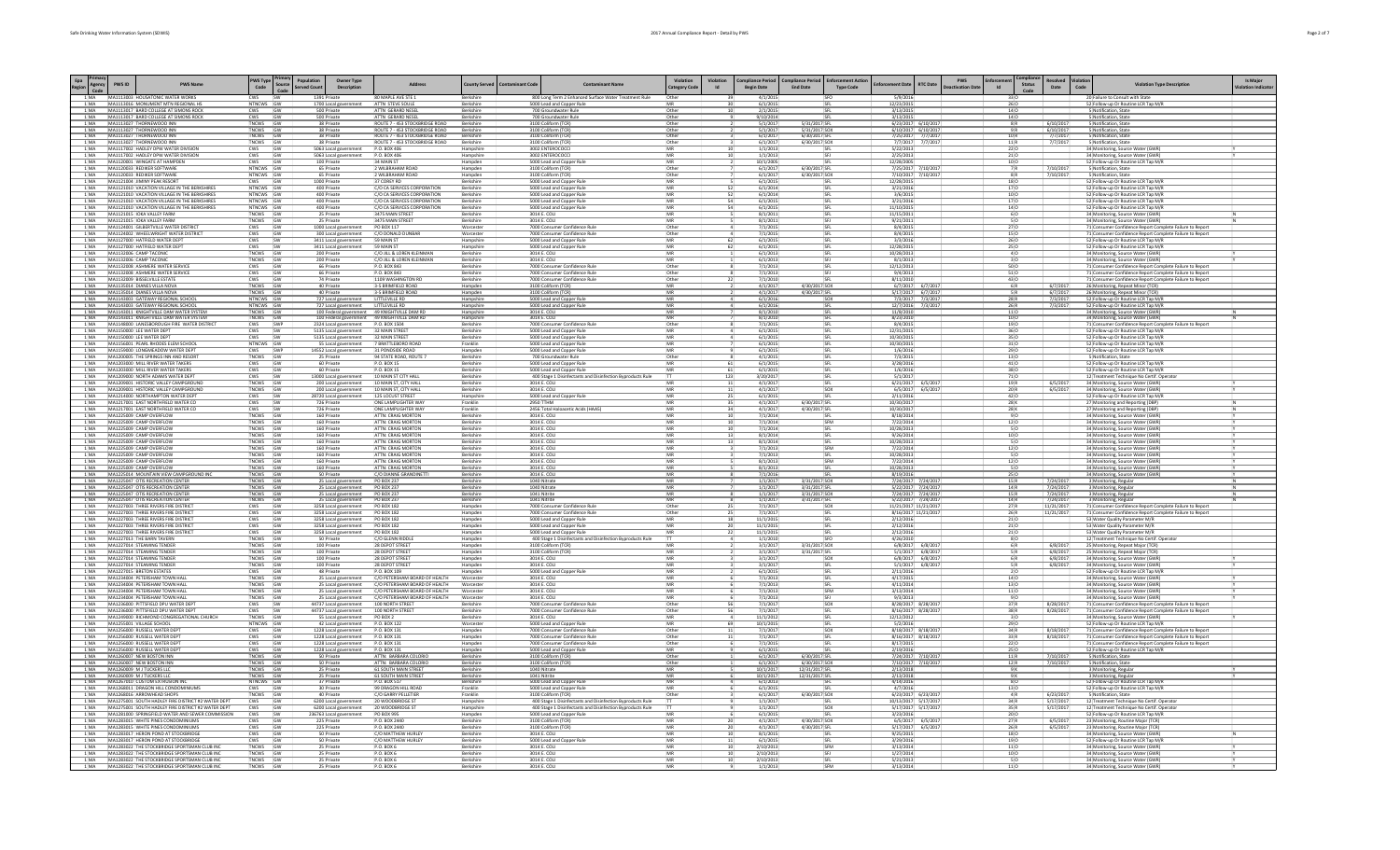| Epa Agency                 | PWS ID<br><b>PWS Name</b>                                                                    | <b>PWS Type</b><br>Source<br>Code Code                 | <b>Owner Type<br/>Description</b><br><b>Served Count</b> | Address                                                     | <b>County Se</b>                     | <b>it Code</b>                             | <b>Contaminant Name</b>                                 | Violation<br><b>Category Code</b> | Violation<br>$\mathsf{Id}$ | <b>Compliance Period</b><br><b>Begin Date</b> | <b>Compliance Period</b><br>End Date | Inforcement Action<br><b>Type Code</b> | nt Date                                 | <b>RTC</b> Date                          | PWS<br><b>Deactivation Date</b> | <b>Enforcemer</b><br>Id          | Compliane<br>Status<br>Code | Resolved<br>Date<br>Code | <b>Violation Type Descriptio</b>                                                                         | Is Major<br>lolation Indicato |
|----------------------------|----------------------------------------------------------------------------------------------|--------------------------------------------------------|----------------------------------------------------------|-------------------------------------------------------------|--------------------------------------|--------------------------------------------|---------------------------------------------------------|-----------------------------------|----------------------------|-----------------------------------------------|--------------------------------------|----------------------------------------|-----------------------------------------|------------------------------------------|---------------------------------|----------------------------------|-----------------------------|--------------------------|----------------------------------------------------------------------------------------------------------|-------------------------------|
| $1$ MA<br>$1$ MA           | MA1283022 THE STOCKBRIDGE SPORTSMAN CLUB INC<br>MA1283022 THE STOCKBRIDGE SPORTSMAN CLUB INC | TNCWS GW<br>TNCWS GW                                   | 25 Private<br>25 Private                                 | $O.$ BOX $6$<br>$D.$ BOX $6$                                | Berkshire<br>rkshire                 | 3014 E. COLI<br>3014 E. COLI               |                                                         |                                   |                            | 1/1/2013<br>1/1/2013                          |                                      |                                        | 1/27/2014<br>5/21/2013                  |                                          |                                 | 10 <sub>0</sub><br>50            |                             |                          | 34 Monitoring, Source Water (GWR)<br>34 Monitoring, Source Water (GWR)                                   |                               |
| $1 M_A$                    | MA1289002 POND RIDGE CONDO ASSN                                                              | GW<br>cws                                              |                                                          | O ROBERT GREEN                                              | anklin                               | 3014 E. COL                                |                                                         |                                   |                            | 8/1/201                                       |                                      |                                        | 11/18/201                               |                                          |                                 | $61$ <sub>O</sub>                |                             |                          | 34 Monitoring, Source Water (GWR)                                                                        |                               |
| $1 M_A$                    | MA1289002 POND RIDGE CONDO ASSN                                                              | GW                                                     | 88 Private                                               | O ROBERT GREEN                                              | ranklin                              | 3014 E. COLI                               |                                                         |                                   |                            | 8/1/2015                                      |                                      |                                        | 9/25/201                                |                                          |                                 | 58                               |                             |                          | 34 Monitoring, Source Water (GWR)                                                                        |                               |
| $1$ MA<br>1 MA             | MA1289002 POND RIDGE CONDO ASSN<br>MA1289002 POND RIDGE CONDO ASSN                           | <b>CWS</b><br>GW<br>cws                                | <b>RR</b> Private<br>88 Private                          | O ROBERT GREEN<br>O ROBERT GREEN                            | ranklin<br>ranklin                   | 3014 F COLL                                | 5000 Lead and Copper Rule                               | MR                                |                            | 9/1/2015<br>6/1/2015                          |                                      |                                        | 11/18/2015<br>3/29/2016                 |                                          |                                 | 610<br>63 C                      |                             |                          | 34 Monitoring, Source Water (GWR)<br>52 Follow-up Or Routine LCR Tap M/R                                 |                               |
| $1$ MA                     | MA1289002 POND RIDGE CONDO ASSN                                                              | $\frac{GW}{GW}$<br>cws                                 | 88 Private                                               | ROBERT GREEN                                                | anklin                               |                                            | 5000 Lead and Copper Rule                               |                                   |                            | 6/1/2015                                      |                                      |                                        | 10/30/201                               |                                          |                                 | 60 0                             |                             |                          | 52 Follow-up Or Routine LCR Tap M/R                                                                      |                               |
| $1$ MA                     | MA1306006 SILVER MEADOW                                                                      | cws<br>GW                                              | 28 Private                                               | O HAP INC                                                   | Hampden                              |                                            | 5000 Lead and Copper Rule                               |                                   |                            | 4/1/2016                                      |                                      |                                        | 10/28/2016                              |                                          |                                 | 13 0                             |                             |                          | 52 Follow-up Or Routine LCR Tap M/R                                                                      |                               |
| $1$ MA<br>1 MA             | MA1309000 WARE WATER DEPT<br>MA1309000 WARE WATER DEPT                                       | <b>CWS</b><br>GW<br>rw<br>lGW                          | 7582 Local gove                                          | 1/2 CHURCH ST<br>1/2 CHURCH ST                              | lampshire                            | 3014 F COLL                                | <b>700 Groundwater Rule</b>                             | Other                             |                            | 7/1/2015<br>7/1/2015                          |                                      |                                        | 9/21/2015<br>9/21/201                   |                                          |                                 | $42$ <sub>O</sub><br>42 0        |                             |                          | 34 Monitoring, Source Water (GWR)<br>5 Notification, State                                               |                               |
| 1 MA                       | MA1309009 HAMPSHIRE EAST PROPERTIES LLC                                                      | NTNCWS GW                                              | 7582 Local gover<br>25 Private                           | <b>40 SOUTH MAIN STREE</b>                                  | lampshire<br>Hampshire               |                                            | 5000 Lead and Copper Rule                               |                                   |                            | 7/1/2009                                      |                                      |                                        | 10/21/2009                              |                                          |                                 | 80                               |                             |                          | 52 Follow-up Or Routine LCR Tap M/R                                                                      |                               |
| $1$ MA                     | MA1312010 WAGON WHEEL CAMPING AREA                                                           | TNCWS GW                                               | 120 Private                                              | 909 WENDELL RD                                              | ranklin                              | 3014 E. COLI                               |                                                         |                                   |                            | 7/1/2013                                      |                                      |                                        | 9/23/2013                               |                                          |                                 | 50                               |                             |                          | 34 Monitoring, Source Water (GWR)                                                                        |                               |
| $1 M_A$                    | MA1312012 WARWICK COMMUNITY SCHOOL                                                           | NTNCWS GW                                              | 100 Local governmen                                      | <b>WINCHESTER ROA</b>                                       |                                      |                                            | 5000 Lead and Copper Rule                               |                                   |                            | 6/1/2015                                      |                                      |                                        | $\frac{3}{10/201}$                      |                                          |                                 | $\frac{1}{2}$                    |                             |                          | 52 Follow-up Or Routine LCR Tap M/F                                                                      |                               |
| $1$ MA<br>$1$ MA           | MA1312012 WARWICK COMMUNITY SCHOOL<br>MA1312012 WARWICK COMMUNITY SCHOOL                     | NTNCWS GW<br>NTNCWS GW                                 | 100 Local government<br>100 Local gover<br>ment          | <b>11 WINCHESTER ROAD</b><br><b>1 WINCHESTER ROAD</b>       | ranklin<br>ranklin                   |                                            | 5000 Lead and Copper Rule<br>5000 Lead and Copper Rule  |                                   |                            | $\frac{6/1/2015}{7/1/2010}$                   |                                      |                                        | 10/30/2015<br>6/23/2011                 |                                          |                                 | $\frac{16}{13}$ 0                |                             |                          | 52 Follow-up Or Routine LCR Tap M/R<br>52 Follow-up Or Routine LCR Tap M/R                               |                               |
| 1 MA                       | MA1326000 WEST STOCKBRIDGE WATER DEPT                                                        | <b>CWS</b><br>GW                                       | 535 Local government                                     | P.O. BOX 525                                                | erkshire                             |                                            | 5000 Lead and Copper Rule                               | MR                                |                            | 6/1/2016                                      |                                      |                                        | 11/18/201                               |                                          |                                 | 60C                              |                             |                          | 52 Follow-up Or Routine LCR Tap M/R                                                                      |                               |
| $1 M_A$                    | <b>MA1331010 HANGING MOUNTAIN FARM</b>                                                       | TNCWS GW                                               | ivate                                                    | <b>RA HANGING MOUNTAIN FARM</b>                             | lampshire                            |                                            |                                                         |                                   |                            | 2/1/201                                       |                                      |                                        | 5/10/201                                |                                          |                                 | $rac{5R}{4R}$                    |                             |                          | 23 Monitoring, Routine Major (TCR                                                                        |                               |
| $1$ MA<br>$1$ MA           | MA1331010 HANGING MOUNTAIN FARM<br>MA1337010 WHATELY WATER DEPARTMENT                        | TNCWS GW                                               | 25 Private                                               | <b>DRA HANGING MOUNTAIN FARM</b><br>4 SANDY LANE            | <b>noshire</b><br>ranklin            | 3100 Coliform (TCR)<br>3100 Coliform (TCR) |                                                         | MR                                |                            | 2/1/2017<br>1/1/2017                          | 2/28/2017 SF<br>1/31/2017 SF         |                                        | $4/26/2017$ 5/10/201                    | $5/1/2017$ $2/13/201$                    |                                 | 15R                              |                             | 5/10/2017<br>2/13/2017   | 23 Monitoring, Routine Major (TCR)                                                                       |                               |
| $1$ MA                     | MA1337010 WHATELY WATER DEPARTMENT                                                           | cws Gw<br>cws Gw                                       | 1500 Local government<br>1500 Local government           | SANDY LAND                                                  | <b>inklin</b>                        | 3100 Coliform (TCR)                        |                                                         |                                   |                            | 1/1/2017                                      | 1/31/2017 SO                         |                                        | 2/13/2017 2/13/20                       |                                          |                                 | 16R                              |                             | 2/13/201                 | 24 Monitoring, Routine Minor (TCR)<br>24 Monitoring, Routine Minor (TCR)                                 |                               |
| $1$ MA                     | MA1337010 WHATELY WATER DEPARTMENT                                                           | CWS GW                                                 | 1500 Local government                                    | SANDY LANE                                                  | ranklin                              | 3100 Coliform (TCR)                        |                                                         |                                   |                            | 3/1/2017                                      | 3/31/2017 SOX                        |                                        |                                         | $6/5/2017$ 6/5/20                        |                                 | $17$ F                           |                             | 6/5/201                  | 24 Monitoring, Routine Minor (TCR                                                                        |                               |
| $1$ MA                     | MA1337010 WHATELY WATER DEPARTMENT                                                           | <b>CWS</b><br>$\sqrt{G}W$                              | 1500 Local government                                    | <b>SANDY LANE</b>                                           | Eranklin                             | 3100 Coliform (TCP)                        |                                                         |                                   |                            | 3/1/2017                                      | $3/31/2017$ cr                       |                                        |                                         | $5/1/2017$ 6/5/201                       |                                 | 15R                              |                             | 6/5/2017                 | 24 Monitoring, Routine Minor (TCR)                                                                       |                               |
| $1$ MA<br>$1$ MA           | MA1337010 WHATELY WATER DEPARTMENT<br>MA1337010 WHATELY WATER DEPARTMENT                     | <b>CWS</b><br>$\sqrt{GW}$<br>CWS GW                    | 1500 Local government<br>1500 Local government           | SANDY LANE<br><b>SANDY LANE</b>                             | ranklin<br>ranklin                   | 3100 Coliform (TCR)<br>3100 Coliform (TCR) |                                                         |                                   |                            | 4/1/2017<br>4/1/2017                          | 4/30/2017 SOX<br>4/30/2017 SF        |                                        |                                         | $6/5/2017$ 6/5/201<br>$5/1/2017$ 6/5/201 |                                 | 17R<br>15R                       |                             | 6/5/2017<br>6/5/2017     | 24 Monitoring, Routine Minor (TCR)<br>24 Monitoring, Routine Minor (TCR)                                 |                               |
| $1$ MA                     | MA1337010 WHATELY WATER DEPARTMENT                                                           | GW<br><b>CWS</b>                                       | 1500 Local government                                    | <b>SANDY LANE</b>                                           | anklin                               |                                            | 5000 Lead and Copper Rule                               |                                   |                            | 6/1/2015                                      |                                      |                                        | 3/23/2016                               |                                          |                                 |                                  |                             |                          | 52 Follow-up Or Routine LCR Tap M/R                                                                      |                               |
| $1$ MA                     | MA1340000 WILLIAMSBURG WATER DEPT                                                            | GW                                                     | 1580 Local government                                    | 1 MAIN ST                                                   | ampshire                             |                                            | 5000 Lead and Copper Rule                               |                                   |                            | 1/1/2008                                      |                                      |                                        | 2/5/2008                                |                                          |                                 | $\frac{10}{35}$ <sub>0</sub>     |                             |                          | 52 Follow-up Or Routine LCR Tap M/R                                                                      |                               |
| $1$ MA<br>1 MA             | MA1341000 WILLIAMSTOWN WATER DEPT<br>MA1341023 THE TACONIC RESTAURANT                        | GW<br><b>CWS</b><br>TNCWS GW                           | 7343 Local gover<br>75 Private                           | <b>75 SIMONDS RD</b><br>161 COLD SPRING RD                  | <b>Berkshire</b><br><b>Berkshire</b> |                                            | 5000 Lead and Copper Rule<br>2981 1.1.1-Trichloroethane |                                   |                            | 6/1/2015<br>10/1/2017                         | 12/31/2017 SF                        |                                        | 3/23/2016<br>2/14/2018                  |                                          |                                 | $\frac{22}{12}$ K                |                             |                          | 52 Follow-up Or Routine LCR Tap M/R                                                                      |                               |
| 1 MA                       | MA1341023 THE TACONIC RESTAURANT                                                             | TNCWS GW                                               | 75 Private                                               | 161 COLD SPRING RD                                          | erkshire                             |                                            | 2985 1.1.2-Trichloroethane                              |                                   |                            | 10/1/2017                                     | 12/31/2017 SF                        |                                        | 2/14/2018                               |                                          |                                 | 12K                              |                             |                          | 3 Monitoring, Regular<br>3 Monitoring, Regular                                                           |                               |
| $1$ MA                     | MA1341023 THE TACONIC RESTAURANT                                                             | TNCWS GW                                               | 75 Private                                               | 161 COLD SPRING RD                                          | Berkshire                            |                                            | 2977 1,1-Dichloroethylene                               |                                   |                            | 10/1/2017                                     | 12/31/2017                           |                                        | 2/14/201                                |                                          |                                 | 12K                              |                             |                          | 3 Monitoring, Regular                                                                                    |                               |
| $1 M_A$                    | MA1341023 THE TACONIC RESTAURANT                                                             | <b>TNCWS</b><br>GW                                     | 75 Private                                               | 161 COLD SPRING RD                                          | erkshire                             |                                            | 2378 1.2.4-Trichlorobenzen                              |                                   |                            | 10/1/201                                      | 12/31/2017                           |                                        | 2/14/2018                               |                                          |                                 | 12                               |                             |                          | 3 Monitoring, Regular                                                                                    |                               |
| $1$ MA<br>$1$ MA           | MA1341023 THE TACONIC RESTAURANT<br>MA1341023 THE TACONIC RESTAURANT                         | TNCWS GW<br>TNCWS GW                                   | 75 Private<br>75 Private                                 | 1161 COLD SPRING RD<br>161 COLD SPRING RD                   | Rerkshire<br>Berkshire               |                                            | 2980 12-Dichloroethane                                  | MR                                |                            | 10/1/2017<br>10/1/2017                        | 12/31/2017 SF<br>12/31/2017 SF       |                                        | 7/14/2018<br>2/14/2018                  |                                          |                                 | 12K<br>12K                       |                             |                          | 3 Monitoring, Regular                                                                                    |                               |
| 1 MA                       | MA1341023 THE TACONIC RESTAURANT                                                             | NCWS GW                                                | 75 Private                                               | <b>161 COLD SPRING RD</b>                                   | erkshire                             | 2990 Benzene                               | 2983 1,2-Dichloropropane                                |                                   |                            | 10/1/2017                                     | 12/31/2017 SF                        |                                        | 2/14/2018                               |                                          |                                 | 12K                              |                             |                          | 3 Monitoring, Regular<br>3 Monitoring, Regular                                                           |                               |
| $1$ MA                     | MA1341023 THE TACONIC RESTAURANT                                                             | TNCWS GW                                               | 75 Private                                               | 1161 COLD SPRING RD                                         | Berkshire                            | 2989 CHLOROBENZENE                         |                                                         |                                   |                            | 10/1/201                                      | 12/31/2017 SF                        |                                        | 2/14/2018                               |                                          |                                 | 12K                              |                             |                          | 3 Monitoring, Regular                                                                                    |                               |
| $1$ MA                     | MA1341023 THE TACONIC RESTAURANT                                                             | TNCWS GW                                               | 75 Private                                               | 161 COLD SPRING RD                                          | Berkshire                            |                                            | 2982 Carbon tetrachlorid                                |                                   |                            | 10/1/201                                      | 12/31/2017 S                         |                                        | 2/14/2018                               |                                          |                                 | 12                               |                             |                          | 3 Monitoring, Regula                                                                                     |                               |
| $1$ MA<br>1 MA             | MA1341023 THE TACONIC RESTAURANT<br>MA1341023 THE TACONIC RESTAURANT                         | TNCWS GW<br>TNCWS GW                                   | 75 Private<br>75 Private                                 | 161 COLD SPRING RD<br>161 COLD SPRING RD                    | Berkshire<br>Berkshire               | 2992 Ethylbenzene                          | 2964 DICHLOROMETHANE                                    |                                   |                            | 10/1/2017<br>10/1/2017                        | 12/31/2017 S<br>12/31/2017 SF        |                                        | 2/14/2018<br>2/14/2018                  |                                          |                                 | 12k<br>12K                       |                             |                          | 3 Monitoring, Regular<br>3 Monitoring, Regular                                                           |                               |
| $1$ MA                     | MA1341023 THE TACONIC RESTAURANT                                                             | TNCWS GW                                               | 75 Private                                               | 161 COLD SPRING RD                                          | Berkshire                            | 1040 Nitrate                               |                                                         |                                   |                            | 10/1/2017                                     | 12/31/2017 SF                        |                                        | 2/14/2018                               |                                          |                                 | 12K                              |                             |                          | 3 Monitoring, Regular                                                                                    |                               |
| 1 MA                       | MA1341023 THE TACONIC RESTAURANT                                                             | TNCWS GW                                               | 75 Private                                               | 161 COLD SPRING RD                                          | <b>Berkshire</b>                     | 1041 Nitrite                               |                                                         |                                   |                            | 10/1/201                                      | 12/31/2017                           |                                        | 2/14/201                                |                                          |                                 | 12K                              |                             |                          | 3 Monitoring, Regular                                                                                    |                               |
| $1$ MA                     | MA1341023 THE TACONIC RESTAURANT                                                             | TNCWS GW                                               | 75 Private<br>75 Private                                 | 161 COLD SPRING RD                                          | Berkshire                            | 2996 Styrene                               |                                                         |                                   |                            | 10/1/2017                                     | 12/31/2017                           |                                        | 2/14/2018                               |                                          |                                 | 12K                              |                             |                          | 3 Monitoring, Regular                                                                                    |                               |
| $1$ MA<br>$1$ MA           | MA1341023 THE TACONIC RESTAURANT<br>MA1341023 THE TACONIC RESTAURAN                          | TNCWS GW<br>TNCWS GW                                   | 75 Private                                               | 161 COLD SPRING RD<br>1161 COLD SPRING RD                   | <b>Berkshire</b><br>erkshire         | 2991 Toluene                               | 2987 Tetrachloroethylene                                |                                   |                            | 10/1/201<br>10/1/201                          | 12/31/2017 S<br>12/31/2017 S         |                                        | 2/14/2018<br>2/14/201                   |                                          |                                 | 12k<br>12K                       |                             |                          | 3 Monitoring, Regula<br>3 Monitoring, Regular                                                            |                               |
| 1 M                        | MA1341023 THE TACONIC RESTAURANT                                                             | TNCWS GW                                               | 75 Private                                               | 161 COLD SPRING RD                                          | Berkshire                            |                                            | 2984 Trichloroethylene                                  |                                   |                            | 10/1/201                                      | 12/31/2017                           |                                        | 2/14/201                                |                                          |                                 | $\frac{12}{12}$ $K$              |                             |                          | 3 Monitoring, Regular                                                                                    |                               |
| $1$ MA                     | MA1341023 THE TACONIC RESTAURANT                                                             | TNCWS GW                                               | 75 Private                                               | 161 COLD SPRING RD                                          | Berkshire                            | 2976 Vinyl chloride                        |                                                         |                                   |                            | 10/1/2017                                     | 12/31/2017 SE                        |                                        | 2/14/2018                               |                                          |                                 |                                  |                             |                          | 3 Monitoring, Regula                                                                                     |                               |
| $1$ MA<br>$\frac{1}{1}$ MA | MA1341023 THE TACONIC RESTAURANT<br>MA1341023 THE TACONIC RESTAURANT                         | TNCWS GW<br>TNCWS GW                                   | 75 Private<br>75 Private                                 | 1161 COLD SPRING RD<br>61 COLD SPRING RD                    | Berkshire<br>erkshire                | 2955 Xylenes Total                         | 2380 cis-1,2-Dichloroethyler                            | MR                                |                            | 10/1/2017<br>10/1/2017                        | 12/31/2017 SE<br>12/31/2017 S        |                                        | 7/14/2018<br>$\frac{1}{2}/14/2018$      |                                          |                                 | 12K<br>$\frac{1}{12}$            |                             |                          | 3 Monitoring, Regular<br>3 Monitoring, Regula                                                            |                               |
| $1$ MA                     | MA1341023 THE TACONIC RESTAURAN                                                              | TNCWS GW                                               | 75 Private                                               | 161 COLD SPRING RD                                          | erkshire                             |                                            | 2968 o-Dichlorobenzene                                  |                                   |                            | 10/1/2017                                     | 12/31/2017 SF                        |                                        | 2/14/201                                |                                          |                                 | 12K                              |                             |                          | 3 Monitoring, Regular                                                                                    |                               |
| $1$ MA                     | MA1341023 THE TACONIC RESTAURANT                                                             | TNCWS GW                                               | 75 Private                                               | 1161 COLD SPRING RD                                         | Berkshire                            |                                            | 2969 p-Dichlorobenzene                                  |                                   |                            | 10/1/2017                                     | 12/31/2017 SF                        |                                        | 7/14/7018                               |                                          |                                 | 12k                              |                             |                          | 3 Monitoring, Regular                                                                                    |                               |
| $1$ MA                     | MA1341023 THE TACONIC RESTAURANT                                                             | TNCWS GW                                               | 75 Private                                               | 1161 COLD SPRING RD                                         | <b>Berkshire</b>                     |                                            | 2979 trans-1,2-Dichloroethyler                          |                                   |                            | 10/1/2017                                     | 12/31/2017 SF                        |                                        | 2/14/2018                               |                                          |                                 | 12                               |                             |                          | 3 Monitoring, Regular                                                                                    |                               |
| $1$ MA<br>1 MA             | MA1341024 1896 HOUSE RESTAURANT<br>MA1341024 1896 HOUSE RESTAURANT                           | TNCWS GU<br>TNCWS GU                                   | 34 Private<br>34 Private                                 | ROUTE <sub>7</sub><br>OUTE <sub>7</sub>                     | erkshire<br>rkshire                  | 7500 Public Notice                         | 200 Surface Water Treatment Rule                        | Other                             |                            | 2/1/2016<br>4/1/2005                          |                                      |                                        | 4/27/2016<br>1/23/200                   |                                          |                                 | 13 <sub>0</sub><br>3 0           |                             |                          | 75 Public Notification Violation for NPDWR Violation<br>42 Failure to Filter (SWTR)                      |                               |
| $1 M_A$                    | MA2011000 ASHBURNHAM WATER DEPARTMEN                                                         | <b>SW</b>                                              | 3680 Local governm                                       | C/O ASHBURNHAM WATER DEPARTMENT                             | orcester                             | 999 Chlorine                               |                                                         |                                   |                            | 1/1/2017                                      | $3/31/2017$ s                        |                                        | 6/13/201                                |                                          |                                 | 69                               |                             |                          | 27 Monitoring and Reporting (DI                                                                          |                               |
| $1$ MA                     | MA2011001 CAMP WELLVILLE INC.                                                                | TNCWS GW                                               | 125 Private                                              | OWELL RD                                                    | rcester                              | 3100 Coliform (TCR)                        |                                                         |                                   |                            | 8/1/2017                                      | 8/31/2017 S                          |                                        | 12/20/201                               |                                          |                                 | $\frac{9K}{590}$                 |                             |                          | 23 Monitoring, Routine Ma<br>$r$ (TCR                                                                    |                               |
| $1$ MA                     | MA2017000 AUBURN WATER DISTRIC                                                               | <b>SWP</b><br><b>CWS</b><br>SWP                        | 11763 Local governmen                                    | 0 BOX 187                                                   | orcester                             |                                            | 5000 Lead and Copper Rule                               |                                   |                            | 6/1/2016                                      |                                      |                                        | 12/20/2011                              |                                          |                                 |                                  |                             |                          | 53 Water Quality Parameter M/R                                                                           |                               |
| 1 MA<br>$1$ MA             | MA2017000 AUBURN WATER DISTRICT<br>MA2017000 AUBURN WATER DISTRIC                            | cws<br><b>SWP</b><br>cws                               | 11763 Local government<br>11763 Local government         | 0. BOX 187<br>$D.$ BOX 18                                   | orcester<br>rcester                  |                                            | 5000 Lead and Copper Rule<br>5000 Lead and Copper Rule  |                                   |                            | 6/1/2016<br>1/1/2017                          |                                      |                                        | 12/20/201<br>12/20/201                  |                                          |                                 | 59 O<br>59C                      |                             |                          | 53 Water Quality Parameter M/R<br>3 Water Quality Parameter M/R                                          |                               |
| $1$ MA                     | MA2017000 AUBURN WATER DISTRIC                                                               | SWP<br><b>CWS</b>                                      | 11763 Local government                                   | 0. BOX 187                                                  | Worcester                            |                                            | 5000 Lead and Copper Rule                               |                                   |                            | 7/1/2017                                      |                                      |                                        | 12/20/201                               |                                          |                                 | $59$ O                           |                             |                          | 53 Water Quality Parameter M/F                                                                           |                               |
| $1$ MA                     | <b>MA2017000 AURURN WATER DISTRICT</b>                                                       | <b>CWS</b><br>SWP                                      | 11763 Local gove<br>ment                                 | 0 BOX 187                                                   | Vorcester                            |                                            | 5000 Lead and Copper Rule                               |                                   |                            | 1/1/2017                                      |                                      |                                        | 12/20/2011                              |                                          |                                 | 590                              |                             |                          | 53 Water Quality Parameter M/R                                                                           |                               |
| $1$ MA<br>$1$ MA           | MA2017000 AURURN WATER DISTRICT                                                              | CWS SWP<br>TNCWS GW                                    | 11763 Local government<br>25 Private                     | 0 BOX 187                                                   | <b>Norcester</b>                     |                                            | 5000 Lead and Copper Rule                               | MR                                |                            | 7/1/2017<br>1/1/2017                          | 1/31/2017 SF                         |                                        | 12/20/2011<br>6/13/201                  |                                          |                                 | 590<br>$\frac{1}{17}$ K          |                             |                          | 53 Water Quality Parameter M/R                                                                           |                               |
| $1$ MA                     | MA2028004 FIRST PARISH CHURCH OF BERLIN<br>MA2028004 FIRST PARISH CHURCH OF BERLIN           | TNCWS GW                                               | 25 Private                                               | 4 CENTRAL STREI<br>4 CENTRAL STREET                         | Norcester<br>forcester               | 3100 Coliform (TCR)<br>3100 Coliform (TCR) |                                                         |                                   |                            | 2/1/2017                                      | 2/28/2017 SF                         |                                        | 6/13/201                                |                                          |                                 | 17K                              |                             |                          | 23 Monitoring, Routine Major (TCR)<br>23 Monitoring, Routine Major (TCR)                                 |                               |
| $\frac{1}{1}$ MA           | MA2028005 RERUN MUNICIPAL CENTER                                                             | TNCWS GW                                               | 40 Local gove                                            | <b>LINDEN ST</b>                                            | rcester                              | 3100 Coliform (TC                          |                                                         |                                   |                            | 2/1/2017                                      | 2/28/2017                            |                                        | 6/13/201                                |                                          |                                 | 16                               |                             |                          | 23 Monitoring, Routine Major (TCR)                                                                       |                               |
| 1 MA                       | MA2028005 BERLIN MUNICIPAL CENTER                                                            | TNCWS GW                                               | 40 Local gove                                            | <b>LINDEN ST</b>                                            | orcester                             | 3014 F COLL                                |                                                         |                                   |                            | 11/1/2015                                     |                                      |                                        | 3/1/201                                 |                                          |                                 | 12 0                             |                             |                          | 34 Monitoring, Source Water (GWR)                                                                        |                               |
| $1$ MA<br>$1$ MA           | MA2034019 BOLTON OFFICE PARK<br>MA2034019 BOLTON OFFICE PARK                                 | NTNCWS GW<br>NTNCWS GW                                 | 250 Private<br>250 Private                               | O CONDYNE LLC<br>O CONDYNE LLO                              | forcester<br>forcester               | 3014 E. COLI<br>3014 E. COLI               |                                                         |                                   |                            | 8/1/2017<br>8/1/2017                          |                                      |                                        | 9/25/2017 9/25/20<br>9/25/2017 9/25/201 |                                          |                                 | 16R<br>17R                       |                             | 9/25/2017<br>9/25/2017   | 34 Monitoring, Source Water (GWR)<br>34 Monitoring, Source Water (GWR)                                   |                               |
| 1 MA                       | MA2034025 NASHOBA PARI                                                                       | NTNCWS GW                                              |                                                          | D. BOX 428                                                  | orcester                             |                                            | 5000 Lead and Copper Rule                               |                                   |                            |                                               |                                      |                                        |                                         |                                          |                                 | 14 <sup>2</sup>                  |                             |                          | 53 Water Quality Parameter M/                                                                            |                               |
| $1$ MA                     | MA2034026 GREAT BROOK FARM                                                                   | TNCWS GW                                               | 75 Private                                               | T2 VIAM 325                                                 | Vorcester                            | 3100 Coliform (TCR)                        |                                                         | <b>MP</b>                         |                            | 4/1/2017                                      | 4/30/2017 SF                         |                                        | $9/25/2017$ 9/25/201                    |                                          |                                 | 11R                              |                             | 9/25/2017                | 23 Monitoring, Routine Major (TCR)                                                                       |                               |
| $1$ MA<br>$1$ MA           | MA2034026 GREAT BROOK FARM                                                                   | TNCWS GW<br>TNCWS GW                                   | 75 Private<br>75 Private                                 | 56 MAIN ST                                                  | Vorcester                            | 3100 Coliform (TCR)                        |                                                         |                                   |                            | 4/1/2017<br>7/1/2017                          | 4/30/2017 SOX                        |                                        | 9/25/2017 9/25/201                      | 9/25/2017 9/25/201                       |                                 | 12R<br>11R                       |                             | 9/25/2017<br>9/25/201    | 23 Monitoring, Routine Major (TCR)                                                                       |                               |
| $1$ MA                     | MA2034026 GREAT BROOK FARM<br>MA2034026 GREAT BROOK FARM                                     | TNCWS GW                                               | 75 Private                                               | 56 MAIN ST<br>56 MAIN ST                                    | orcester<br>forcester                | 3100 Coliform (TCR)<br>3100 Coliform (TCR) |                                                         |                                   |                            | 7/1/201                                       | 7/31/2017 SF<br>7/31/2017 SO)        |                                        |                                         | $9/25/2017$ 9/25/20                      |                                 | 12 R                             |                             | 9/25/201                 | 23 Monitoring, Routine Major (TCR)<br>23 Monitoring, Routine Major (TCR)                                 |                               |
| 1 MA                       | MA2034027 BOLTON COUNTRY MANOR                                                               | CWS GW                                                 | 60 Private                                               | ATTN: EILEEN GRIFFIN WRIGHT                                 | orcester                             | 3014 E. COLI                               |                                                         |                                   |                            | 8/1/2017                                      |                                      |                                        | 9/25/2017 9/25/201                      |                                          |                                 | 16R                              |                             | 9/25/2017                | 34 Monitoring, Source Water (GWR)                                                                        |                               |
| $1$ MA                     | MA2034027 ROLTON COUNTRY MANOR                                                               | cws                                                    | 60 Private                                               | <b>ATTN: FILFEN GRIFFIN WRIGHT</b>                          | orcester                             | 3014 F COLL                                |                                                         |                                   |                            | R/1/2017                                      |                                      |                                        | $9/25/2017$ 9/25/201                    |                                          |                                 | $\frac{17}{5}$ $\frac{R}{K}$     |                             | 9/25/2017                | 34 Monitoring, Source Water (GWR)                                                                        |                               |
| $1$ MA                     | <b>MA2034028 SUNSET RIDGE CONDOMINIUM</b>                                                    | <b>CWS</b>                                             | 42 Private                                               | <b>6 EMMONS STREET</b>                                      | orcester                             | 4020 Radium-22                             |                                                         |                                   |                            | 10/1/2017                                     | 12/31/2017 SF                        |                                        | 3/12/2018                               |                                          |                                 |                                  |                             |                          | 3 Monitoring, Regular                                                                                    |                               |
| $1$ MA<br>$1$ MA           | MA2034028 SUNSET RIDGE CONDOMINIUMS<br>MA2037007 BROOK VILLAGE CONDOMINIUM                   | GW<br><b>CWS</b><br>rw <sub>5</sub><br>$\overline{GW}$ | 42 Private<br>400 Private                                | <b>EMMONS STREET</b><br>SWANSON COURT B-33                  | orcester<br>Middlesex                | 4030 Radium-228                            | 5000 Lead and Copper Rule                               |                                   |                            | 10/1/2017<br>10/1/2017                        | 12/31/2017 SF                        |                                        | 3/12/2018<br>3/12/2018                  |                                          |                                 | 5<br>$\frac{1}{39}$ <sub>C</sub> |                             |                          | 3 Monitoring, Regular<br>52 Follow-up Or Routine LCR Tap M/R                                             |                               |
| $1$ MA                     | MA2037017 LPCH BOXBOROUGH, LP                                                                | NTNCWS GW                                              | 400 Private                                              | 3 STATE ST STH ELOOP                                        | dlesex                               |                                            | 2981 1.1.1-Trichloroethane                              |                                   |                            | 7/1/2017                                      | $9/30/2017$ s                        |                                        | 12/20/201                               |                                          |                                 | 22k                              |                             |                          | 3 Monitoring, Regula                                                                                     |                               |
| $1$ MA                     | MA2037017 LPCH BOXBOROUGH, LP                                                                | NTNCWS GW                                              | 400 Private                                              | 3 STATE ST. 8TH FLOOR                                       | fiddlesex                            |                                            | 2985 1.1.2-Trichloroethane                              |                                   |                            | 7/1/2017                                      | 9/30/2017 SF                         |                                        | 12/20/201                               |                                          |                                 | 22K                              |                             |                          | 3 Monitoring, Regular                                                                                    |                               |
| 1MA<br>$1 M_A$             | MA2037017 LPCH BOXBOROUGH. LP<br>MA2037017 LPCH BOXBOROUGH, LF                               | NTNCWS GW<br>NTNCWS GW                                 | 400 Private<br>400 Private                               | 3 STATE ST. 8TH FLOOR<br>STATE ST, 8TH FLOOR                | dlesex                               |                                            | 2977 1.1-Dichloroethylene<br>2378 1,2,4-Trichlorobenzen |                                   |                            | 7/1/2017<br>7/1/201                           | 9/30/2017 SF<br>9/30/2017 SF         |                                        | 12/20/201<br>12/20/201                  |                                          |                                 | 22k<br>22                        |                             |                          | 3 Monitoring, Regular                                                                                    |                               |
| $1 M_A$                    | MA2037017 LPCH BOXBOROUGH, LP                                                                | NTNCWS GW                                              | 400 Private                                              | <b>3 STATE ST. 8TH FLOOR</b>                                | dlesex<br>ddlesex                    |                                            | 2980 1,2-Dichloroethane                                 |                                   |                            | 7/1/2017                                      | 9/30/2017                            |                                        | 12/20/201                               |                                          |                                 |                                  |                             |                          | 3 Monitoring, Regular<br>3 Monitoring, Regular                                                           |                               |
| $1$ MA                     | MA2037017 I PCH ROXROROUGH I P                                                               | NTNCWS GW                                              | 400 Private                                              | <b>3 STATE ST RTH FLOOR</b>                                 | iddlesex                             |                                            | 2983 1,2-Dichloropropane                                |                                   |                            | 7/1/2017                                      | 9/30/2017 58                         |                                        | 12/20/2011                              |                                          |                                 | 22 K<br>22 K                     |                             |                          | 3 Monitoring, Regular                                                                                    |                               |
| 1 MA                       | MA2037017 LPCH BOXBOROUGH. LP                                                                | NTNCWS GW                                              | 400 Private                                              | 53 STATE ST. 8TH FLOOR                                      | Middlesex                            | 2990 Benzene                               |                                                         | MR                                |                            | 7/1/2017                                      | 9/30/2017 SF                         |                                        | 12/20/2017                              |                                          |                                 | 22 K                             |                             |                          | 3 Monitoring, Regular                                                                                    |                               |
| 1 MA<br>$1$ MA             | <b>MA2037017 LPCH BOXBOROUGH, LP</b>                                                         | NTNCWS GW<br>NTNCWS GW                                 | 400 Private<br>400 Private                               | STATE ST. 8TH FLOOR<br>3 STATE ST, 8TH FLOOR                | dlesex                               |                                            | 2989 CHLOROBENZENE                                      |                                   |                            | 7/1/2017                                      | 9/30/2017 S<br>9/30/2017 SF          |                                        | 12/20/201                               |                                          |                                 | $\overline{22K}$                 |                             |                          | 3 Monitoring, Regula                                                                                     |                               |
| $1$ MA                     | MA2037017 LPCH BOXBOROUGH, LP<br>MA2037017 I PCH ROXROROUGH I P                              | NTNCWS GW                                              | 400 Private                                              | <b>3 STATE ST RTH FLOOR</b>                                 | iddlesex<br>Middlesex                |                                            | 2982 Carbon tetrachloride<br>2964 DICHI OROMETHANE      |                                   |                            | 7/1/2017<br>7/1/2017                          | 9/30/2017 SE                         |                                        | 12/20/201<br>12/20/201                  |                                          |                                 | 22 K<br>22K                      |                             |                          | 3 Monitoring, Regular<br>3 Monitoring, Regul                                                             |                               |
| $1$ MA                     | MA2037017 I PCH BOXBOROUGH IP                                                                | NTNCWS GW                                              | 400 Private                                              | <b>3 STATE ST RTH FLOOR</b>                                 | iddlesex                             | 2992 Ethylbenzene                          |                                                         |                                   |                            | 7/1/2017                                      | 9/30/2017 SF                         |                                        | 12/20/201                               |                                          |                                 | 22 K                             |                             |                          | 3 Monitoring, Regular                                                                                    |                               |
| 1 MA                       | MA2037017 LPCH BOXBOROUGH, LP                                                                | NTNCWS GW                                              | 400 Private                                              | 3 STATE ST, 8TH FLOOR                                       | dlesex                               |                                            | 5000 Lead and Copper Rule                               |                                   |                            | 7/1/2017                                      |                                      |                                        | 12/20/2017                              |                                          |                                 | 22 0                             |                             |                          | 52 Follow-up Or Routine LCR Tap M/R                                                                      |                               |
| $1$ MA<br>$1$ MA           | MA2037017 LPCH BOXBOROUGH, LP<br>MA2037017 LPCH BOXBOROUGH, LF                               | NTNCWS GW<br>NTNCWS GW                                 | 400 Private<br>400 Private                               | 3 STATE ST, 8TH FLOOR<br>STATE ST. 8TH FLOOR                | dlesex<br>llesex                     | 2996 Styrene                               | 2987 Tetrachloroethylen                                 |                                   |                            | 7/1/2017<br>7/1/201                           | 9/30/2017 SF<br>9/30/2017            |                                        | 12/20/201<br>12/20/201                  |                                          |                                 | 22K                              |                             |                          | 3 Monitoring, Regular                                                                                    |                               |
| $1$ MA                     | MA2037017 LPCH BOXBOROUGH, LP                                                                | NTNCWS GW                                              | ang Private                                              | <b>ROOR STATE ST STHELOOP</b>                               | Middlesex                            | 2991 Toluene                               |                                                         | <b>AAD</b>                        |                            | 7/1/2017                                      | 9/30/2017 SF                         |                                        | 12/20/2017                              |                                          |                                 | 22 K                             |                             |                          | 3 Monitoring, Regular<br>3 Monitoring, Regular                                                           |                               |
| 1 MA                       | MA2037017 LPCH BOXBOROUGH. LP                                                                | NTNCWS GW                                              | 400 Private                                              | 3 STATE ST, 8TH FLOOR                                       | ddlesex                              | 2984 Trichloroethylen                      |                                                         |                                   |                            | 7/1/2017                                      | 9/30/2017 S                          |                                        | 12/20/201                               |                                          |                                 | 22k                              |                             |                          | 3 Monitoring, Regula                                                                                     |                               |
| $1$ MA                     | MA2037017 LPCH BOXBOROUGH, LP                                                                | NTNCWS GW                                              | 400 Private                                              | <b>3 STATE ST. 8TH FLOOR</b>                                | dlesex                               | 2976 Vinyl chloride                        |                                                         |                                   |                            | 7/1/2017                                      | 9/30/2017 SF                         |                                        | 12/20/2017                              |                                          |                                 | $\frac{1}{22}$ K                 |                             |                          | 3 Monitoring, Regular                                                                                    |                               |
| 1 MA<br>$1$ MA             | MA2037017 LPCH BOXBOROUGH, LP<br>MA2037017 IPCH ROXROROUGH IP                                | NTNCWS GW<br>NTNCWS GW                                 | 400 Private<br>400 Private                               | <b>3 STATE ST. 8TH FLOOR</b><br><b>3 STATE ST RTH FLOOR</b> | Middlesex<br>fiddlesex               | 2955 Xylenes, Tota                         | 2380 cis-1 2-Dichloroethy                               | MR<br>MR                          |                            | 7/1/201<br>7/1/2017                           | 9/30/2017<br>9/30/2017 58            |                                        | 12/20/201<br>12/20/2017                 |                                          |                                 | $\frac{22}{22}$ K                |                             |                          | 3 Monitoring, Regular<br>3 Monitoring, Regular                                                           |                               |
| $1$ MA                     | MA2037017 I PCH ROXROROUGH IP                                                                | NTNCWS GW                                              | 400 Private                                              | 3 STATE ST RTH FLOOR                                        | Middlesex                            |                                            | 2968 n-Dichlorobenzene                                  | MR                                |                            | 7/1/2017                                      | 9/30/2017 SF                         |                                        | 12/20/2017                              |                                          |                                 | 22K                              |                             |                          | 3 Monitoring, Regula                                                                                     |                               |
| $1$ MA                     | MA2037017 LPCH BOXBOROUGH, LP                                                                | NTNCWS GW                                              | 400 Private                                              | <b>3 STATE ST, 8TH FLOOR</b>                                | dlesex                               |                                            | 2969 p-Dichlorobenzene                                  |                                   |                            | 7/1/2017                                      | 9/30/2017 S                          |                                        | 12/20/201                               |                                          |                                 | $\overline{22}$ K                |                             |                          | 3 Monitoring, Regular                                                                                    |                               |
| $1$ MA<br>$1$ MA           | MA2037017 LPCH BOXBOROUGH. LP<br>MA2037019 ROXBORO EXECUTIVE CENTER                          | NTNCWS GW                                              | 400 Private<br>60 Private                                | 3 STATE ST. 8TH FLOOR                                       | dlesex                               |                                            | 2979 trans-1,2-Dichloroethylene                         |                                   |                            | 7/1/2017                                      | 9/30/2017 SF                         |                                        | 12/20/201<br>6/16/2017 6/16/201         |                                          |                                 | 22                               |                             | 6/16/2017                | 3 Monitoring, Regular                                                                                    |                               |
| 1 MA                       | MA2037019 ROXBORO EXECUTIVE CENTER                                                           | NTNCWS GW<br>NTNCWS GW                                 | 60 Private                                               | ATTN: STEPHEN GOLD, TRUSTEE<br>ATTN: STEPHEN GOLD TRUSTER   | Middlesex<br>dlesex                  |                                            | 5000 Lead and Copper Rule<br>5000 Lead and Copper Rule  |                                   |                            | 1/1/2016<br>1/1/2016                          |                                      |                                        | 10/13/2016 6/16/201                     |                                          |                                 | 40R<br>39R                       |                             | 6/16/2017                | 56 Initial, Follow-up, or Routine Source Water M/R<br>56 Initial, Follow-up, or Routine Source Water M/R |                               |
| $1$ MA                     | MA2037019 BOXBORO EXECUTIVE CENTER                                                           | NTNCWS GW                                              | 60 Private                                               | <b>ITTN: STEPHEN GOLD, TRUSTEE</b>                          | ddlesex                              |                                            | 5000 Lead and Copper Rule                               |                                   |                            | 10/1/2017                                     |                                      |                                        |                                         |                                          |                                 |                                  |                             |                          | 52 Follow-up Or Routine LCR Tap M/R                                                                      |                               |
| $1$ MA                     | MA2037019 BOXBORO EXECUTIVE CENTER                                                           | NTNCWS GW                                              | 60 Private                                               | ATTN: STEPHEN GOLD, TRUSTEE                                 | dlesex                               |                                            | 5000 Lead and Copper Rule                               |                                   |                            | 1/1/2016                                      |                                      |                                        |                                         | 6/16/2017 6/16/201                       |                                 | 40 R                             |                             | 6/16/2017                | 52 Follow-up Or Routine LCR Tap M/R                                                                      |                               |
| $1$ MA                     | MA2037019 BOXBORO EXECUTIVE CENTER                                                           | NTNCWS GW                                              | 60 Private                                               | ATTN: STEPHEN GOLD, TRUSTEI                                 | ddlesex                              |                                            | 5000 Lead and Copper Rule                               |                                   |                            | /1/2016                                       |                                      |                                        | 10/13/2016 6/16/201                     | $6/16/2017$ 6/16/201                     |                                 | $\frac{1}{39}$ R<br>40F          |                             | 6/16/2017<br>6/16/2017   | 52 Follow-up Or Routine LCR Tap M/R<br>53 Water Quality Parameter M/R                                    |                               |
| 1 MA                       | MA2037019 BOXBORO EXECUTIVE CENTER                                                           | NTNCWS GW                                              | 60 Private                                               | ATTN: STEPHEN GOLD, TRUSTEE                                 |                                      |                                            | 5000 Lead and Copper Rul                                |                                   |                            | 1/1/2016                                      |                                      |                                        |                                         |                                          |                                 |                                  |                             |                          |                                                                                                          |                               |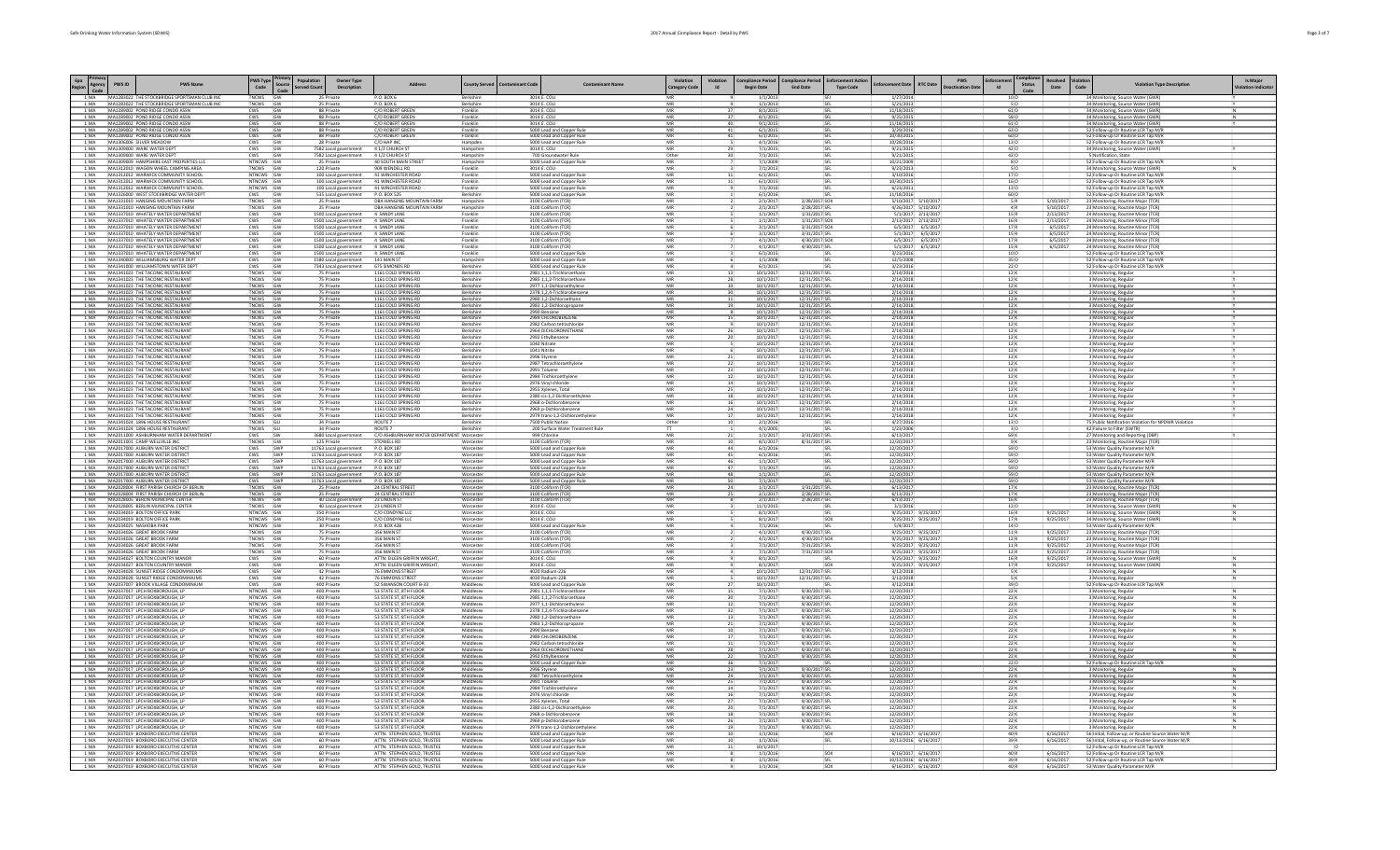|  | ,, |  |
|--|----|--|
|  |    |  |

| Epa Primacy<br>Region Agency<br>PWS ID | <b>PWS Name</b>                                                                                        | <b>PWS Type</b><br>Source<br>Code<br>Code                     | Owner Type<br>Served Count<br><b>Description</b>     | Address                                                        | <b>County Served</b>   | <b>Contaminant Name</b><br><b>Contaminant Code</b>                   | Violation<br><b>Category Code</b> | Id                 | ompliance Perio<br><b>Begin Date</b> | <b>Compliance Period</b><br><b>Enforcement Actio</b><br><b>End Date</b><br><b>Type Code</b> | nforcement Date RTC Date                     | PWS<br><b>Deactivation Dat</b><br>Id | Status | Resolved<br>Date       | iolatior<br>Code<br><b>Violation Type Description</b>                                                                | <b>Is Major</b><br>fiolation Indicat |
|----------------------------------------|--------------------------------------------------------------------------------------------------------|---------------------------------------------------------------|------------------------------------------------------|----------------------------------------------------------------|------------------------|----------------------------------------------------------------------|-----------------------------------|--------------------|--------------------------------------|---------------------------------------------------------------------------------------------|----------------------------------------------|--------------------------------------|--------|------------------------|----------------------------------------------------------------------------------------------------------------------|--------------------------------------|
| 1 MA                                   | MA2037019 BOXBORO EXECUTIVE CENTER                                                                     | NTNCWS GW                                                     |                                                      | <b>ITTN: STEPHEN GOLD, TRUSTEE</b>                             | Middlesex              | 5000 Lead and Copper Rule                                            |                                   |                    | 1/1/201                              |                                                                                             | 10/13/2016 6/16/201                          | $\frac{1}{2}$                        | Code   |                        | 53 Water Quality Parameter M/R                                                                                       |                                      |
| $1$ MA                                 | MA2037027 61 STOW RD BLDG /THE MARKETPLAC                                                              | <b>NTNCWS</b> GW                                              | 25 Private                                           | O ROX 985                                                      | diddlesex<br>Middlesex | 2981 1 1 1-Trichl                                                    |                                   | 99V004             | 4/1/199                              | 6/30/199                                                                                    | 8/31/1999 2/5/2018                           | 7/5/201                              |        |                        | 3 Moni                                                                                                               |                                      |
| $1$ MA<br>$1$ MA                       | MA2037027 61 STOW RD, BLDG, /THE MARKETPLACE<br>MA2037027 61 STOW RD. BLDG./THE MARKETPLACE            | <b>NTNCWS GW</b><br>NTNCWS GW                                 | 25 Private<br>25 Private                             | P.O. BOX 985<br>.O. BOX 985                                    | Middlesex              | 2985 1.1.2-Trichloroethane<br>2977 1,1-Dichloroethylene              |                                   | 99V0048<br>99V0040 | 4/1/1999<br>4/1/1999                 | 6/30/1999 SF<br>6/30/1999 SF                                                                | 8/31/1999 2/5/2018<br>8/31/1999 2/5/2018     | 2/5/2018<br>2/5/2018                 |        |                        | 3 Monitoring, Regular<br>3 Monitoring, Regular                                                                       |                                      |
| $1$ MA                                 | MA2037027 61 STOW RD. BLDG./THE MARKETPLACI                                                            | VTNCWS GW                                                     | 25 Private                                           | .O. BOX 985                                                    | Middlesex              | 2378 1,2,4-Trichlorobenzen                                           |                                   | 99V001             | 4/1/1999                             | $6/30/1999$ S                                                                               | 8/31/1999 2/5/201                            | 2/5/2018                             |        |                        | 3 Monitoring, Regular                                                                                                |                                      |
| $1$ MA<br>$1$ MA                       | MA2037027 61 STOW RD, BLDG, /THE MARKETPLACI<br>MA2037027 61 STOW RD, BLDG, /THE MARKETPLACE           | NTNCWS GW<br>NTNCWS GW                                        | 25 Private<br>25 Private                             | 0. BOX 985<br>P.O. BOX 985                                     | Middlesex<br>Middlesex | 2980 1.2-Dichloroethane<br>2983 1,2-Dichloropropane                  |                                   | ggynna:<br>99V0046 | 4/1/1999<br>4/1/1999                 | 6/30/1999 S<br>6/30/1999 S                                                                  | 8/31/1999 2/5/2018<br>8/31/1999 2/5/2018     | 2/5/2018<br>2/5/2018                 |        |                        | 3 Monitoring, Regular<br>3 Monitoring, Regular                                                                       |                                      |
| 1 MA                                   | MA2037027 61 STOW RD. BLDG./THE MARKETPLACE                                                            | NTNCWS GW                                                     | 25 Private                                           | P.O. BOX 985                                                   | Middlesex              | 2990 Renzene                                                         | MR                                | 99V0053            | 4/1/1999                             | 6/30/1999 SF                                                                                | 8/31/1999 2/5/2018                           | 2/5/2018                             |        |                        | 3 Monitoring, Regular                                                                                                |                                      |
| $1$ MA<br>$1$ MA                       | MA2037027 61 STOW RD, BLDG, /THE MARKETPLAC<br>MA2037027 61 STOW RD. BLDG./THE MARKETPLACI             | NTNCWS GW<br>NTNCWS GW                                        | 25 Private<br>25 Private                             | P.O. BOX 98<br>0. BOX 985                                      | Middlesex<br>Middlesex | 2989 CHLOROBENZEN<br>2982 Carbon tetrachloride                       |                                   | 99V0052<br>99V0045 | 4/1/1999<br>4/1/1999                 | 6/30/1999<br>6/30/1999 SI                                                                   | 2/5/2018<br>8/31/1999<br>8/31/1999 2/5/2018  | 2/5/2018<br>2/5/201                  |        |                        | 3 Monitoring, Regular<br>3 Monitoring, Regular                                                                       |                                      |
| $1$ MA                                 | MA2037027 61 STOW RD BLDG /THE MARKETPLACE                                                             | <b>NTNCWS</b> GW                                              | 25 Private                                           | PO ROX 985                                                     | Middlesex              | 3100 Coliform (TCR)                                                  | MR                                | 98V0354            | 1/1/1998                             | 3/31/1998                                                                                   | $9/30/1998$ 2/5/2018                         | 2/5/2018                             |        |                        | 23 Monito<br><b>Routine Major (TCR</b>                                                                               |                                      |
| 1 MA<br>$1$ MA                         | MA2037027 61 STOW RD BLDG /THE MARKETPLACE<br>MA2037027 61 STOW RD. BLDG./THE MARKETPLACI              | NTNCWS GW<br>VTNCWS GW                                        | 25 Private<br>25 Private                             | PO BOX 985<br>P.O. BOX 985                                     | Middlesex<br>viddlesex | 3100 Coliform (TCR)<br>3100 Coliform (TCR)                           |                                   | 98V0355<br>99V0001 | 4/1/1998<br>7/1/1998                 | $6/30/1998$ s<br>$9/30/1998$ S                                                              | $9/30/1998$ $2/5/2011$<br>3/22/1999 2/5/2018 | 2/5/2018<br>2/5/2018                 |        |                        | 23 Monitoring, Routine Major (TCR)<br>23 Monitoring, Routine Major (TCR)                                             |                                      |
| 1 MA                                   | MA2037027 61 STOW RD. BLDG./THE MARKETPLAC                                                             | VTNCWS GW                                                     | 25 Private                                           | 0. BOX 985                                                     | diddlesex              | 2964 DICHLOROMETHANE                                                 |                                   | 99V003             | 4/1/1999                             | 6/30/1999 SI                                                                                | 8/31/1999 2/5/2018                           | 2/5/2018                             |        |                        | 3 Monitoring, Regular                                                                                                |                                      |
| $1$ MA<br>1MA                          | MA2037027 61 STOW RD, BLDG, THE MARKETPLACI<br>MA2037027 61 STOW RD, BLDG, /THE MARKETPLACE            | NTNCWS GW<br>NTNCWS GW                                        | 25 Private<br>25 Private                             | 0. BOX 985<br>PO ROX 985                                       | Middlesex<br>Middlesex | 2992 Ethylbe<br>1040 Nitrate                                         | MR.                               | gaynns<br>99V0002  | 4/1/1999<br>4/1/1999                 | 6/30/1999<br>6/30/1999 SI                                                                   | 8/31/1999 2/5/2018<br>8/31/1999 2/5/2018     | 2/5/2018<br>2/5/2018                 |        |                        | $2 \sqrt{M}$<br>itoring, Regula<br>3 Monitoring, Regular                                                             |                                      |
| 1 MA                                   | MA2037027 61 STOW RD, BLDG, THE MARKETPLACE                                                            | NTNCWS GW                                                     | 25 Private                                           | .O. BOX 985                                                    | Middlesex              | 2996 Styrene                                                         |                                   | 99V0058            | 4/1/1999                             | 6/30/1999 S                                                                                 | 8/31/1999 7/5/2018                           | 2/5/2018<br>-611                     |        |                        | 3 Monitoring, Regular                                                                                                |                                      |
| $1 M_A$<br>1 MA                        | MA2037027 61 STOW RD. BLDG./THE MARKETPLAC<br>MA2037027 61 STOW RD, BLDG, /THE MARKETPLACI             | NTNCWS GW<br>NTNCWS GW                                        | 25 Private<br>25 Private                             | 0. BOX 985<br>P.O. BOX 985                                     | Middlesex<br>Middlesex | 2987 Tetrachloroethylen<br>2991 Toluene                              |                                   | 99V005<br>gaynns   | 4/1/199<br>4/1/1999                  | $6/30/1999$ S<br>6/30/1999                                                                  | 8/31/1999 2/5/2018<br>8/31/1999 2/5/2018     | 2/5/2018<br>2/5/2018                 |        |                        | 3 Monitoring, Regular<br>3 Monitoring, Regular                                                                       |                                      |
| $1$ MA                                 | MA2037027 61 STOW RD BLDG /THE MARKETPLACE                                                             | NTNCWS GW                                                     | 25 Private                                           | PO ROX 985                                                     | Middlesex              | 2984 Trichloroethylen                                                |                                   | 99V0047            | 4/1/1999                             | 6/30/1999 5                                                                                 | $R/31/1999$ $7/5/2018$                       | 2/5/2018                             |        |                        | 3 Monitoring, Regular                                                                                                |                                      |
| $1$ MA<br>$1$ MA                       | MA2037027 61 STOW RD, BLDG, /THE MARKETPLACE<br>MA2037027 61 STOW RD, BLDG, THE MARKETPLAC             | NTNCWS GW<br>NTNCWS GW                                        | 25 Private<br>25 Private                             | P.O. BOX 985<br>0. BOX 985                                     | Middlesex<br>Middlesex | 2976 Vinyl chloride<br>2955 Xylenes, Total                           | MR                                | 99V0039<br>99V003  | 4/1/1999<br>4/1/1999                 | 6/30/1999 S<br>6/30/1999                                                                    | 8/31/1999 2/5/2018<br>8/31/1999 2/5/2018     | 2/5/2018<br>2/5/2018                 |        |                        | 3 Monitoring, Regular<br>Monitoring, Regular                                                                         |                                      |
| $1$ MA                                 | MA2037027 61 STOW RD. BLDG./THE MARKETPLAC                                                             | VTNCWS GW                                                     | 25 Private                                           | O. BOX 985                                                     | Middlesex              | 2380 cis-1,2-Dichloroethylene                                        |                                   | 99V001             | 4/1/1999                             | 6/30/1999                                                                                   | 8/31/1999 2/5/201                            | 2/5/201                              |        |                        | 3 Monitoring, Regular                                                                                                |                                      |
| $1$ MA<br>$1$ MA                       | MA2037027 61 STOW RD BLDG /THE MARKETPLACE<br>MA2037027 61 STOW RD BLDG /THE MARKETPLACE               | NTNCWS GW<br>NTNCWS GW                                        | 25 Private<br>25 Private                             | PO ROX 985<br>O ROX 985                                        | Middlesex<br>vezelbbiM | 2968 n-Dichlorobenzene<br>2969 n-Dichlorobenzene                     |                                   | 99V0037<br>99V0038 | 4/1/1999<br>4/1/1999                 | 6/30/19995<br>6/30/19995                                                                    | $R/31/1999$ 2/5/2018<br>8/31/1999 2/5/2018   | 2/5/2015<br>2/5/2015                 |        |                        | 3 Monitoring, Regular<br>3 Monitoring, Regular                                                                       |                                      |
| 1 <sub>MA</sub>                        | MA2037027 61 STOW RD, BLDG, /THE MARKETPLACE                                                           | NTNCWS GW                                                     | 25 Private                                           | .O. BOX 985                                                    | Middlesex              | 2979 trans-1,2-Dichloroethylene                                      |                                   | 99V0042            | 4/1/1999                             | 6/30/1999 SI                                                                                | 8/31/1999 2/5/2018                           | 2/5/2018                             |        |                        | Monitoring, Regular                                                                                                  |                                      |
| $1$ MA<br>$1$ MA                       | MA2054003 OVERLOOK LIFE CARE COMMUNITY<br>MA2054003 OVERLOOK LIFE CARE COMMUNITY                       | CWS GW<br>cws<br>$\overline{GW}$                              | 835 Private<br>835 Private                           | <b>88 MASONIC HOME R</b><br><b>RR MASONIC HOME RD</b>          | Norcester<br>Vorcester | 7000 Consumer Confidence Rule<br>7000 Consumer Confidence Rule       | Othe<br>Other                     |                    | 7/1/2017<br>7/1/2017                 |                                                                                             | 9/15/2017 9/15/2013<br>8/16/2017 9/15/2017   | 22R<br>$\frac{1}{23}$ R              |        | 9/15/2017              | 71 Consumer Confidence Report Complete Failure to Report<br>71 Consumer Confidence Report Complete Failure to Report |                                      |
| $1$ MA                                 | MA2054008 CHARLTON COMMUNITY INTEREST INC                                                              | TNCWS GW                                                      | 25 Public/Private                                    | 10 MAIN ST                                                     | Vorcester              | $3014 \text{ F}$ COLL                                                | MR                                |                    | 9/1/2015                             |                                                                                             | 12/1/2015                                    | 30 <sub>0</sub>                      |        |                        | 34 Monitoring, Source Water (GWR)                                                                                    |                                      |
| 1MA<br>1 MA                            | MA2054008 CHARLTON COMMUNITY INTEREST INC.<br>MA2054035 RONNIES SEAFOOD INC                            | TNCWS GW                                                      | 25 Public/Private<br>50 Private                      | 10 MAIN ST<br>57 SUNSET DF                                     | Vorcester<br>Norcester | 3014 E. COLI<br>2981 1,1,1-Trichloroethane                           |                                   |                    | 11/1/2015<br>7/1/2017                | 9/30/2017 SI                                                                                | 3/1/2016<br>12/20/2017                       | $\overline{32}$ O<br>43 K            |        |                        | 34 Monitoring, Source Water (GWR<br>3 Monitoring, Regular                                                            |                                      |
| $1 M_A$                                | MA2054035 RONNIES SEAFOOD IN                                                                           | TNCWS GW                                                      | $50$ Private                                         | 57 SUNSET DR                                                   | forcester              | 2985 1,1,2-Trichloroethane                                           |                                   |                    | 7/1/2017                             | 9/30/2017                                                                                   | 12/20/2017                                   | 43K                                  |        |                        | Monitoring, Regular                                                                                                  |                                      |
| $1$ MA<br>1 MA                         | MA2054035 RONNIES SEAFOOD IN<br>MA2054035 RONNIES SEAFOOD INC                                          | TNCWS GW<br>TNCWS GW                                          | 50 Private<br>50 Private                             | 57 SUNSET DR<br>157 SUNSET DR                                  | Vorcester<br>Worcester | 2977 1,1-Dichloroethylene<br>2378 1.2.4-Trichlorobenzen              | <b>AAD</b><br>MR                  |                    | 7/1/2017<br>7/1/2017                 | 9/30/2017 S<br>9/30/2017 S                                                                  | 12/20/2017<br>12/20/2017                     | 43K<br>43K                           |        |                        | 3 Monitoring, Regular<br>3 Monitoring, Regular                                                                       |                                      |
| $1$ MA                                 | MA2054035 RONNIES SEAFOOD INC                                                                          | TNCWS GW                                                      | 50 Private                                           | 57 SUNSET DR                                                   | Worcester              | 2980 1.2-Dichloroethane                                              |                                   |                    | 7/1/2017                             | 9/30/2017 SI                                                                                | 12/20/2017                                   | 43 K                                 |        |                        | 3 Monitoring, Regular                                                                                                |                                      |
| $1$ MA<br>$1$ MA                       | MA2054035 RONNIES SEAFOOD II<br>MA2054035 RONNIES SEAFOOD IN                                           | TNCWS GW<br>TNCWS GW                                          | 50 Private<br>50 Private                             | <b>57 SUNSET DR</b><br>57 SUNSET DR                            | Vorcester<br>Norcester | 2983 1,2-Dichloropropane<br>2990 Benzene                             |                                   |                    | 7/1/201<br>7/1/2017                  | 9/30/201<br>9/30/2017                                                                       | 12/20/2017<br>12/20/2017                     | 43K<br>43 K                          |        |                        | 3 Monitoring, Regular<br>3 Monitoring, Regular                                                                       |                                      |
| $1$ MA                                 | MA2054035 RONNIES SEAFOOD IN                                                                           | TNCWS GW                                                      | 50 Private                                           | 57 SUNSET DR                                                   | Worcester              | 2989 CHI OROBENZENE                                                  |                                   |                    | 7/1/2017                             | 9/30/2017                                                                                   | 12/20/2017                                   | 43K                                  |        |                        | 3 Monitoring, Regula                                                                                                 |                                      |
| $1$ MA<br>$1$ MA                       | MA2054035 RONNIES SEAFOOD IN<br>MA2054035 RONNIES SEAFOOD IN                                           | TNCWS GW<br>TNCWS GW                                          | 50 Private<br>50 Private                             | 57 SUNSET DR<br><b>57 SUNSET DR</b>                            | Worcester<br>Worcester | 2982 Carbon tetrachloride<br>2964 DICHLOROMETHAN                     | MR.                               |                    | 7/1/2017<br>7/1/2017                 | 9/30/2017 SI<br>9/30/2017                                                                   | 12/20/2017<br>12/20/2017                     | 43 K<br>43K                          |        |                        | 3 Monitoring, Regular<br>3 Monitoring, Regular                                                                       |                                      |
| $1$ MA                                 | MA2054035 RONNIES SEAFOOD IN                                                                           | TNCWS GW                                                      | 50 Private                                           | 57 SUNSET DR                                                   | Worcester              | 3014 E. COLI                                                         |                                   |                    | 8/1/2015                             |                                                                                             | 12/1/2015                                    | 39 O                                 |        |                        | 34 Monitoring, Source Water (GWR                                                                                     |                                      |
| $1$ MA                                 | <b>MA2054035 RONNIES SEAFOOD IN</b><br>1 MA MA2054035 RONNIES SEAFOOD IN                               | TNCWS GW<br>TNCWS GW                                          | 50 Private<br>50 Private                             | 157 SLINSET DR<br>157 SUNSET DR                                | Worcester              | 3014 F COLL<br>3014 E. COLI                                          |                                   |                    | R/1/2017<br>8/1/2017                 |                                                                                             | 9/25/2017 9/25/201<br>9/25/2017 9/25/201     | 42R<br>41R                           |        | 9/25/2017<br>9/25/2017 | 34 Monitoring, Source Water (GWR<br>34 Monitoring, Source Water (GWR                                                 |                                      |
| $1 M_A$                                | MA2054035 RONNIES SEAFOOD IN                                                                           | <b>TNCWS</b><br>GW                                            | 50 Private                                           | 57 SUNSET DF                                                   | <b>Norcester</b>       | 2992 Ethylben:                                                       |                                   |                    | 7/1/201                              | 9/30/2017                                                                                   | 12/20/2017                                   | 43 K                                 |        |                        | 3 Monitoring, Regular                                                                                                |                                      |
| $1$ MA<br>$1$ MA                       | MA2054035 RONNIES SEAFOOD IN<br>MA2054035 RONNIES SEAFOOD IN                                           | TNCWS GW<br>TNCWS GW                                          | 50 Private<br>50 Private                             | 57 SUNSET DR<br>157 SLINSET DR                                 | Vorcester<br>Worcester | 1040 Nitrate<br>1041 Nitrite                                         | <b>ME</b>                         |                    | 7/1/2017<br>7/1/2017                 | 9/30/2017<br>9/30/2017                                                                      | 12/20/2017<br>12/20/201                      | 43K<br>43K                           |        |                        | 3 Monitoring, Regular<br>$2$ Monit                                                                                   |                                      |
| 1 MA                                   | MA2054035 RONNIES SEAFOOD INC                                                                          | TNCWS GW                                                      | 50 Private                                           | 57 SUNSET DR                                                   | Vorcester              | 2996 Styrene                                                         |                                   |                    | 7/1/2017                             | 9/30/2017 S                                                                                 | 12/20/2017                                   | 43K                                  |        |                        | oring, Regula<br>3 Monitoring, Regular                                                                               |                                      |
| $1$ MA<br>$1$ MA                       | MA2054035 RONNIES SEAFOOD INC<br>MA2054035 RONNIES SEAFOOD IN                                          | TNCWS GW<br>TNCWS GW                                          | 50 Private<br>50 Private                             | 57 SUNSET DR<br>57 SUNSET DR                                   | Worcester              | 2987 Tetrachloroethylene<br>2991 Toluene                             |                                   |                    | 7/1/2017<br>7/1/201                  | 9/30/2017 SI<br>9/30/2017                                                                   | 12/20/2017<br>12/20/2017                     | 43 K<br>43K                          |        |                        | 3 Monitoring, Regular                                                                                                |                                      |
| 1 MA                                   | MA2054035 RONNIES SEAFOOD IN                                                                           | TNCWS GW                                                      | 50 Private                                           | 57 SUNSET DR                                                   | Vorcester<br>Vorcester | 2984 Trichloroethyler                                                |                                   |                    | 7/1/2017                             | $9/30/2017$ S                                                                               | 12/20/2017                                   | 43 K                                 |        |                        | 3 Monitoring, Regular<br>3 Monitoring, Regular                                                                       |                                      |
| $1$ MA                                 | MA2054035 RONNIES SEAFOOD IN                                                                           | TNCWS GW                                                      | 50 Private                                           | 157 SLINSET DR                                                 | Worcester              | 2976 Vinyl chloride                                                  |                                   |                    | 7/1/2017                             | 9/30/2017 SF                                                                                | 12/20/2017                                   | 43K                                  |        |                        | 3 Monitoring, Regular                                                                                                |                                      |
| 1 MA<br>1 <sub>MA</sub>                | MA2054035 RONNIES SEAFOOD INC<br>MA2054035 RONNIES SEAFOOD IN                                          | TNCWS GW<br>TNCWS GW                                          | 50 Private<br>50 Private                             | 157 SUNSET DR<br>57 SUNSET DR                                  | Worcester<br>Vorcester | 2955 Xylenes, Total<br>2380 cis-1.2-Dichloroethyl                    | MR                                |                    | 7/1/2017<br>7/1/2017                 | 9/30/2017 SF<br>9/30/2017                                                                   | 12/20/2017<br>12/20/2017                     | 43 K<br>43K                          |        |                        | 3 Monitoring, Regular<br>3 Monitoring, Regular                                                                       |                                      |
| $1$ MA<br>1 MA                         | MA2054035 RONNIES SEAFOOD IN<br>MA2054035 RONNIES SEAFOOD IN                                           | TNCWS GW<br>TNCWS GW                                          | 50 Private<br>50 Private                             | 57 SUNSET DR<br><b>57 SUNSET DR</b>                            | Vorcester              | 2968 o-Dichlorobenzene                                               |                                   |                    | 7/1/2017<br>7/1/2017                 | 9/30/2017<br>9/30/2017 S                                                                    | 12/20/2017<br>12/20/2017                     | 43K<br>43K                           |        |                        | Monitoring, Regular                                                                                                  |                                      |
| $1$ MA                                 | MA2054035 RONNIES SEAFOOD INC                                                                          | TNCWS GW                                                      | 50 Private                                           | 57 SUNSET DR                                                   | Vorcester<br>Vorcester | 2969 p-Dichlorobenzen<br>2979 trans-1,2-Dichloroethylene             |                                   |                    | 7/1/2017                             | $9/30/2017$ s                                                                               | 12/20/2017                                   | 43k                                  |        |                        | 3 Monitoring, Regular<br>3 Monitoring, Regular                                                                       |                                      |
| 1 MA                                   | MA2054053 PRINDLE POND CONFERENCE CENTER                                                               | <b>NTNCWS</b> GW                                              | 305 Private                                          | O SANTOS IRREVOCABLE TRUST                                     | forcester              | 3100 Coliform (TCR)                                                  |                                   |                    | 1/1/2017                             | 1/31/2017 S                                                                                 | 6/13/201                                     | 56k                                  |        |                        | 23 Monitoring, Routine Major (TCR                                                                                    |                                      |
| $1$ MA<br>$1$ MA                       | MA2054053 PRINDLE POND CONFERENCE CENTER<br><b>MA2054053 PRINDLE POND CONFERENCE CENTER</b>            | NTNCWS GW<br>NTNCWS GW                                        | 305 Private<br>305 Private                           | /O SANTOS IRREVOCABLE TRUST<br>O SANTOS IRREVOCABLE TRUST      | Vorcester<br>cester    | 3100 Coliform (TCR)<br>3100 Coliform (TCF                            |                                   | 126<br>127         | 2/1/2017<br>3/1/201                  | 2/28/2017 SI<br>3/31/2017                                                                   | 6/13/201<br>6/13/201                         | 56K<br>56K                           |        |                        | 23 Monitoring, Routine Major (TCR)<br>$22$ Mon <sup>2</sup><br>toring, Routine Major                                 |                                      |
| $1$ MA                                 | MA2077002 BREEZY PICNIC GROUNDS                                                                        | <b>INCWS</b> GW                                               | 100 Private                                          | O RONALD FORGET                                                | Vorcester              | 3100 Coliform (TCR)                                                  |                                   |                    | 6/1/2017                             | 6/30/2017                                                                                   | 9/25/2017                                    | 14K                                  |        |                        | 23 Monitoring, Routine Major (TCR                                                                                    |                                      |
| $1$ MA                                 | 1 MA MA2077002 BREEZY PICNIC GROUNDS<br>MA2077002 BREEZY PICNIC GROUNDS                                | TNCWS GW<br>TNCWS GW                                          | 100 Private<br>100 Private                           | :/O RONALD FORGET<br>/O RONALD FORGET                          | Worcester<br>Worcester | 3100 Coliform (TCR)<br>3100 Coliform (TCR)                           | MR<br>MR                          |                    | 7/1/2017<br>8/1/201                  | 7/31/2017 SF<br>8/31/2017 SI                                                                | 9/25/2017<br>9/25/201                        | 14K<br>14 K                          |        |                        | 23 Monitoring, Routine Major (TCR)<br>23 Monitoring, Routine Major (TCR)                                             |                                      |
| $1$ MA                                 | MA2080003 WEBCO CHEMICAL CORPORATI                                                                     | TNCWS GW                                                      | 75 Private                                           | 0 WEST MAIN S                                                  | Norcester              |                                                                      |                                   |                    | 11/1/201                             | 11/30/201                                                                                   | $\frac{3}{12}{2018}$                         | 28K                                  |        |                        | 23 Monitoring, Routine Major (TCR                                                                                    |                                      |
| $1$ MA<br>$1$ MA                       | MA2080004 SOUTHERN WORC, COUNTY ED, COLLABORATIVE<br>MA2080004 SOUTHERN WORC, COUNTY ED, COLLARORATIVE | NTNCWS GW<br>NTNCWS GW                                        | 60 Private<br>60 Private                             | P.O. BOX 686<br><b>PO ROX 686</b>                              | Vorcester<br>Morcester | 5000 Lead and Copper Rul<br>5000 Lead and Conner Rule                |                                   |                    | 6/1/2015<br>10/1/2015                |                                                                                             | 7/5/2016<br>7/5/2016                         | $21$ <sup>O</sup><br>$21$ n          |        |                        | 53 Water Quality Parameter M/R<br>56 Initial, Follow-up, or Routine Source Water M/F                                 |                                      |
| 1 MA                                   | MA2080004 SOUTHERN WORC, COUNTY ED, COLLABORATIVE                                                      | NTNCWS GW                                                     | 60 Private                                           | P.O. BOX 686                                                   | Worcester              | 5000 Lead and Copper Rule                                            | MR                                |                    | 12/1/2015                            |                                                                                             | 10/13/2016                                   | 220                                  |        |                        | 53 Water Quality Parameter M/R                                                                                       |                                      |
| 1 MA<br>1 MA                           | MA2080004 SOUTHERN WORC, COUNTY ED, COLLABORATIVE<br>MA2097000 FITCHBURG DPW, DIV, OF WATER SUPPLY     | NTNCWS GW<br><b>CWS</b><br>$\frac{1}{\sqrt{2}}$ SW            | 60 Private<br>40545 Local gove                       | $.0.$ BOX $68$<br>1200 PINDGE ROAD                             | Worcester<br>Worcester | 5000 Lead and Copper Rule<br>200 Surface Water Treatment Rule        |                                   |                    | 3/31/201<br>11/1/2017                | 4/1/2017<br>11/30/2017 SO                                                                   | 6/2/201<br>12/19/2017 12/19/201              | 23K<br>$\overline{AB}$               |        | 2/19/2017              | 66 Lead Consumer Notice<br>36 Monitoring of Treatment (SWTR-Filter)                                                  |                                      |
| $1$ MA                                 | MA2097000 FITCHBURG DPW DIV OF WATER SUPPLY                                                            | <b>CWS</b><br>$\frac{1}{\sqrt{3}}$<br>$\overline{\text{cws}}$ | 40545 Local gover                                    | 1200 BINDGE ROAD                                               | Worcester              | 200 Surface Water Treatment Rule                                     | MR                                |                    | $\frac{11/1/2017}{7/1/2015}$         | 11/30/2017 SF.                                                                              | 12/19/2017 12/19/201                         | 41R                                  |        | 12/19/2017             | 36 Monitoring of Treatment (SWTR-Filter)                                                                             |                                      |
| $1$ MA<br>$1$ MA                       | MA2136000 HOLLISTON WATER DEPARTMENT<br>MA2136000 HOLLISTON WATER DEPARTMENT                           | $\sqrt{G}$<br><b>CWS</b>                                      | 14946 Local government<br>14946 Local government     | <b>ATTN: JEFF RITTER</b><br>ATTN: JEFF RITTER                  | viddlesex<br>Middlesex | 5000 Lead and Copper Rule<br>2950 TTHM                               | MCL                               |                    | 1/1/201                              | 3/31/2017 SF                                                                                | 3/1/2016<br>6/14/201                         | $\frac{1}{2}$<br>52K                 |        |                        | 52 Follow-up Or Routine LCR Tap M/R<br>2 Maximum Contaminant Level Violation, Averag                                 |                                      |
| $1$ MA                                 | MA2136000 HOLLISTON WATER DEPARTMENT                                                                   | cws<br>$\sqrt{GW}$                                            | 14946 Local government                               | ATTN: IFFF RITTER                                              | Middlesex              | <b>2050 TTHM</b>                                                     |                                   |                    | 4/10/2017                            |                                                                                             | 6/14/2017                                    | 520                                  |        |                        | 35 Failure Submit IDSE/Subpart V Plan Rpt                                                                            |                                      |
| 1 MA<br>$1$ MA                         | MA2136000 HOLLISTON WATER DEPARTMENT<br>MA2139001 METROWEST YMCA                                       | cws<br>GW<br>NTNCWS GW                                        | 14946 Local gover<br>700 Public/Private              | <b>ATTN: IFFF RITTER</b><br>ATTN: RICHARD A. MACPHERSON        | Middlesex<br>Middlesex | 2456 Total Haloacetic Acids (HAA5<br>5000 Lead and Copper Rule       | MCL                               |                    | 1/1/2017<br>7/1/2016                 | 3/31/2017 SI                                                                                | 6/14/2017<br>5/4/2017                        | 52K<br>310                           |        |                        | 2 Maximum Contaminant Level Violation, Average<br>52 Follow-up Or Routine LCR Tap M/R                                |                                      |
| 1 MA                                   | MA2139006 DEERFIELD ESTATES                                                                            | <b>CWS</b><br>$\frac{GW}{GW}$                                 | 100 Private                                          | 259 TURNPIKE ROAD                                              | viddlesex              | 5000 Lead and Copper Rule                                            | MR                                |                    | 7/1/2015                             |                                                                                             | 7/5/2016                                     | 16 <sub>0</sub>                      |        |                        | 53 Water Quality Parameter M/R                                                                                       |                                      |
| $1$ MA<br>$1$ MA                       | MA2147008 LANCASTER WOODS CONDOMINIUM<br>MA2147008 LANCASTER WOODS CONDOMINIUMS                        | cws<br>cws                                                    | 120 Private<br>120 Private                           | /O HODAN MGNT. LTD<br>O HODAN MGNT ITE                         | forcester<br>forcester | 1041 Nitrite<br>1041 Nitrite                                         |                                   |                    | 4/1/201<br>4/1/201                   | 6/30/2017 SO<br>6/30/2017 SO                                                                | 9/25/2017 9/25/201<br>9/25/2017 9/25/201     | 49R<br>51R                           |        | 9/25/201<br>9/25/2017  | 3 Monitoring, Regular<br>3 Monitoring, Regular                                                                       |                                      |
| $1$ MA                                 | MA2147008 LANCASTER WOODS CONDOMINIUMS                                                                 | $\frac{GW}{GW}$<br>rw <sub>1</sub>                            | 120 Private                                          | O HODAN MGNT ITD                                               | <b>Norcester</b>       | 1041 Nitrite                                                         |                                   |                    | 4/1/2017                             | $6/30/2017$ SI                                                                              | $9/25/2017$ 9/25/201                         | 48R                                  |        | 9/25/2017              | 3 Monitoring, Regular                                                                                                |                                      |
| $1$ MA<br>$1$ MA                       | MA2147009 PRIME TOYOTA RT 2<br>MA2147009 PRIME TOYOTA RT                                               | NTNCWS GW<br>VTNCWS GW                                        | 50 Private<br>50 Private                             | <b>425 PROVIDENCE HIGHWAY</b><br><b>125 PROVIDENCE HIGHWAY</b> | Vorcester<br>forcester | 1074 Antimony, Total<br>1005 Arsenic                                 |                                   |                    | 7/1/2017<br>$\frac{1}{201}$          | 9/30/2017 SI<br>9/30/2017                                                                   | 12/20/2017<br>12/20/201                      | 5K                                   |        |                        | 3 Monitoring, Regular<br>3 Monitoring, Regular                                                                       |                                      |
| 1 MA                                   | MA2147009 PRIME TOYOTA RT                                                                              | VTNCWS GW                                                     | 50 Private                                           | <b>425 PROVIDENCE HIGHWAY</b>                                  | forcester              | 1010 Bariun                                                          |                                   |                    | 7/1/201                              | 9/30/2017                                                                                   | 12/20/2017                                   | 5K                                   |        |                        | 3 Monitoring, Regular                                                                                                |                                      |
| $1$ MA<br>$1$ MA                       | MA2147009 PRIME TOYOTA RT 2<br>MA2147009 PRIME TOYOTA RT                                               | NTNCWS GW<br>NTNCWS GW                                        | 50 Private<br>50 Private                             | 425 PROVIDENCE HIGHWAY<br>425 PROVIDENCE HIGHWAY               | Vorcester<br>Vorcester | 1075 Rendlium Total<br>1024 CYANIDE                                  |                                   |                    | 7/1/2017<br>7/1/2017                 | $9/30/2017$ SI<br>9/30/2017 S                                                               | 12/20/2017<br>12/20/2017                     | $\frac{1}{5}$ K<br>5 K               |        |                        | 3 Monitoring, Regular<br>3 Monitoring, Regular                                                                       |                                      |
| $1$ MA                                 | MA2147009 PRIME TOYOTA RT 2                                                                            | NTNCWS GW                                                     | 50 Private                                           | <b>425 PROVIDENCE HIGHWAY</b>                                  | Norcester              | 1015 Cadmium                                                         |                                   |                    | 7/1/2017                             | 9/30/2017 SF                                                                                | 12/20/2017                                   | 5K                                   |        |                        | 3 Monitoring, Regular                                                                                                |                                      |
| $1$ MA<br>1 MA                         | MA2147009 PRIME TOYOTA RT<br>MA2147009 PRIME TOYOTA RT                                                 | VTNCWS GW<br>TNCWS GW                                         | 50 Private<br>50 Private                             | 425 PROVIDENCE HIGHWAY<br><b>125 PROVIDENCE HIGHWAY</b>        | Worcester<br>rcester   | 1020 Chromium<br>1025 Fluoride                                       |                                   |                    | 7/1/2017<br>7/1/2017                 | $9/30/2017$ S<br>9/30/2017                                                                  | 12/20/2017<br>12/20/2017                     | 5K<br>5K                             |        |                        | 3 Monitoring, Regular<br>3 Monitoring, Regular                                                                       |                                      |
| $1$ MA                                 | MA2147009 PRIME TOYOTA RT                                                                              | NTNCWS GW                                                     | 50 Private                                           | 425 PROVIDENCE HIGHWAY                                         | Vorcester              | 1035 Mercury                                                         | MR                                |                    | 7/1/2017                             | 9/30/2017                                                                                   | 12/20/2017                                   | 5K                                   |        |                        | 3 Monitoring, Regular                                                                                                |                                      |
| $1$ $MA$<br>$1$ MA                     | <b>MA2147009 PRIME TOYOTA RT</b>                                                                       | <b>ITNCWS</b> GW                                              | 50 Private                                           | <b>425 PROVIDENCE HIGHWAY</b>                                  | Vorcester              | 1036 Nickel                                                          |                                   |                    | 7/1/201                              | 9/30/2017                                                                                   | 12/20/2017                                   | 5k                                   |        |                        | 3 Monitoring, Regular                                                                                                |                                      |
| $1$ MA                                 | MA2147009 PRIME TOYOTA RT<br>MA2147009 PRIME TOYOTA RT                                                 | NTNCWS GW<br>NTNCWS GW                                        | 50 Private<br>50 Private                             | 425 PROVIDENCE HIGHWAY<br><b>425 PROVIDENCE HIGHWAY</b>        | Norcester<br>Vorcester | 1045 Seleniun<br>1085 Thallium, Tota                                 |                                   |                    | 7/1/2017<br>7/1/201                  | 9/30/2017 S<br>9/30/2017                                                                    | 12/20/2017                                   | 5K                                   |        |                        | 3 Monitoring, Regular<br>3 Monitoring, Regular                                                                       |                                      |
| $1$ MA<br>$1$ MA                       | MA2147010 KIMBALL FARM AT OAKRIDGE<br>MA2147010 KIMBALL FARM AT OAKRIDGE                               | TNCWS GW<br>TNCWS GW                                          | 500 Private<br>500 Private                           | <b>ATTN: MARYBETH RATTY</b><br>ATTN: MARYBETH RATTY            | Norcester              | 3100 Coliform (TCR)<br>3100 Coliform (TCR)                           |                                   |                    | 1/1/2017<br>2/1/2017                 | 1/31/2017<br>2/28/2017 SF                                                                   | 6/13/2017<br>6/13/2017                       | 14K<br>14K                           |        |                        | 23 Monitoring, Routine Major (TCR                                                                                    |                                      |
| $1$ MA                                 | MA2147010 KIMBALL FARM AT OAKRIDGE                                                                     | TNCWS GW                                                      | 500 Private                                          | <b>ATTN: MARYBETH RATT</b>                                     | Worcester<br>forcester | 3100 Coliform (TCR                                                   | MR                                |                    | 3/1/201                              | 3/31/2017 S                                                                                 | 6/13/2017                                    | 14K                                  |        |                        | 23 Monitoring, Routine Major (TCR)<br>23 Monitoring, Routine Major (TCR)                                             |                                      |
| $1$ MA<br>$1$ MA                       | MA2151013 YWCA CAMP WIND IN THE PINE<br>MA2151013 WWCA CAMP WIND IN THE PINES                          | TNCWS GW<br>TNCWS GW                                          | 100 Private<br>100 Private                           | 1 SALEM SQUAR<br><b>1 SALEM SOLIARE</b>                        | Vorcester<br>Morrester | 3100 Coliform (TCR<br>3100 Coliform (TCR)                            | <b>MP</b>                         |                    | 2/1/201<br>6/1/2017                  | 2/28/2017<br>6/30/2017 SE                                                                   | 6/13/201<br>12/20/2017                       | 3K<br>$\overline{\kappa}$            |        |                        | 23 Monitoring, Routine Major (TCR)<br>23 Monitoring, Routine Major (TCR)                                             |                                      |
| $1$ MA                                 | <b>MA2151013 WWCA CAMP WIND IN THE PINES</b>                                                           | TNCWS GW                                                      | 100 Private                                          | <b>1 SALEM SOLIARE</b>                                         | Worcester              | 3100 Coliform (TCR)                                                  | MR                                |                    | 7/1/2017                             | 7/31/2017 5                                                                                 | 12/20/2017                                   | 5k                                   |        |                        | 23 Monitoring, Routine Major (TCR)                                                                                   |                                      |
| $1$ MA<br>1MA                          | MA2151013 YWCA CAMP WIND IN THE PINES<br>MA2153000 LEOMINSTER WATER DIVISION                           | TNCWS GW                                                      | 100 Private                                          | 1 SALEM SQUAR                                                  | Worcester              | 3100 Coliform (TCR)                                                  |                                   |                    | 8/1/2017                             | 8/31/2017 S<br>3/31/2017 SI                                                                 | 12/20/2017                                   | 5K                                   |        | 4/25/2017              | 23 Monitoring, Routine Major (TCR)                                                                                   |                                      |
| $1$ MA                                 | MA2153000 LEOMINSTER WATER DIVISION                                                                    | cws Sw<br>cws<br><b>SW</b>                                    | 40490 Local government<br>40490 Local govern         | 109 GRAHAM ST<br>109 GRAHAM ST                                 | Norcester<br>Vorcester | 200 Surface Water Treatment Rule<br>200 Surface Water Treatment Rule |                                   |                    | 3/1/2017<br>3/1/2017                 | 3/31/2017 SO                                                                                | 4/25/2017 4/25/201<br>4/25/2017 4/25/201     | 63R<br>64R                           |        | 4/25/2017              | 36 Monitoring of Treatment (SWTR-Filter)<br>36 Monitoring of Treatment (SWTR-Filter)                                 |                                      |
| $1$ MA<br>1 MA                         | MA2174000 MAYNARD DPW WATER DIVISION<br>MA2174000 MAYNARD DPW, WATER DIVISION                          | CWS<br>$\frac{GW}{GW}$<br><b>CWS</b>                          | 10314 Local gover<br>nment<br>10314 Local government | 195 MAIN ST<br>195 MAIN ST                                     | Middlesex<br>Middlesex | 5000 Lead and Copper Rule<br>5000 Lead and Copper Rule               |                                   |                    | 7/1/2015<br>3/31/2017                | 4/1/2017 SF                                                                                 | 12/1/2019<br>6/2/201                         | 50C<br>54K                           |        |                        | 52 Follow-up Or Routine LCR Tap M/R<br>66 Lead Consumer Notice                                                       |                                      |
| $1$ MA                                 | MA2174000 MAYNARD DPW, WATER DIVISION                                                                  | cws<br>GW                                                     | 10314 Local government                               | 195 MAIN ST                                                    | Middlesex              | 5000 Lead and Copper Rule                                            |                                   |                    | 7/1/2017                             |                                                                                             | 12/20/2017                                   | 55 O                                 |        |                        | 52 Follow-up Or Routine LCR Tap M/R                                                                                  |                                      |
| 1 MA                                   | MA2177000 MEDWAY WATER DEPARTMENT                                                                      | cws<br>GW                                                     | 13259 Local government                               | <b>45B HOLLISTON STREET</b>                                    | Norfolk                | 7000 Consumer Confidence Rul                                         | Othe                              |                    | 7/1/2017                             |                                                                                             | 8/16/2017<br>7/6/201                         | 65R                                  |        | 7/6/2017               | 71 Consumer Confidence Report Complete Failure to Repo                                                               |                                      |
| 1 MA                                   | MA2177000 MEDWAY WATER DEPARTMENT                                                                      | cws<br>GW                                                     | 13259 Local gove                                     | 45B HOLLISTON STREET                                           | Norfolk                | 7000 Consumer Confidence Rul                                         |                                   |                    | 7/1/2017                             |                                                                                             | 7/6/2017<br>7/6/201                          | 64R                                  |        | 7/6/2017               | 71 Consumer Confidence Report Complete Failure 1                                                                     |                                      |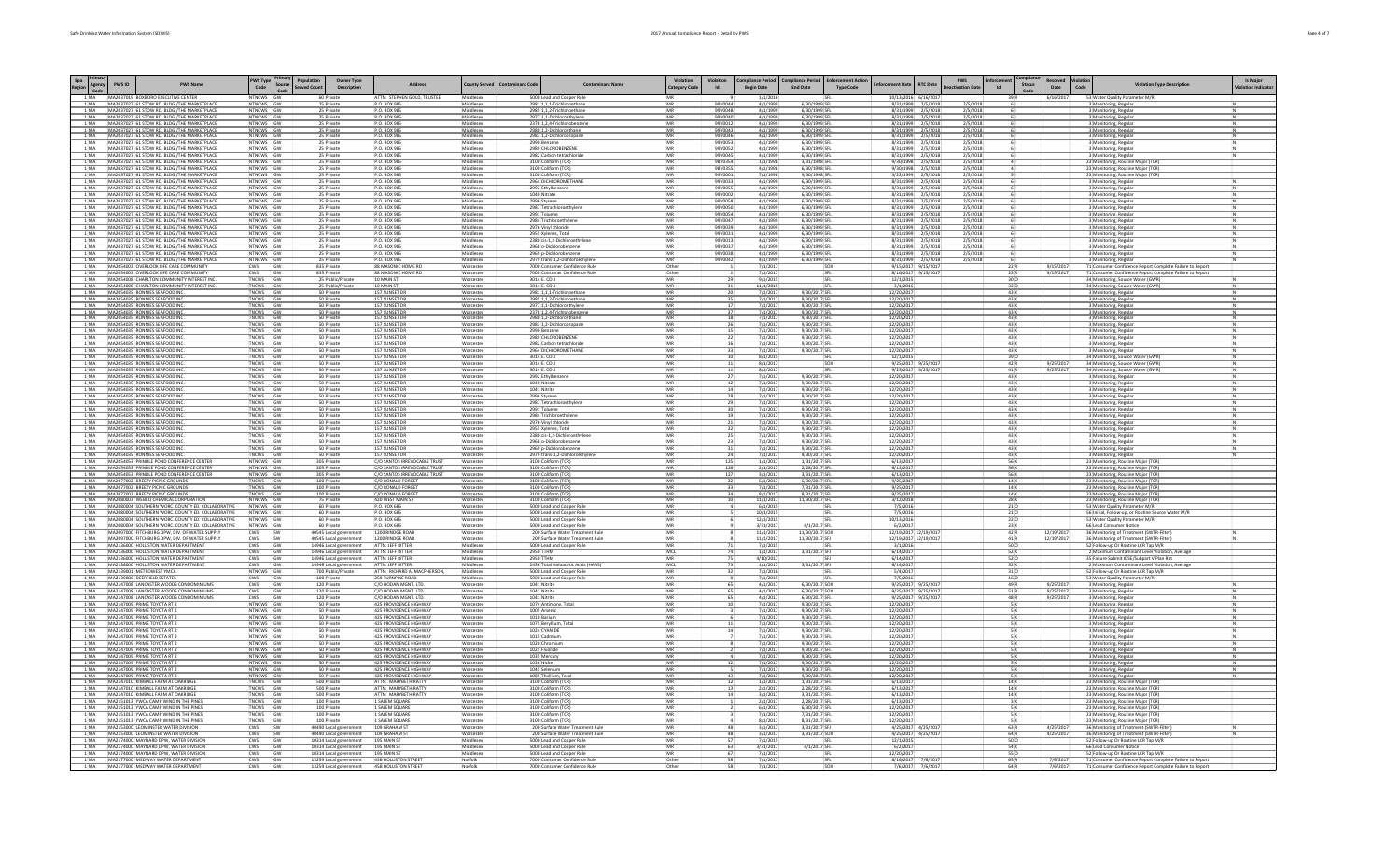|                                        | <b>PWS Name</b>                                                                      | <b>PWS Type</b>                                   | Population<br>Owner Type                | Address                                                      |                               | <b>Contaminant Code</b><br><b>Contaminant Name</b>                    | Violation                      | Violation     | ompliance Period       | <b>Compliance Period</b><br><b>Enforcement Action</b> |                                           | PWS                                            | Resolved               | <b>Violation Type Description</b>                                                                                    | Is Major<br>iolation Indica |
|----------------------------------------|--------------------------------------------------------------------------------------|---------------------------------------------------|-----------------------------------------|--------------------------------------------------------------|-------------------------------|-----------------------------------------------------------------------|--------------------------------|---------------|------------------------|-------------------------------------------------------|-------------------------------------------|------------------------------------------------|------------------------|----------------------------------------------------------------------------------------------------------------------|-----------------------------|
| Epa Primacy<br>Region Agency<br>PWS ID |                                                                                      | Source<br>Code<br>Code                            | <b>Served Cou</b><br><b>Description</b> |                                                              | <b>County Server</b>          |                                                                       | <b>Category Cod</b>            | $\mathsf{Id}$ | <b>Begin Date</b>      | End Date<br><b>Type Code</b>                          | orcement Date RTC Date                    | Status<br>$\mathsf{Id}$<br>Code                | Date                   | Code                                                                                                                 |                             |
| 1 MA<br>1MA                            | MA2179016 IMPERIAL AUTO<br>MA2179016 IMPERIAL AUTO                                   | NTNCWS GW<br><b>NTNCWS</b> GW                     | 120 Private<br>120 Private              | <b>PO BOX 444</b><br>O BOX 444                               | Worcester<br>Norcester        | 3100 Coliform (TCR)<br>3100 Coliform (TCR                             |                                |               | 4/1/2017<br>4/1/201    | 4/30/2017 SI<br>4/30/2017 SO                          | 9/25/2017 9/25/201<br>9/25/2017 9/25/201  | 16 R<br>17R                                    | 1/25/2017<br>9/25/2017 | 23 Monitoring, Routine Major (TCR)<br>23 Monitoring, Routine Major (TCR)                                             |                             |
| $1$ MA                                 | MA2179016 IMPERIAL AUTO                                                              | NTNCWS GW                                         | 120 Private                             | <b>PO BOY 444</b>                                            | Worcester                     | 3100 Coliform (TCP                                                    | <b>NAD</b>                     |               | 5/1/2017               | 5/31/2017 SF                                          | 9/25/2017 9/25/2017                       | 16R                                            | 9/25/2017              | 23 Monitoring, Routine Major (TCR)                                                                                   |                             |
| $1$ MA<br>$1$ MA                       | MA2179016 IMPERIAL AUTO<br>MA2179016 IMPERIAL AUTO                                   | NTNCWS GW<br><b>NTNCWS GW</b>                     | 120 Private<br>120 Private              | <b>PO ROX 444</b><br>PO BOX 444                              | Vorcester<br>Vorcester        | 3100 Coliform (TCR)<br>3100 Coliform (TCR)                            | MR                             |               | 5/1/2017<br>7/1/2017   | 5/31/2017 507<br>7/31/2017 SF                         | 9/25/2017 9/25/201<br>12/20/2017          | 17R<br>18K                                     | 9/25/2017              | 23 Monitoring, Routine Major (TCR)<br>23 Monitoring, Routine Major (TCR)                                             |                             |
| 1 MA                                   | MA2186003 CLEARVIEW COUNTRY CLUB                                                     | TNCWS GW                                          | 150 Private                             | <b>66 PARK HILL AV</b>                                       | Vorcester                     | 3100 Coliform (TCR)                                                   |                                |               | 1/1/2017               | 1/31/2017 SO                                          | 9/26/2017 9/26/201                        | 35R                                            | 9/26/201               | 23 Monitoring, Routine Major (TCR)                                                                                   |                             |
| $1$ MA                                 | MA2186003 CLEARVIEW COUNTRY CLUB<br>1 MA MA2186003 CLEARVIEW COUNTRY CLUB            | TNCWS GW<br>TNCWS GW                              | 150 Private<br>150 Private              | 6 PARK HILL AVE<br>66 PARK HILL AVE                          | Vorcester<br><b>Norcester</b> | 3100 Coliform (TCR<br>3100 Coliform (TCR                              | <b>AAD</b>                     |               | 1/1/201                | 1/31/2017 SI<br>2/28/2017 SO                          | 6/13/2017 9/26/201<br>9/26/2017 9/26/2017 | $\frac{1}{32}$ R<br>35R                        | 9/26/2017<br>9/26/2017 | 23 Monitoring, Routine Major (TCR)                                                                                   |                             |
| $1$ MA                                 | MA2186003 CLEARVIEW COUNTRY CLUE                                                     | TNCWS GW                                          | 150 Private                             | <b>66 PARK HILL AVE</b>                                      | Worcester                     | 3100 Coliform (TCR                                                    |                                |               | 2/1/2017<br>2/1/2017   | 2/28/2017 SF                                          | 6/13/2017 9/26/2011                       | 32R                                            | 9/26/2017              | 23 Monitoring, Routine Major (TCR)<br>23 Monitoring, Routine Major (TCR)                                             |                             |
| $1$ MA<br>$1$ MA                       | MA2186003 CLEARVIEW COUNTRY CLUB<br>MA2186003 CLEARVIEW COUNTRY CLUE                 | TNCWS GW                                          | 150 Private<br>150 Private              | 66 PARK HILL AVE<br><b>66 PARK HILL AV</b>                   | Worcester                     | 3100 Coliform (TCR)<br>3100 Coliform (TCR                             | MR<br>$\overline{\mathsf{MR}}$ |               | 3/1/2017<br>3/1/201    | 3/31/2017 SO<br>3/31/2017                             | 9/26/2017 9/26/2017<br>6/13/2017 9/26/20  | 35R<br>32R                                     | 9/26/2017              | 23 Monitoring, Routine Major (TCR)                                                                                   |                             |
| $1$ MA                                 | MA2216000 WHITINSVILLE WATER COMPAN                                                  | TNCWS GW<br>CWS GU                                | 7721 Private                            | 0. BOX 188                                                   | Vorcester<br>Worcester        | 2950 TTHM                                                             |                                |               | 10/1/2017              | 12/31/2017                                            | 3/12/2018                                 | 24K                                            | 9/26/2017              | 23 Monitoring, Routine Major (TCR<br>27 Monitoring and Reporting (DBP)                                               |                             |
| $1$ MA                                 | <b>MA2216000 WHITINSVILLE WATER COMPANY</b>                                          | <b>CWS</b><br><b>IGU</b>                          | 7721 Private                            | PO ROX 188                                                   | Worcester                     | 2456 Total Haloacetic Acids (HAAS)                                    | MR                             |               | 10/1/2017              | 12/31/2017 5                                          | 3/12/2018                                 | 24K                                            |                        | 27 Monitoring and Reporting (DBP)                                                                                    |                             |
| $1$ MA<br>1 MA                         | MA2216006 NORTHBRIDGE WATER DIVISION<br>MA2216006 NORTHBRIDGE WATER DIVISION         | GUP<br>CWS<br>GUP<br>CWS                          | 7383 Local gove<br>7383 Local gove      | ATTN: RANDY SWIGOI<br><b>ITTN: RANDY SWIGOF</b>              | Norcester<br>Vorcester        | 2950 TTHM<br>2456 Total Haloacetic Acids (HAA5)                       | MR                             |               | 10/1/2017<br>10/1/2017 | 12/31/2017 SI<br>12/31/2017 S                         | 3/12/2018<br>3/12/2018                    | 14K<br>14 K                                    |                        | 27 Monitoring and Reporting (DBP)<br>27 Monitoring and Reporting (DBP)                                               |                             |
| $1$ MA                                 | MA2222002 PINE ACRES FAMILY CAMPING RESOF                                            | TNCWS GW                                          | 150 Private                             | 03 BECHAN ROAD                                               | Norcester                     | 3014 E. COLI                                                          | MR                             |               | 8/1/2017               |                                                       | 9/25/2017 9/25/2                          | 9R                                             |                        | 34 Monitoring, Source Water (GWF                                                                                     |                             |
| $1$ MA<br>$1$ MA                       | <b>MA2222002 PINE ACRES FAMILY CAMPING RESORT</b><br>MA2222003 LAKE DEAN CAMPGROUND  | TNCWS GW<br>TNCWS GW                              | 150 Private<br>100 Private              | 203 RECHAN ROAD<br>PO BOX 226                                | Vorcester<br>Worcester        | 3014 F COLL<br>1040 Nitrate                                           | MR                             |               | R/1/201<br>7/1/2017    | 9/30/2017 SF                                          | $9/25/2017$ $9/25/201$<br>12/20/2017      | $\overline{\mathbf{R}}$<br>10K                 | 9/25/2017              | 34 Moni<br>Source Water (GWF<br>oring,<br>3 Monitoring, Regular                                                      |                             |
| $1$ MA                                 | MA2226007 TORIA HEIGHTS CONDOMINIU                                                   | CWS<br>GW                                         | 60 Private                              | O PROPERTY SHOP. IN                                          | <b>Norcester</b>              | 4000 Gross Alpha, Excl. Radon and U                                   |                                |               | 4/1/2017               | $6/30/2017$ S                                         | 9/25/201                                  | 21K                                            |                        | 3 Monitoring, Regular                                                                                                |                             |
| $1$ MA<br>1 <sub>MA</sub>              | MA2257000 RUTLAND WATER DEPARTMENT<br>MA2257000 RUTLAND WATER DEPARTMENT             | $\overline{\text{CWS}}$<br>$\overline{\text{sw}}$ | 5148 Local govern<br>5148 Local gover   | 7 POMMOGUSSETT RD<br><b>7 POMMOGLISSETT PD</b>               | Vorcester<br>Worcester        | 7000 Consumer Confidence Rule<br><b>7000 Consumer Confidence Rule</b> | Other<br>Othe                  |               | 7/1/2017<br>7/1/2017   |                                                       | 8/27/2017 8/27/201<br>R/16/2017 8/27/201  | $\frac{1}{20}$ <sub>R</sub><br>$\frac{1}{31R}$ | 8/27/2017<br>8/27/2017 | 71 Consumer Confidence Report Complete Failure to Report<br>71 Consumer Confidence Report Com<br>ete Failure to Repo |                             |
| 1MA                                    | MA2257000 RUTLAND WATER DEPARTMENT                                                   | $\frac{SW}{SW}$<br>cws<br>cws                     | 5148 Local gove                         | 7 POMMOGUSSETT RD                                            | Vorcester                     | 5000 Lead and Copper Rule                                             |                                |               | 7/1/2017               |                                                       | 3/12/2018                                 | $\frac{1}{32}$ O                               |                        | 52 Follow-up Or Routine LCR Tap M/R                                                                                  |                             |
| 1 MA<br>$1 M_A$                        | MA2257007 STILL FOUR CORNERS RESTAURANT<br>MA2257007 STILL FOUR CORNERS RESTAURANT   | TNCWS GW<br>TNCWS GW                              | 125 Private<br>125 Private              | /O MARK ROBERTSON<br>O MARK ROBERTSON                        | Vorcester                     | 3014 E. COLI<br>3014 E. COL                                           | MR<br>$\overline{10}$          |               | 10/1/2014<br>9/1/2017  |                                                       | 2/17/2015<br>9/25/2017                    | 120<br>$\frac{15}{2}$                          |                        | 34 Monitoring, Source Water (GWR)<br>34 Monitoring, Source Water (GWR                                                |                             |
| $1$ MA                                 | MA2270000 SHIRLEY WATER DISTRICT                                                     | GW<br>CWS                                         | 4944 Local gover                        | 124 AYER RD                                                  | Vorcester<br>viddlesex        | 3014 E. COLI                                                          |                                |               | 12/1/2016              |                                                       | 3/3/2017<br>3/3/201                       | 29R                                            | 3/3/201                | 34 Monitoring, Source Water (GWR                                                                                     |                             |
| $1$ MA                                 | <b>MA2220000 SHIRLEY WATER DISTRICT</b>                                              | <b>CWS</b><br>GW                                  | 4944 Local government                   | 124 AYER RD                                                  | vezelbbiM                     | 3014 F COLL                                                           |                                |               | 12/1/2016              |                                                       | $3/3/2017$ $3/3/201$                      | 28R                                            | 3/3/2017               | 34 Monitoring, Source Water (GWR)                                                                                    |                             |
| $1$ MA<br>$1$ MA                       | MA2270000 SHIRLEY WATER DISTRICT<br>MA2280011 ZUKAS HILLTOP BARN                     | <b>CWS</b><br>lGW<br>TNCWS GW                     | 4944 Local gover<br>250 Private         | 124 AYER RD<br>O PETER AND LYNN ZUKAS, TRUSTEES              | diddlesex<br>Worcester        | 700 Groundwater Rule<br>3100 Coliform (TCR)                           | Othe                           |               | 12/14/2016<br>5/1/201  | 5/31/2017 SO                                          | 9/25/2017 9/25/20                         | 11R                                            | 9/25/2017              | 5 Notification, State<br>23 Monitoring, Routine Major (TCR)                                                          |                             |
| 1 MA                                   | MA2280011 ZUKAS HILLTOP BARN                                                         | TNCWS GW                                          | 250 Private                             | /O PETER AND LYNN ZUKAS, TRUSTEES                            | Norcester                     | 3100 Coliform (TCR                                                    |                                |               | 5/1/2017               | 5/31/2017 SF                                          | 9/25/2017 9/25/201                        | 10R                                            | 9/25/2017              | 23 Monitoring, Routine Major (TCR)                                                                                   |                             |
| $1$ MA<br>1 MA                         | MA2286020 CPI RADANT TECHNOLOGIES IN<br>MA2286020 CPI RADANT TECHNOLOGIES INC.       | NTNCWS GW<br>VTNCWS GW                            | 85 Private<br>85 Private                | C/O IFAN-CLAUDE SURFAUL<br>C/O IFAN-CLAUDE SURFAU            | Middlesex<br>Middlesex        | 5000 Lead and Copper Rule<br>5000 Lead and Copper Rule                | MR                             |               | 1/1/2016<br>1/1/2015   |                                                       | 10/13/2016<br>7/5/2016                    | 270<br>260                                     |                        | 52 Follow-up Or Routine LCR Tap M/R<br>53 Water Quality Parameter M/R                                                |                             |
| $1$ MA                                 | MA2286020 CPI RADANT TECHNOLOGIES. IN                                                | <b>ITNCWS</b> GW                                  | 85 Private                              | /O JEAN-CLAUDE SUREAL                                        | diddlesex                     | 5000 Lead and Copper Rule                                             |                                |               | 3/31/201               | 4/1/2017 SI                                           | 6/2/201                                   | $\frac{1}{28}$ K                               |                        | 66 Lead Consumer Notice                                                                                              |                             |
| $1$ MA<br>1 MA                         | MA2286022 STOW MUNICIPAL BUILDINGS<br><b>MA2286022 STOW MUNICIPAL BUILDING</b>       | VTNCWS GW<br>NTNCWS GW                            | 30 Local governmen                      | 380 GREAT RD<br>380 GREAT RD                                 | fiddlesex                     | 5000 Lead and Copper Rule                                             | <b>MD</b>                      |               | 3/31/201<br>3/31/2017  | $4/1/2017$ SI<br>4/1/2017 SO                          | $6/2/2017$ 6/2/20<br>6/2/2017<br>6/2/20   | 19R<br>20R                                     | 6/2/2017               | 66 Lead Consumer Notice<br>66 Lead Consumer Notice                                                                   |                             |
|                                        | 1 MA MA2287009 HEMLOCK RIDGE GOLF COURSE                                             | TNCWS GW                                          | 30 Local gove<br>100 Private            | O MARC PALME                                                 | Middlesex<br>Worcester        | 5000 Lead and Copper Rule<br>2981 1,1,1-Trichloroethane               |                                |               | 4/1/2017               | 6/30/2017 SI                                          | 9/25/2017                                 | 15k                                            | 6/2/2017               | 3 Monitoring, Regular                                                                                                |                             |
| 1 MA                                   | MA2287009 HEMLOCK RIDGE GOLF COURSE                                                  | TNCWS GW                                          | 100 Private                             | /O MARC PALMER                                               | Vorcester                     | 2985 1.1.2-Trichloroethane                                            |                                |               | 4/1/2017               | 6/30/2017 S                                           | 9/25/2017                                 | 15K                                            |                        | 3 Monitoring, Regular                                                                                                |                             |
| $1$ MA<br>$1$ MA                       | MA2287009 HEMLOCK RIDGE GOLF COURSE<br>MA2287009 HEMLOCK RIDGE GOLF COURS            | TNCWS GW<br>TNCWS GW                              | 100 Private<br>100 Private              | /O MARC PALMER<br>O MARC PALMER                              | Worcester<br>Vorcester        | 2977 1,1-Dichloroethylene<br>2378 1.2.4-Trichlorobe                   |                                |               | 4/1/2017<br>4/1/201    | 6/30/2017 SF<br>6/30/2017                             | 9/25/201<br>9/25/201                      | 15K<br>15K                                     |                        | 3 Monitoring, Regular<br>3 Monitoring, Regular                                                                       |                             |
| $1$ MA                                 | MA2287009 HEMLOCK RIDGE GOLF COURSE                                                  | TNCWS GW                                          | 100 Private                             | O MARC PALMER                                                | Norcester                     | 2980 1,2-Dichloroethane                                               | MR.                            |               | 4/1/2017               | 6/30/2017 S                                           | 9/25/2017                                 | 15K                                            |                        | 3 Monitoring, Regular                                                                                                |                             |
| $1$ MA<br>$1$ MA                       | MA2287009 HEMLOCK RIDGE GOLF COURSE<br>MA2287009 HEMLOCK RIDGE GOLF COURSE           | TNCWS GW<br>TNCWS GW                              | 100 Private<br>100 Private              | /O MARC PALMER<br>/O MARC PALMER                             | Worcester<br>Norcester        | 2983 1.2-Dichloropropane<br>2990 Renzene                              |                                |               | 4/1/2017<br>4/1/2017   | 6/30/2017 S<br>6/30/2017 SI                           | 9/25/201<br>9/25/201                      | 15K<br>15K                                     |                        | 3 Monitoring, Regular                                                                                                |                             |
| $1 M_A$                                | <b>MA2287009 HEMLOCK RIDGE GOLF COURS</b>                                            | TNCWS GW                                          | 100 Private                             | O MARC PALMER                                                | Norcester                     | 2989 CHI OROBENZENE                                                   |                                |               | 4/1/201                | 6/30/201                                              | 9/25/201                                  | 15K                                            |                        | 3 Monitoring, Regular<br>3 Monitoring, Regular                                                                       |                             |
| $1$ MA<br>$1$ MA                       | MA2287009 HEMLOCK RIDGE GOLF COURSE<br>MA2287009 HEMLOCK RIDGE GOLF COURSE           | TNCWS GW<br>TNCWS GW                              | 100 Private<br>100 Private              | C/O MARC PALMER<br>C/O MARC PALMER                           | Worcester<br>Worcester        | 2982 Carbon tetrachlorid<br>2964 DICHLOROMETHANE                      | <b>MG</b>                      |               | 4/1/2017<br>4/1/2017   | 6/30/2017 SE<br>6/30/2017 S                           | 9/25/2017<br>9/25/2017                    | 15K                                            |                        | 3 Monitoring, Regular                                                                                                |                             |
| $1$ MA                                 | MA2287009 HEMLOCK RIDGE GOLF COURSE                                                  | TNCWS GW                                          | 100 Private                             | :/O MARC PALMER                                              | Norcester                     | 2992 Ethylbenzene                                                     | MR                             |               | 4/1/201                | 6/30/2017 S                                           | 9/25/2017                                 | 15K<br>15K                                     |                        | 3 Monitoring, Regular<br>Monitoring, Regular                                                                         |                             |
| $1$ MA                                 | MA2287009 HEMLOCK RIDGE GOLF COURS                                                   | TNCWS GW                                          | 100 Private                             | O MARC PALMER                                                | Vorcester                     | 2996 Styrene                                                          | $\overline{AB}$                |               | 4/1/201                | 6/30/201                                              | 9/25/201                                  | 15K                                            |                        | Monitoring, Regular                                                                                                  |                             |
| $1$ MA<br>$1$ MA                       | MA2287009 HEMLOCK RIDGE GOLF COURSE<br>MA2287009 HEMLOCK RIDGE GOLF COURSE           | TNCWS GW<br>TNCWS GW                              | 100 Private<br>100 Private              | O MARC PALMER<br>O MARC PALMER                               | Vorcester<br>Worcester        | 2987 Tetrachloroethyler<br>2991 Toluene                               |                                |               | 4/1/2017<br>4/1/2017   | 6/30/2017 5<br>$6/30/2017$ SI                         | 9/25/2017<br>9/25/2017                    | 15K<br>15k                                     |                        | 3 Monitoring, Regular<br>3 Monitoring, Regular                                                                       |                             |
| $1$ MA                                 | MA2287009 HEMLOCK RIDGE GOLF COURSE                                                  | TNCWS GW                                          | 100 Private                             | O MARC PALMER                                                | <b>Norcester</b>              | 2984 Trichloroethylene                                                |                                |               | 4/1/2017               | 6/30/2017 SI                                          | 9/25/201                                  | 15K                                            |                        | Monitoring, Regular                                                                                                  |                             |
| $1$ MA<br>1MA                          | MA2287009 HEMLOCK RIDGE GOLF COURSE<br>MA2287009 HEMLOCK RIDGE GOLF COURSE           | TNCWS GW<br>TNCWS GW                              | 100 Private<br>100 Private              | O MARC PALMER<br><b>COMARC PALMER</b>                        | Worcester<br>Vorcester        | 2976 Vinyl chloride<br>2955 Xylenes, Total                            |                                |               | 4/1/2017<br>4/1/2017   | 6/30/2017 SF<br>6/30/2017 SF                          | 9/25/201<br>9/25/2017                     | 15k<br>15K                                     |                        | 3 Monitoring, Regular<br>3 Monitoring, Regular                                                                       |                             |
| 1 MA                                   | MA2287009 HEMLOCK RIDGE GOLF COURSE                                                  | TNCWS GW                                          | 100 Private                             | O MARC PALMER                                                | Norcester                     | 2380 cis-1,2-Dichloroethylene                                         |                                |               | 4/1/2017               | $6/30/2017$ SI                                        | 9/25/2017                                 | 15K                                            |                        | 3 Monitoring, Regular                                                                                                |                             |
| 1MA                                    | MA2287009 HEMLOCK RIDGE GOLF COURSE                                                  | TNCWS GW                                          | 100 Private                             | :/O MARC PALMER                                              | Worcester                     | 2968 o-Dichlorobenzene                                                |                                |               | 4/1/2017               | 6/30/2017 S                                           | 9/25/2017                                 | 15K                                            |                        | 3 Monitoring, Regular                                                                                                |                             |
| 1 MA<br>$1 M_A$                        | MA2287009 HEMLOCK RIDGE GOLF COURSE<br>MA2287009 HEMLOCK RIDGE GOLF COURS            | TNCWS GW<br>TNCWS GW                              | 100 Private<br>100 Private              | O MARC PALMER<br>O MARC PALMER                               | Vorcester<br>rcester          | 2969 p-Dichlorobenzene<br>2979 trans-1,2-Dichloroethyle               | ΜR                             |               | 4/1/2017<br>4/1/201    | 6/30/2017 SI<br>6/30/2017                             | 9/25/201<br>9/25/2017                     | 15K<br>15K                                     |                        | 3 Monitoring, Regular<br>3 Monitoring, Regular                                                                       |                             |
| $1$ MA                                 | MA2290001 MANCHAUG WATER DISTRICT OF SUTTON                                          | cws<br>GW                                         | 433 Local gove                          | $0$ ROX 173                                                  | Vorcester                     | 2456 Total Haloacetic Acids (HAA5                                     |                                |               | 7/1/2017               | 9/30/2017 SI                                          | 12/20/2017                                | $\frac{1}{37}$ K                               |                        | 27 Monitoring and Reporting (DBP                                                                                     |                             |
| 1 MA<br>$1$ MA                         | MA2290024 JOHN ROAD INDUSTRIAL PARK<br>MA2303000 UPTON DPW WATER/WASTEWATER DIVISION | VTNCWS GW<br>cws Gw                               | 25 Private<br>4338 Local gove           | <b>HORNE DRIVE</b><br>1 MAIN STREET SUITE 13                 | Vorcester<br>Vorcester        | 5000 Lead and Copper Rule<br>3014 E. COLI                             |                                |               | 6/1/2015<br>11/1/2017  |                                                       | 7/5/2016<br>12/20/2017                    | 40<br>25 0                                     |                        | 53 Water Quality Parameter M/R<br>34 Monitoring, Source Water (GWR)                                                  |                             |
| $1$ MA                                 | MA2304007 GIA RESTAURAN                                                              | TNCWS GW                                          | 600 Private                             | O FADI EL-MASSIH, MANAGI                                     | <b>forcester</b>              | 2981 1,1,1-Trichloroethan                                             |                                |               | 4/1/201                | 6/30/201                                              | 9/25/201                                  | $\overline{27}$ K                              |                        | Monitoring, Regular                                                                                                  |                             |
| $1$ MA                                 | MA2304007 GIA RESTAURANT<br>1 MA MA2304007 GIA RESTAURANT                            | TNCWS GW<br>TNCWS GW                              | 600 Private<br>600 Private              | /O FADI EL-MASSIH, MANAGER<br>O FADI EL-MASSIH MANAGER       | Norcester<br><b>Norcester</b> | 2985 1,1,2-Trichloroethane<br>2977 1-Dichloroethylene                 |                                |               | 4/1/2017<br>4/1/2017   | 6/30/2017 S<br>6/30/2017                              | 9/25/2017<br>9/25/201                     | 27k<br>27k                                     |                        | 3 Monitoring, Regular<br>3 Monitoring, Regular                                                                       |                             |
| $1$ MA                                 | MA2304007 GIA RESTAURANT                                                             | TNCWS GW                                          | 600 Private                             | :/O FADI EL-MASSIH, MANAGER                                  | Norcester                     | 2378 1,2,4-Trichlorobenzene                                           | MR                             |               | 4/1/2017               | 6/30/2017 SI                                          | $\frac{9/25/2017}{9/25/2017}$             | 27 K                                           |                        | 3 Monitoring, Regular                                                                                                |                             |
| $1$ MA<br>$1$ MA                       | MA2304007 GIA RESTAURAN<br>MA2304007 GIA RESTAURANT                                  | TNCWS GW<br>TNCWS GW                              | 600 Private<br>600 Private              | :/O FADI EL-MASSIH, MANAGER<br>:/O FADI EL-MASSIH, MANAGER   | Vorcester<br>Vorcester        | 2980 1.2-Dichloroethane<br>2983 1,2-Dichloropropane                   |                                |               | 4/1/201<br>4/1/2017    | 6/30/2017<br>$6/30/2017$ S                            | 9/25/2017                                 | 27k<br>27K                                     |                        | 3 Monitoring, Regular<br>3 Monitoring, Regular                                                                       |                             |
| 1 MA                                   | MA2304007 GIA RESTAURANT                                                             | TNCWS GW                                          | 600 Private                             | O FADI EL-MASSIH MANAGER                                     |                               | 2990 Ren:                                                             |                                |               | 4/1/2017               | 6/30/2017                                             | 9/25/201                                  | 27k                                            |                        | 3 Monitoring, Regular                                                                                                |                             |
|                                        | 1 MA MA2304007 GIA RESTAURANT                                                        | TNCWS GW                                          | 600 Private                             | O FADLEL-MASSIH MANAGER                                      | Vorcester                     | 2989 CHI OROBENZENE                                                   |                                |               | 4/1/2017               | 6/30/2017                                             | 9/25/2017                                 | 27k                                            |                        | 3 Monitoring, Regular                                                                                                |                             |
| 1 MA<br>$1$ MA                         | MA2304007 GIA RESTAURAN<br>MA2304007 GIA RESTAURANT                                  | TNCWS GW<br>TNCWS GW                              | 600 Private<br>600 Private              | /O FADI EL-MASSIH, MANAGER<br>:/O FADI EL-MASSIH, MANAGER    | forcester<br>cester           | 2982 Carbon tetrachlorid<br>3100 Coliform (TCR)                       |                                |               | 4/1/201<br>4/1/2017    | 6/30/2017<br>4/30/2017                                | 9/25/201<br>9/25/2017                     | 27k<br>$\frac{1}{27}$ K                        |                        | 3 Monitoring, Regular<br>23 Monitoring, Routine Major (TCR                                                           |                             |
| 1MA                                    | MA2304007 GIA RESTAURANT                                                             | TNCWS GW                                          | <b>600 Private</b>                      | O FADLEL-MASSIH MANAGER                                      | Vorcester                     | 3100 Coliform (TCP                                                    | <b>M.F</b>                     |               | 5/1/2017               | 5/31/2017                                             | 9/25/201                                  | $\frac{1}{27}$ K                               |                        | 23 Monitoring, Routine Major (TCR)                                                                                   |                             |
| 1 M<br>$1$ MA                          | MA2304007 GIA RESTAURANT<br>MA2304007 GIA RESTAURANT                                 | TNCWS GW<br>TNCWS IGW                             | 600 Private<br>600 Private              | :/O FADI EL-MASSIH, MANAGER<br>C/O FADI EL-MASSIH, MANAGER   | Vorcester<br>Vorcester        | 3100 Coliform (TCR)<br>3100 Coliform (TCR)                            | MR                             |               | 6/1/2017<br>7/1/2017   | 6/30/2017 S<br>7/31/2017 S                            | 9/25/201<br>9/25/2017                     | 27k<br>27K                                     |                        | 23 Monitoring, Routine Major (TCR)<br>23 Monitoring, Routine Major (TCR)                                             |                             |
| $1$ MA                                 | MA2304007 GIA RESTAURANT                                                             | TNCWS GW                                          | 600 Private                             | .<br>/O FADI EL-MASSIH, MANAGER                              | rcester                       | 3100 Coliform (TCR                                                    |                                |               | 8/1/201                | 8/31/2017 S                                           | 9/25/201                                  | $\frac{1}{27}$ <sub>K</sub>                    |                        | 23 Monitoring, Routine Major (TCR                                                                                    |                             |
| 1 MA<br>$1$ MA                         | MA2304007 GIA RESTAURANT<br>MA2304007 GIA RESTAURANT                                 | TNCWS GW<br>TNCWS GW                              | 600 Private<br>600 Private              | .<br>CO FADI EL-MASSIH, MANAGER<br>C/O FADLEL-MASSIH MANAGER | forcester<br>Morcester        | 3100 Coliform (TCR<br>3100 Coliform (TCR)                             |                                |               | 1/1/2017<br>7/1/2017   | 1/31/2017<br>2/28/2017 SF                             | 9/25/2017<br>9/25/2017                    | 27k<br>27k                                     |                        | 23 Monitoring, Routine Major (TCR<br>23 Monitoring, Routine Major (TCR)                                              |                             |
| 1 MA                                   | MA2304007 GIA RESTAURANT                                                             | TNCWS GW                                          | 600 Private                             | C/O FADI EL-MASSIH, MANAGER                                  | Vorcester                     | 3100 Coliform (TCR)                                                   | MR                             |               | 3/1/2017               | 3/31/2017 SI                                          | 9/25/2017                                 | 27 K                                           |                        | 23 Monitoring, Routine Major (TCR)                                                                                   |                             |
| 1MA                                    | MA2304007 GIA RESTAURAN<br>MA2304007 GIA RESTAURANT                                  | TNCWS GW<br>TNCWS                                 | 600 Private<br><b>500 Private</b>       | :/O FADI EL-MASSIH, MANAGER<br>/O FADI EL-MASSIH, MANAGER    | <b>forcester</b>              | 2964 DICHLOROMETHA<br>2992 Ethylbenzene                               |                                |               | 4/1/201<br>4/1/201     | 6/30/2017<br>$6/30/2017$ S                            | 9/25/201                                  | $\frac{1}{27}$ K                               |                        | 3 Monitoring, Regular                                                                                                |                             |
| 1 MA<br>$1$ MA                         | MA2304007 GIA RESTAURANT                                                             | $\overline{GW}$<br>TNCWS GW                       | 600 Private                             | C/O FADLEL-MASSIH MANAGER                                    | orcester<br>Vorcester         | 1040 Nitrate                                                          |                                |               | 4/1/2017               | 6/30/2017 5                                           | 9/25/2017<br>9/25/2017                    | 27<br>27k                                      |                        | 3 Monitoring, Regular<br>3 Monitoring, Regular                                                                       |                             |
| $1$ MA<br>$1$ MA                       | MA2304007 GIA RESTAURANT<br>MA2304007 GIA RESTAURANT                                 | TNCWS GW                                          | 600 Private<br>600 Private              | O FADI EL-MASSIH, MANAGER                                    | <b>Incester</b>               | 1041 Nitrite                                                          |                                |               | 4/1/2017               | 6/30/2017 5                                           | 9/25/2017                                 | 27k                                            |                        | 3 Monitoring, Regular                                                                                                |                             |
| $1$ MA                                 | MA2304007 GIA RESTAURAN                                                              | TNCWS GW<br>TNCWS GW                              | 600 Private                             | /O FADI EL-MASSIH, MANAGER<br>:/O FADI EL-MASSIH, MANAGER    | orcester<br>orcester          | 2996 Styrene<br>2987 Tetrachloroethylen                               |                                |               | 4/1/201<br>4/1/201     | $6/30/2017$ S<br>6/30/2017 S                          | 9/25/201<br>9/25/2017                     | 27k                                            |                        | Monitoring, Regular<br>Monitoring, Regular                                                                           |                             |
| $1$ MA                                 | MA2304007 GIA RESTAURANT                                                             | TNCWS GW                                          | <b>SOO</b> Private                      | C/O EADLEL-MASSIH MANAGER                                    | Vorcester                     | 7991 Toluene                                                          | $\overline{16}$                |               | A/1/2017               | 6/30/2017 SF                                          | 9/25/2017                                 | 27                                             |                        | 3 Monitoring, Regular                                                                                                |                             |
| 1 MA<br>1 MA                           | MA2304007 GIA RESTAURANT<br>MA2304007 GIA RESTAURANT                                 | TNCWS GW<br>TNCWS GW                              | 600 Private<br>600 Private              | /O FADLEL-MASSIH MANAGER<br>C/O FADI EL-MASSIH, MANAGER      | Vorcester<br>Vorcester        | 2984 Trichloroethylene<br>2976 Vinyl chloride                         |                                |               | 4/1/2017<br>4/1/2017   | 6/30/2017 S<br>6/30/2017 SF                           | 9/25/2017<br>9/25/2017                    | 27k<br>27 K                                    |                        | 3 Monitoring, Regular<br>3 Monitoring, Regular                                                                       |                             |
| $1$ MA                                 | MA2304007 GIA RESTAURANT                                                             | TNCWS GW                                          | 600 Private                             | :/O FADI EL-MASSIH, MANAGER                                  | Worcester                     | 2955 Xylenes, Total                                                   | MR                             |               | 4/1/201                | 6/30/2017 SI                                          | 9/25/201                                  | 27k                                            |                        | 3 Monitoring, Regular                                                                                                |                             |
| $1$ MA<br>$1$ MA                       | MA2304007 GIA RESTAURANT<br>MA2304007 GIA RESTAURANT                                 | TNCWS GW<br>TNCWS GW                              | 500 Private<br>600 Private              | O FADI EL-MASSIH, MANAGER<br>O FADLEL-MASSIH MANAGER         | forcester                     | 2380 cis-1,2-Dichloroethy                                             |                                |               | 4/1/201                | 6/30/2017                                             | 9/25/201                                  | $\frac{1}{27}$ K                               |                        | 3 Monitoring, Regular                                                                                                |                             |
| $1$ MA                                 | MA2304007 GIA RESTAURANT                                                             | <b>INCWS</b> GW                                   | 600 Private                             | /O FADI EL-MASSIH, MANAGER                                   | Vorcester<br>Vorcester        | 2968 o-Dichlorobenzene<br>2969 p-Dichlorobenzene                      |                                |               | 4/1/2017<br>4/1/201    | 6/30/2017<br>6/30/2017                                | 9/25/2017<br>9/25/201                     | 27K<br>27k                                     |                        | 3 Monitoring, Regular<br>3 Monitoring, Regula                                                                        |                             |
| $1$ MA                                 | MA2304007 GIA RESTAURANT                                                             | TNCWS GW                                          | 600 Private                             | C/O FADI EL-MASSIH, MANAGER                                  | Vorcester                     | 2979 trans-1.2-Dichloroethylene                                       | MR                             |               | 4/1/2017               | 6/30/2017 SI                                          | 9/25/2017                                 | 27 K                                           |                        | 3 Monitoring, Regular                                                                                                |                             |
| 1 MA<br>$1$ MA                         | MA2323001 HIGHVIEW CAMPGROUND, IN<br>MA2323001 HIGHVIEW CAMPGROUND, INC              | TNCWS GW<br>TNCWS GW                              | 25 Private<br>25 Private                | <b>S JOHN GILBERT RD</b><br>58 JOHN GILBERT RD               | forcester<br>Vorcester        | 2981 1,1,1-Trichloroethan<br>2985 1,1,2-Trichloroethane               |                                |               | 7/1/2017               | 9/30/201<br>9/30/2017                                 | 12/20/201<br>12/20/2017                   | 35K<br>35K                                     |                        | 3 Monitoring, Regular<br>3 Monitoring, Regular                                                                       |                             |
| $1$ MA                                 | MA2323001 HIGHVIEW CAMPGROUND. INC                                                   | TNCWS GW                                          | 25 Private                              | <b>58 JOHN GILBERT RD</b>                                    | Worcester                     | 2977 1.1-Dichloroethylene                                             | MR                             |               | 7/1/2017               | 9/30/2017 S                                           | 12/20/2017                                | 35K                                            |                        | 3 Monito                                                                                                             |                             |
| $1$ MA<br>$1$ MA                       | MA2323001 HIGHVIEW CAMPGROUND. IN<br>MA2323001 HIGHVIEW CAMPGROUND. IN               | TNCWS GW<br>TNCWS GW                              | 25 Private<br>25 Private                | 58 JOHN GILBERT RD<br><b>58 JOHN GILBERT RD</b>              | Vorcester<br>Worcester        | 2378 1,2,4-Trichlorobenzene<br>2980 1.2-Dichloroethane                |                                |               | 7/1/201<br>7/1/201     | 9/30/2017<br>9/30/2017                                | 12/20/2017<br>12/20/201                   | $\frac{1}{35}$ K<br>35K                        |                        | Monitoring, Regular<br>3 Monitoring, Regular                                                                         |                             |
| $1$ MA                                 | MA2323001 HIGHVIEW CAMPGROUND INC                                                    | TNCWS GW                                          | 25 Private                              | <b>58 IOHN GILBERT RD</b>                                    | Worcester                     | 2983 1,2-Dichloropropane                                              | <b>14D</b>                     |               | 7/1/2017               | 9/30/2017 SF                                          | 12/20/2017                                | 35K                                            |                        | 3 Monitoring, Regular                                                                                                |                             |
| $1$ MA                                 | <b>MA2323001 HIGHVIEW CAMPGROUND INC.</b>                                            | TNCWS GW                                          | 25 Private                              | <b>58 IOHN GILBERT RD</b>                                    | Worcester                     | 2990 Benzene                                                          |                                |               | 7/1/2017               | 9/30/2017 5                                           | 12/20/2017                                | 35K                                            |                        | 3 Monitoring, Regula                                                                                                 |                             |
| 1 MA<br>$1$ MA                         | MA2323001 HIGHVIEW CAMPGROUND, INC<br>MA2323001 HIGHVIEW CAMPGROUND, INC             | TNCWS GW<br>TNCWS GW                              | 25 Private<br>25 Private                | <b>58 JOHN GILBERT RD</b><br>58 JOHN GILBERT RD              | Worcester<br>Worcester        | 2989 CHLOROBENZENE<br>2982 Carbon tetrachloride                       |                                |               | 7/1/2017<br>7/1/2017   | 9/30/2017 SI<br>9/30/2017 SF                          | 12/20/2017<br>12/20/2017                  | 35K<br>35 K                                    |                        | 3 Monitoring, Regular<br>3 Monitoring, Regular                                                                       |                             |
| $1$ MA                                 | MA2323001 HIGHVIEW CAMPGROUND INC                                                    | TNCWS GW                                          | 25 Private                              | <b>SR IOHN GILBERT RD</b>                                    | Vorcester                     | 2964 DICHLOROMETHAN                                                   |                                |               | 7/1/2017               | 9/30/2017                                             | 12/20/2017                                | $\frac{1}{35}$ K                               |                        | 3 Monitoring, Regular                                                                                                |                             |
| $1$ MA<br>1 MA                         | MA2323001 HIGHVIEW CAMPGROUND INC<br>MA2323001 HIGHVIEW CAMPGROUND, INC              | TNCWS<br>GW<br>TNCWS GW                           | 25 Private<br>25 Private                | <b>SR IOHN GILBERT RD</b><br><b>8 JOHN GILBERT RD</b>        | <b>forcester</b><br>Vorcester | 2992 Ethylbenzen<br>1040 Nitrate                                      |                                |               | 7/1/201<br>7/1/2017    | 9/30/2017<br>9/30/2017 S                              | 12/20/2017<br>12/20/2017                  | 35K<br>35K                                     |                        | 3 Monitoring, Regular<br>3 Monitoring, Regular                                                                       |                             |
| 1 MA                                   | MA2323001 HIGHVIEW CAMPGROUND, INC.                                                  | TNCWS GW                                          | 25 Private                              | 58 JOHN GILBERT RD                                           | Norcester                     | 2996 Styrene                                                          |                                |               | 7/1/2017               | 9/30/2017 SF                                          | 12/20/2017                                | 35 K                                           |                        | 3 Monitoring, Regular                                                                                                |                             |
| $1$ MA<br>1 MA                         | MA2323001 HIGHVIEW CAMPGROUND, INC<br>MA2323001 HIGHVIEW CAMPGROUND. INC             | TNCWS GW<br>TNCWS GW                              | 25 Private<br>25 Private                | 58 JOHN GILBERT RD<br><b>58 JOHN GILBERT RD</b>              | Vorcester                     | 2987 Tetrachloroethylene<br>2991 Toluene                              |                                |               | 7/1/2017<br>7/1/2017   | 9/30/2017 SF<br>9/30/2017 SF                          | 12/20/2017<br>12/20/2017                  | $\frac{1}{35}$ K<br>35K                        |                        | 3 Monitoring, Regular<br>Monitoring, Regular                                                                         |                             |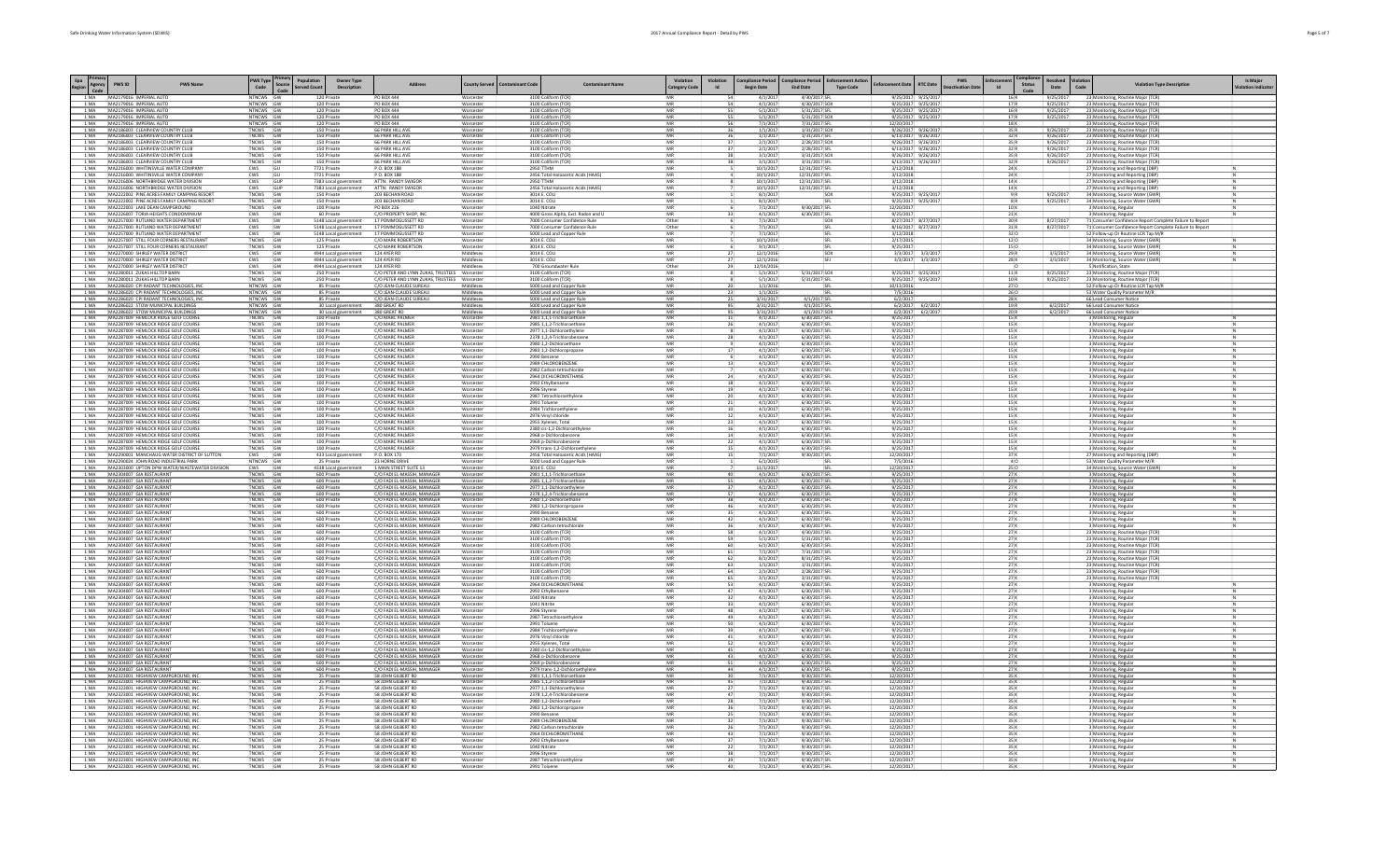| Epa<br>Epa<br>Region Agency |                  | PWS ID<br><b>PWS Name</b>                                                                     | <b>PWS Type</b><br>Source<br>Code Code                                | Population<br><b>Served Count</b> | Owner Type<br><b>Descriptio</b>                      | <b>Address</b>                                                                                           | County Served                 | <b>Contaminant Code</b> | <b>Contaminant Name</b>                                          | Violation<br>Category Cod | Violation<br>Id    | <b>Compliance Period</b><br><b>Begin Date</b> | ompliance Period<br>End Date   | <b>inforcement Action</b><br><b>Type Code</b> | nforcement Date RTC Date                     | <b>PWS</b><br>Enforcement<br>Id  | <b>Status</b><br>Code | <b>Resolved</b><br>Date<br>Code | <b>Violation Type Description</b>                                                                                    | <b>Is Major</b> |
|-----------------------------|------------------|-----------------------------------------------------------------------------------------------|-----------------------------------------------------------------------|-----------------------------------|------------------------------------------------------|----------------------------------------------------------------------------------------------------------|-------------------------------|-------------------------|------------------------------------------------------------------|---------------------------|--------------------|-----------------------------------------------|--------------------------------|-----------------------------------------------|----------------------------------------------|----------------------------------|-----------------------|---------------------------------|----------------------------------------------------------------------------------------------------------------------|-----------------|
|                             |                  | 1 MA MA2323001 HIGHVIEW CAMPGROUND, INC                                                       | TNCWS GW                                                              |                                   | 25 Private                                           | <b>8 JOHN GILBERT RD</b>                                                                                 | Norcester                     |                         | 2984 Trichloroethylene                                           |                           |                    | 7/1/2017                                      | 9/30/2017 SI                   |                                               | 12/20/2017                                   | 35 K                             |                       |                                 | 3 Monitoring, Regular                                                                                                |                 |
| $1$ MA<br>$1$ MA            |                  | MA2323001 HIGHVIEW CAMPGROUND. INC<br>MA2323001 HIGHVIEW CAMPGROUND INC                       | <b>TNCWS</b><br>GW<br>TNCWS GW                                        |                                   | 25 Private<br>25 Private                             | <b>8 JOHN GILBERT RD</b><br><b>SR IOHN GILBERT RD</b>                                                    | orcester                      |                         | 2976 Vinyl chloride<br>2955 Xylenes, Total                       |                           |                    | 7/1/201<br>7/1/201                            | 9/30/2017 S<br>9/30/2017       |                                               | 12/20/2017<br>12/20/2017                     | 35 K<br>$\frac{1}{5}$            |                       |                                 | Monitoring, Regular<br>Monitoring, Regular                                                                           |                 |
| $1$ MA                      |                  | MA2323001 HIGHVIEW CAMPGROUND INC                                                             | TNCWS GW                                                              |                                   | 25 Private                                           | <b>SR IOHN GILBERT RD</b>                                                                                | orcester                      |                         | 2380 cis-1.2-Dichloroethylene                                    |                           |                    | 7/1/2017                                      | $9/30/2017$ s                  |                                               | 12/20/2017                                   | 35K                              |                       |                                 | 3 Monitoring, Regular                                                                                                |                 |
| 1 MA<br>1 MA                |                  | MA2323001 HIGHVIEW CAMPGROUND. IN<br>MA2323001 HIGHVIEW CAMPGROUND. INC.                      | TNCWS GW                                                              |                                   | 25 Private<br>25 Private                             | <b>8 JOHN GILBERT RD</b><br><b>SB JOHN GILBERT RD</b>                                                    | orcester<br><b>/orcester</b>  |                         | 2968 o-Dichlorobenzene<br>2969 p-Dichlorobenzene                 |                           |                    | 7/1/2017<br>7/1/2017                          | 9/30/2017 S<br>9/30/2017 SF    |                                               | 12/20/2017<br>12/20/2017                     | 35K<br>35K                       |                       |                                 | 3 Monitoring, Regular<br>3 Monitoring, Regular                                                                       |                 |
| $1$ MA                      |                  | MA2323001 HIGHVIEW CAMPGROUND. IN                                                             | TNCWS GW                                                              |                                   | 25 Private                                           | <b>8 JOHN GILBERT RD</b>                                                                                 | rcester                       |                         | 2979 trans-1.2-Dichloroethyler                                   |                           |                    | 7/1/2017                                      | 9/30/2017 SI                   |                                               | 12/20/2017                                   | as k                             |                       |                                 | 3 Monitoring, Regular                                                                                                |                 |
| 1 MA<br>$1$ MA              |                  | MA2323002 MADDEN ESTATES<br>MA2323002 MADDEN ESTATES                                          | CWS GW                                                                |                                   | 50 Private<br>50 Private                             | ARTHUR M. MASKELL, MANAGING<br>ARTHUR M. MASKELL, MANAGING                                               | Worcester                     |                         | 5000 Lead and Copper Rule                                        |                           |                    | 7/1/2016                                      |                                |                                               | 1/19/2018 1/19/201                           | 69R                              |                       |                                 | 53 Water Quality Parameter M/F                                                                                       |                 |
| 1MA                         |                  | MA2323002 MADDEN ESTATES                                                                      | $\overline{\text{CWS}}$<br>$\overline{\mathsf{GW}}$<br>CWS<br>GW      |                                   | 50 Private                                           | <b>ARTHUR M. MASKELL, MANAGING</b>                                                                       | Worcester<br>Norcester        |                         | 5000 Lead and Copper Rule<br>5000 Lead and Copper Rule           |                           | 141                | 7/1/2016<br>1/1/2017                          |                                | sox                                           | 12/20/2017 1/19/2018<br>1/19/2018 1/19/2018  | 68R<br>69R                       |                       | 1/19/2018<br>1/19/2018          | 53 Water Quality Parameter M/R<br>53 Water Quality Parameter M/R                                                     |                 |
| $1 M_A$                     |                  | MA2323002 MADDEN ESTATES                                                                      | CWS GW                                                                |                                   | 50 Private                                           | ARTHUR M. MASKELL, MANAGING                                                                              | <b>Jorcester</b>              |                         | 5000 Lead and Copper Rule                                        |                           | 142                | 1/1/2017                                      |                                |                                               | 12/20/2017 1/19/2018                         | 68R                              |                       | 1/19/2018                       | 53 Water Quality Parameter M/R                                                                                       |                 |
| $1$ MA                      | $1$ MA           | MA2323002 MADDEN ESTATES<br>MA2323002 MADDEN ESTATE                                           | GW<br>CWS<br>$\overline{\text{cws}}$<br>GW                            |                                   | 50 Private<br>50 Private                             | ARTHUR M. MASKELL, MANAGING<br>RTHUR M. MASKELL, MANAGIN                                                 | <b>/orcester</b><br>orcester  |                         | 5000 Lead and Copper Rule<br>5000 Lead and Copper Rule           |                           | 143                | 1/1/2015<br>1/1/2015                          |                                | sox                                           | 1/19/2018 1/19/2018                          | 69R<br>58R                       |                       | 1/19/2018                       | 53 Water Quality Parameter M/R<br>53 Water Quality Parameter M/F                                                     |                 |
| $1$ MA                      |                  | MA2323002 MADDEN ESTATES                                                                      | GW<br>CWS                                                             |                                   | 50 Private                                           | ARTHUR M. MASKELL, MANAGING                                                                              | orcester                      |                         | 5000 Lead and Copper Rule                                        |                           |                    | 7/1/2015                                      |                                | sox                                           | $1/19/2018$ $1/19/2018$                      | 69R                              |                       | 1/19/2018                       | 53 Water Quality Parameter M/R                                                                                       |                 |
| $1$ MA                      |                  | MA2323002 MADDEN ESTATES<br>1 MA MA2323002 MADDEN ESTATES                                     | $\overline{\text{CWS}}$<br>$\sqrt{\text{GW}}$<br>rws Gw               |                                   | 50 Private<br>50 Private                             | <b>ARTHUR M. MASKELL, MANAGING</b><br>ARTHUR M. MASKELL, MANAGING                                        | rcester<br>Vorcester          |                         | 5000 Lead and Conner Rule                                        | <b>AAD</b>                | 144<br>145         | 7/1/2015<br>7/1/2014                          |                                | <b>SOX</b>                                    | 12/20/2017 1/19/2018<br>1/19/2018 1/19/2018  | 68R<br>69R                       |                       | 1/19/2018<br>1/19/2018          | 53 Water Quality Parameter M/R<br>53 Water Quality Parameter M/R                                                     |                 |
| 1 MA                        |                  | MA2323002 MADDEN ESTATES                                                                      | $\overline{GW}$<br><b>CWS</b>                                         |                                   | 50 Private                                           | <b>IRTHUR M. MASKELL, MANAGINO</b>                                                                       | orcester                      |                         | 5000 Lead and Copper Rule<br>5000 Lead and Copper Rule           |                           |                    | 7/1/2014                                      |                                |                                               | 12/20/2017 1/19/201                          | 68R                              |                       | 1/19/2018                       | 53 Water Quality Parameter M/F                                                                                       |                 |
| 1 <sub>MA</sub>             | $1$ MA           | MA2323002 MADDEN ESTATES                                                                      | cws<br>GW                                                             |                                   | 50 Private                                           | ARTHUR M. MASKELL, MANAGINO                                                                              | rcester                       |                         | 5000 Lead and Copper Rule                                        |                           |                    | 1/1/2015                                      |                                | 50x                                           | 1/19/2018 1/19/201                           | $\frac{1}{2}$                    |                       | 1/19/2018                       | 53 Water Quality Parameter M/R                                                                                       |                 |
| $1$ MA                      |                  | MA2323002 MADDEN ESTATES<br><b>MA2323002 MADDEN ESTATES</b>                                   | <b>CWS</b><br>$\frac{GW}{GW}$<br>rw <sub>s</sub>                      |                                   | 50 Private<br>50 Private                             | ARTHUR M. MASKELL, MANAGING<br>ARTHUR M. MASKELL, MANAGING                                               | cester<br>Inrester            |                         | 5000 Lead and Copper Rule<br>5000 Lead and Copper Rule           |                           | $\frac{146}{147}$  | $\frac{1}{1/1/2015}$                          |                                |                                               | 12/20/2017 1/19/201<br>1/19/2018 1/19/2018   | 68 R<br>69R                      |                       | 1/19/2018<br>1/19/2018          | 53 Water Quality Parameter M/R<br>56 Initial, Follow-up, or Routine Source Water M/R                                 |                 |
| 1 MA                        |                  | MA2323002 MADDEN ESTATES                                                                      | <b>CWS</b><br>$\frac{GW}{GW}$                                         |                                   | 50 Private                                           | ARTHUR M. MASKELL, MANAGING                                                                              | orcester                      |                         | 5000 Lead and Copper Rule                                        |                           | 147                | 1/1/2017                                      |                                |                                               | 12/20/2017 1/19/2018                         | 68R                              |                       | 1/19/2018                       | 56 Initial, Follow-up, or Routine Source Water M/R                                                                   |                 |
| $1 M_A$<br>1 MAA            |                  | MA2323002 MADDEN ESTATES<br>MA2323002 MADDEN ESTATES                                          | $-ws$<br>cws<br>GW                                                    |                                   | 50 Private<br>50 Private                             | <b>IRTHUR M. MASKELL, MANAGING</b><br><b>IRTHUR M. MASKELL, MANAGING</b>                                 | rcester<br>proester           |                         | 5000 Lead and Copper Rule<br>5000 Lead and Copper Rule           |                           |                    | 1/1/2015<br>7/1/2014                          |                                |                                               |                                              |                                  |                       |                                 | 65 Public Education<br>65 Public Education                                                                           |                 |
| 1 MA                        |                  | MA3023000 REDEORD WATER DEPT                                                                  | cws<br><b>SWP</b>                                                     |                                   | 14020 Local gove                                     | 314 GREAT RD                                                                                             | Viddlesex                     |                         | 1040 Nitrate                                                     |                           |                    | 7/1/2017                                      | 9/30/201                       |                                               |                                              |                                  |                       |                                 | 3 Monitoring, Regular                                                                                                |                 |
| $1$ MA<br>1 MA              |                  | MA3023002 HANSCOM AFB<br>MA3023002 HANSCOM AFB                                                | <b>SWP</b><br>CWS<br>SWP<br><b>CWS</b>                                |                                   | 11799 Federal government<br>11799 Federal government | 2 DOW ST, BLDG 1825<br>2 DOW ST, BLDG 1825                                                               | Middlesex<br>Middlesex        |                         | 7000 Consumer Confidence Rule<br>7000 Consumer Confidence Rule   | lother<br>Other           |                    | 7/1/2017<br>7/1/2017                          |                                |                                               | $9/11/2017$ 9/11/201<br>8/16/2017 9/11/201   | 27R<br>28R                       |                       | 9/11/2017<br>9/11/2017          | 71 Consumer Confidence Report Complete Failure to Report<br>71 Consumer Confidence Report Complete Failure to Report |                 |
| $1$ MA                      |                  | MA3038009 HARRY LEE COLE SCHOOL                                                               | NTNCWS GW                                                             |                                   | 404 Local government                                 | 28 MIDDLETON ROAD                                                                                        | Fssex                         |                         | 5000 Lead and Copper Rule                                        |                           |                    | 1/1/2011                                      |                                |                                               |                                              |                                  |                       |                                 | 52 Follow-up Or Routine LCR Tap M/R                                                                                  |                 |
|                             | $1$ MA           | MA3038020 ANDREWS FARM WATER CO                                                               | $-ws$ $-w$                                                            |                                   | 145 Private                                          | O TIMOTHY MURPH                                                                                          | ssex:                         |                         | 5000 Lead and Copper Rule                                        |                           |                    | 6/1/2006                                      |                                |                                               | 6/27/2007                                    |                                  |                       |                                 | 52 Follow-up Or Routine LCR Tap M/F                                                                                  |                 |
| 1 MA<br>$1$ MA              |                  | MA3038020 ANDREWS FARM WATER CO., IN<br>MA3038020 ANDREWS FARM WATER CO. INC.                 | rws<br>GW<br>CWS<br>GW                                                |                                   | 145 Private<br>145 Private                           | O TIMOTHY MURPH<br><b>CO TIMOTHY MURPHY</b>                                                              | Essex                         |                         | 5000 Lead and Copper Rule<br>5000 Lead and Copper Rule           |                           |                    | 6/1/2006<br>6/1/2006                          |                                |                                               | 6/27/2007<br>11/6/2006                       | 80<br>60                         |                       |                                 | 52 Follow-up Or Routine LCR Tap M/R<br>52 Follow-up Or Routine LCR Tap M/R                                           |                 |
| $1$ MA                      |                  | MA3038020 ANDREWS FARM WATER CO. INC.                                                         | CWS GW<br>TNCWS GW                                                    |                                   | 145 Private                                          | <b>CO TIMOTHY MURPHY</b>                                                                                 | Fssex                         |                         | 5000 Lead and Copper Rule                                        |                           |                    | 6/1/2015                                      |                                |                                               | 6/21/2016                                    | 110                              |                       |                                 | 52 Follow-up Or Routine LCR Tap M/R                                                                                  |                 |
| $1$ MA<br>$1$ MA            |                  | MA3051017 DCR GREAT BROOK FARM STATE PARK<br>MA3051017 DCR GREAT BROOK FARM STATE PARK        | TNCWS GW                                                              |                                   | 300 State government<br>300 State government         | .<br>251 CAUSWAY STREET, 9TH FLOOR<br>251 CAUSWAY STREET, 9TH FLOOR                                      | Middlesex<br>Middlesex        |                         | 4006 Combined Uranium<br>4006 Combined Uranium                   |                           |                    | 7/1/2017<br>7/1/2017                          | $9/30/2017$ SI<br>9/30/2017 SF |                                               | 10/26/2017<br>10/26/2017                     | 13K<br>13K                       |                       |                                 | 3 Monitoring, Regular<br>3 Monitoring, Regular                                                                       |                 |
| 1 MA                        |                  | MA3051017 DCR GREAT BROOK FARM STATE PARK                                                     | TNCWS GW                                                              |                                   | 300 State government                                 | 251 CAUSWAY STREET, 9TH FLOOR                                                                            | Middlesex                     |                         | 4006 Combined Uranium                                            |                           |                    | 7/1/201                                       | $9/30/2017$ S                  |                                               | 10/26/2017                                   | 13K                              |                       |                                 | 3 Monitoring, Regular                                                                                                |                 |
| $1$ MA                      | $1$ MA           | MA3051017 DCR GREAT BROOK FARM STATE PARK<br><b>MA3051017 DCR GREAT RROOK FARM STATE PARK</b> | TNCWS GW<br>TNCWS GW                                                  |                                   | 300 State government                                 | 300 State government 251 CAUSWAY STREET, 9TH FLOOR<br><b>251 CAUSWAY STREET STH FLOOR</b>                | Middlesex<br><b>Middlesex</b> |                         | 4006 Combined Uranium<br>4006 Combined Uranium                   | <b>AAD</b>                |                    | 7/1/2017<br>7/1/2017                          | 9/30/2017 SF<br>9/30/2017 SE   |                                               | 10/26/2017<br>10/26/2017                     | 13K<br>13K                       |                       |                                 | 3 Monitoring, Regular                                                                                                |                 |
| $1$ MA                      |                  | MA3051017 DCR GREAT BROOK FARM STATE PARK                                                     | TNCWS GW                                                              |                                   |                                                      | 300 State government 251 CAUSWAY STREET, 9TH FLOOR                                                       | Middlesex                     |                         | 4006 Combined Uranium                                            |                           |                    | 7/1/2017                                      | 9/30/2017 SE                   |                                               | 10/26/2017                                   | 13K                              |                       |                                 | 3 Monitoring, Regular<br>3 Monitoring, Regular                                                                       |                 |
| $1$ MA                      |                  | MA3051017 DCR GREAT BROOK FARM STATE PARK                                                     | TNCWS GW                                                              |                                   | 300 State government                                 | 251 CAUSWAY STREET, 9TH FLOOR                                                                            | liddlesex                     |                         | 4006 Combined Uranium                                            |                           |                    | 7/1/2017                                      | 9/30/2017 SF                   |                                               | 10/26/2017                                   | 13K                              |                       |                                 | 3 Monitoring, Regular                                                                                                |                 |
| $1$ MA<br>$1$ MA            |                  | MA3051017 DCR GREAT BROOK FARM STATE PARK<br>MA3051017 DCR GREAT BROOK FARM STATE PARK        | TNCWS GW<br>TNCWS GW                                                  |                                   |                                                      | 300 State government 251 CAUSWAY STREET, 9TH FLOOR<br>300 State government 251 CAUSWAY STREET, 9TH FLOOR | viddlesex<br>Middlesex        |                         | 4006 Combined Uranium<br>4006 Combined Uraniur                   |                           |                    | 7/1/2017<br>7/1/2017                          | 9/30/2017 SF<br>9/30/2017 SI   |                                               | 10/26/2017<br>10/26/2017                     | 13K<br>13K                       |                       |                                 | Monitoring, Regular<br>3 Monitoring, Regular                                                                         |                 |
| 1 MA                        |                  | MA3051017 DCR GREAT BROOK FARM STATE PARK                                                     | TNCWS GW                                                              |                                   |                                                      | 300 State government 251 CAUSWAY STREET, 9TH FLOOR                                                       | Middlesex                     |                         | 4006 Combined Uranium                                            |                           |                    | 7/1/2017                                      | 9/30/2017 SF                   |                                               | 10/26/2017                                   | 13K                              |                       |                                 | 3 Monitoring, Regular                                                                                                |                 |
| 1 MA                        | $1$ MA           | MA3051017 DCR GREAT BROOK FARM STATE PARK<br>MA3051017 DCR GREAT BROOK FARM STATE PARK        | TNCWS GW<br>TNCWS GW                                                  |                                   | 300 State government                                 | 251 CAUSWAY STREET, 9TH FLOOR<br>300 State government 251 CAUSWAY STREET, 9TH FLOOR                      | Middlesex<br>diddlesex        |                         | 4006 Combined Uranium<br>4006 Combined Uranium                   | MR                        |                    | 7/1/2017<br>7/1/2017                          | 9/30/2017 SF<br>9/30/2017 SF   |                                               | 10/26/2017<br>10/26/2017                     | 13K<br>13K                       |                       |                                 | 3 Monitoring, Regula<br>3 Monitoring, Regular                                                                        |                 |
| 1 MA                        |                  | MA3051017 DCR GREAT BROOK FARM STATE PARK                                                     | TNCWS GW                                                              |                                   |                                                      | 300 State government 251 CAUSWAY STREET, 9TH FLOOR                                                       | <b>fiddlesex</b>              |                         | 4006 Combined Uranium                                            |                           |                    | 7/1/2017                                      | 9/30/2017 SF                   |                                               | 10/26/2017                                   | 13K                              |                       |                                 | 3 Monitoring, Regular                                                                                                |                 |
| 1 MA                        | $1$ MA           | MA3051017 DCR GREAT BROOK FARM STATE PARK<br>MA3051017 DCR GREAT BROOK FARM STATE PARK        | TNCWS GW<br>TNCWS GW                                                  |                                   |                                                      | 300 State government 251 CAUSWAY STREET, 9TH FLOOR                                                       | Middlesex                     |                         | 4006 Combined Uranium<br>4006 Combined Uranium                   | <b>MP</b>                 |                    | 7/1/2017<br>7/1/2017                          | $9/30/2017$ SE<br>9/30/20178   |                                               | 10/26/2017<br>10/26/2017                     | 13K<br>13K                       |                       |                                 | 3 Monitoring, Regular                                                                                                |                 |
| 1 MA                        |                  | MA3051017 DCR GREAT BROOK FARM STATE PARK                                                     | TNCWS GW                                                              |                                   | 300 State government                                 | 300 State government 251 CAUSWAY STREET, 9TH FLOOR<br>251 CAUSWAY STREET, 9TH FLOOR                      | Middlesex<br>Middlesex        |                         | 4006 Combined Uranium                                            |                           |                    | 7/1/2017                                      | 9/30/2017 SF                   |                                               | 10/26/2017                                   | 13K                              |                       |                                 | 3 Monitoring, Regular<br>3 Monitoring, Regular                                                                       |                 |
| $1$ MA<br>1 MA              |                  | MA3051017 DCR GREAT BROOK FARM STATE PARK<br>MA3051017 DCR GREAT BROOK FARM STATE PARK        | TNCWS GW<br>TNCWS GW                                                  |                                   | 300 State government                                 | 251 CAUSWAY STREET, 9TH FLOOR<br>251 CAUSWAY STREET, 9TH FLOOR                                           | Middlesex                     |                         | 4006 Combined Uranium<br>4006 Combined Uranium                   |                           |                    | 7/1/2017<br>7/1/201                           | 9/30/2017 SF<br>9/30/2017 SI   |                                               | 10/26/2017<br>10/26/2017                     | 13K                              |                       |                                 | 3 Monitoring, Regular                                                                                                |                 |
| 1 MA                        |                  | MA3051017 DCR GREAT BROOK FARM STATE PARK                                                     |                                                                       |                                   | 300 State government<br>300 State government         | 251 CAUSWAY STREET, 9TH FLOOR                                                                            | liddlesex<br>Middlesex        |                         | 4006 Combined Uranium                                            |                           |                    | 7/1/2017                                      | 9/30/2017 SI                   |                                               | 10/26/2017                                   | 13K<br>13K                       |                       |                                 | Monitoring, Regular<br>Monitoring, Regular                                                                           |                 |
| 1 MA                        |                  | MA3051017 DCR GREAT BROOK FARM STATE PARK                                                     | TNCWS GW                                                              |                                   | 300 State government                                 | 251 CALISWAY STREET 9TH FLOOR                                                                            | viddlesex                     |                         | 4006 Combined Uranium                                            |                           |                    | 7/1/2017                                      | 9/30/2017 SF                   |                                               | 10/26/2017                                   | 13K                              |                       |                                 | 3 Monitoring, Regular                                                                                                |                 |
| $1$ MA<br>1 MA              |                  | MA3051017 DCR GREAT BROOK FARM STATE PARK<br>MA3051017 DCR GREAT BROOK FARM STATE PARK        | TNCWS GW                                                              |                                   | 300 State government<br>300 State government         | 251 CAUSWAY STREET 9TH FLOOR<br>251 CAUSWAY STREET, 9TH FLOOR                                            | diddlesex<br>diddlesex        |                         | 4006 Combined Uranium<br>4006 Combined Uranium                   |                           |                    | 7/1/2017<br>7/1/2017                          | 9/30/2017 SE<br>9/30/2017 SI   |                                               | 10/26/2017<br>10/26/2017                     | 13K<br>13K                       |                       |                                 | 3 Monitoring, Regular<br>3 Monitoring, Regular                                                                       |                 |
| 1 MA                        |                  | MA3051017 DCR GREAT BROOK FARM STATE PARK                                                     | TNCWS GW                                                              |                                   | 300 State government                                 | 251 CAUSWAY STREET, 9TH FLOOR                                                                            | viddlesex                     |                         | 4006 Combined Uranium                                            |                           |                    | 7/1/2017                                      | 9/30/2017 SF                   |                                               | 10/26/2017                                   | 13K                              |                       |                                 | 3 Monitoring, Regular                                                                                                |                 |
| $1$ MA                      |                  | MA3051018 GLEASON PUBLIC LIBRARY<br>MA3051018 GLEASON PUBLIC LIBRARY                          | TNCWS GW                                                              |                                   | 80 Local government                                  | 22 BEDFORD ST<br>22 BEDFORD ST                                                                           | diddlesex                     |                         | 1040 Nitrate                                                     |                           |                    | 2/1/2017                                      | 2/28/2017 SI<br>1/31/2017 SF   |                                               | 1/27/2017                                    | 10K                              |                       |                                 | 3 Monitoring, Regular                                                                                                |                 |
| $1$ MA<br>$1$ MA            |                  | MA3051020 FERNS COUNTRY STORE                                                                 | TNCWS GW<br>TNCWS GW                                                  |                                   | 80 Local government<br>25 Private                    | $0$ ROX 31                                                                                               | fiddlesex<br>VezelbbiM        |                         | 1040 Nitrate<br>3100 Coliform (TCR)                              |                           |                    | 1/1/2017<br>6/1/2017                          | 6/30/2017 SF                   |                                               | 1/27/2017<br>7/26/2017                       | 10k<br>7 <sup>K</sup>            |                       |                                 | 3 Monitoring, Regular<br>23 Monitoring, Routine Major (TCR)                                                          |                 |
| $1$ MA                      |                  | MA3051020 FERNS COUNTRY STORE                                                                 | TNCWS GW                                                              |                                   | 25 Private                                           | 0 BOX 31                                                                                                 | Middlesex                     |                         | 400 Stage 1 Disinfectants and Disinfection Byproducts Rule       |                           |                    | 6/6/2017                                      |                                |                                               | 7/26/2017                                    | 7 <sub>0</sub>                   |                       |                                 | 12 Treatment Technique No Certif. Operator                                                                           |                 |
| $1$ MA                      | $1$ MA           | MA3056001 EAST CHELMSFORD WATER DISTRIC<br>MA3056001 EAST CHELMSFORD WATER DISTRICT           | CWS<br><b>SWP</b><br>SWP<br>cws                                       |                                   | 2350 Local government<br>2350 Local government       | 5 CANAL ST<br><b>75 CANAL ST</b>                                                                         | fiddlesex<br>diddlesex        |                         | 2981 1.1.1-Trichloroethane<br>2985 1,1,2-Trichloroethane         |                           |                    | 1/1/2017<br>1/1/2017                          | 3/31/2017 SF<br>3/31/2017 SF   |                                               | 6/2/2017<br>6/2/2017                         | 40 K<br>40k                      |                       |                                 | 3 Monitoring, Regular<br>3 Monitoring, Regular                                                                       |                 |
| 1 MA                        |                  | MA3056001 EAST CHELMSFORD WATER DISTRICT                                                      | SWP                                                                   |                                   | 2350 Local government                                | 5 CANAL S                                                                                                | liddlesex                     |                         | 2977 1,1-Dichloroethylene                                        |                           |                    | 1/1/201                                       | 3/31/2017 S                    |                                               | 6/2/2017                                     | 40k                              |                       |                                 | 3 Monitoring, Regular                                                                                                |                 |
| $1$ MA<br>1 MA              |                  | MA3056001 EAST CHELMSFORD WATER DISTRICT<br>MA3056001 EAST CHELMSFORD WATER DISTRICT          | <b>SWP</b><br>:WS<br>rws<br><b>SWP</b>                                |                                   | 2350 Local government<br>2350 Local government       | 75 CANAL ST<br>75 CANAL S'                                                                               | Middlesex<br>Middlesex        |                         | 2378 1,2,4-Trichlorobenzene<br>2980 1.2-Dichloroethane           |                           | 120                | 1/1/2017<br>1/1/201                           | 3/31/2017 SF<br>3/31/2017 S    |                                               | 6/2/2017<br>6/2/2017                         | 40 K<br>40 K                     |                       |                                 | 3 Monitoring, Regular<br>3 Monitoring, Regular                                                                       |                 |
| $1$ MA                      |                  | MA3056001 EAST CHELMSFORD WATER DISTRICT                                                      | CWS<br>SWP                                                            |                                   | 2350 Local government                                | 75 CANAL ST                                                                                              | Middlesex                     |                         | 2983 1,2-Dichloropropane                                         |                           | 109                | 1/1/2017                                      | 3/31/2017 SF                   |                                               | 6/2/2017                                     | 40 K                             |                       |                                 | 3 Monitoring, Regular                                                                                                |                 |
| $1$ MA                      | $1$ MA           | MA3056001 EAST CHELMSFORD WATER DISTRIC<br>MA3056001 EAST CHELMSFORD WATER DISTRICT           | swp<br>$\overline{\text{w}}$<br><b>SWP</b>                            |                                   | 2350 Local government                                | 5 CANAL S<br>75 CANAL S                                                                                  | viddlesex<br>viddlesex        |                         | 2990 Benzene<br>2989 CHLOROBENZENE                               |                           |                    | 1/1/2017<br>1/1/2017                          | 3/31/2017 S<br>3/31/2017 SF    |                                               | 6/2/2017<br>6/2/2017                         | 40k<br>40k                       |                       |                                 | 3 Monitoring, Regular<br>3 Monitoring, Regular                                                                       |                 |
| $1 \text{MA}$               |                  | MA3056001 EAST CHELMSEORD WATER DISTRICT                                                      | CWS<br>SWP<br>SWP<br>CW <sub>S</sub>                                  |                                   | 2350 Local government<br>2350 Local gover            | <b>ECANAL C</b>                                                                                          | Middlesex                     |                         | 2982 Carbon tetrachl                                             |                           |                    | 1/1/2017                                      | 3/31/2017 S                    |                                               | 6/2/2017                                     | 40K                              |                       |                                 | 3 Monitoring, Regular                                                                                                |                 |
|                             | $1$ MA           | MA3056001 EAST CHELMSFORD WATER DISTRICT<br>MA3056001 EAST CHELMSFORD WATER DISTRICT          | <b>CWS</b>                                                            |                                   | 2350 Local government                                | 75 CANAL S'                                                                                              | Middlesex                     |                         | 2964 DICHLOROMETHANE                                             |                           | 116                | 1/1/2017                                      | 3/31/2017 SF                   |                                               | 6/2/2017                                     | 40 K                             |                       |                                 | 3 Monitoring, Regular                                                                                                |                 |
| $1$ $MA$<br>$1 M_A$         |                  | MA3056001 EAST CHELMSFORD WATER DISTRICT                                                      | <b>SWP</b><br>CWS<br><b>SWP</b>                                       |                                   | 2350 Local government<br>2350 Local government       | <b>75 CANAL ST</b><br><b>75 CANALS</b>                                                                   | Middlesex<br>Middlesex        |                         | 2992 Ethylbenzene<br>2996 Styrene                                |                           | 110                | 1/1/2017<br>1/1/2017                          | 3/31/2017 SF<br>3/31/2017 SI   |                                               | 6/2/2017<br>6/2/2017                         | 40k<br>40k                       |                       |                                 | 3 Monitoring, Regular<br>Monitoring, Regular                                                                         |                 |
| 1 MA                        |                  | MA3056001 EAST CHELMSFORD WATER DISTRICT                                                      | SWP<br>CWS                                                            |                                   | 2350 Local government                                | 75 CANAL S'                                                                                              | Middlesex                     |                         | 2987 Tetrachloroethylene                                         |                           |                    | 1/1/201                                       | 3/31/2017 SI                   |                                               | 6/2/2017                                     | 40K                              |                       |                                 | 3 Monitoring, Regular                                                                                                |                 |
| $1$ MA<br>$1$ MA            |                  | MA3056001 FAST CHELMSFORD WATER DISTRICT<br>MA3056001 FAST CHELMSFORD WATER DISTRICT          | $\overline{\text{rw}}$<br><b>SWP</b><br>rw <sub>s</sub><br><b>SWP</b> |                                   | 2350 Local government<br>2350 Local government       | 75 CANAL ST<br>75 CANAL ST                                                                               | Middlesex<br>Middlesex        |                         | 7991 Toluene<br>2984 Trichloroethylen                            |                           |                    | 1/1/2017<br>1/1/2017                          | 3/31/2017 SF<br>3/31/2017 SF   |                                               | 6/2/2017<br>6/2/2017                         | 40k<br>an k                      |                       |                                 | 3 Monitoring, Regular<br>3 Monitoring, Regular                                                                       |                 |
| $1$ MA                      |                  | MA3056001 EAST CHELMSFORD WATER DISTRICT                                                      | <b>SWP</b><br><b>CWS</b>                                              |                                   | 2350 Local government                                | <b>75 CANAL ST</b>                                                                                       | diddlesex                     |                         | 2976 Vinyl chloride                                              |                           |                    | 1/1/2017                                      | 3/31/2017 SF                   |                                               | 6/2/2017                                     | 40 K                             |                       |                                 | 3 Monitoring, Regular                                                                                                |                 |
| $1$ MA<br>$1$ MA            |                  | MA3056001 EAST CHELMSFORD WATER DISTRICT<br>MA3056001 EAST CHELMSFORD WATER DISTRICT          | SWP<br>CWS<br>SWP<br>rws                                              |                                   | 2350 Local government<br>2350 Local government       | <b>75 CANAL ST</b><br>5 CANAL ST                                                                         | viddlesex<br>diddlesex        |                         | 2955 Xylenes, Total<br>2380 cis-1,2-Dichloroethylene             |                           | 115                | 1/1/2017<br>1/1/2017                          | 3/31/2017 SF<br>3/31/2017 SI   |                                               | 6/2/2017<br>6/2/2017                         | 40k<br>40 K                      |                       |                                 | 3 Monitoring, Regular<br>3 Monitoring, Regular                                                                       |                 |
| 1 MA                        |                  | MA3056001 EAST CHELMSFORD WATER DISTRICT                                                      | SWP<br>rws                                                            |                                   | 2350 Local government                                | 75 CANAL ST                                                                                              | Middlesex                     |                         | 2968 o-Dichlorobenzene                                           |                           |                    | 1/1/2017                                      | 3/31/2017 SF                   |                                               | 6/2/2017                                     | 40 K                             |                       |                                 | 3 Monitoring, Regular                                                                                                |                 |
| $1$ MA<br>1 MA              |                  | MA3056001 FAST CHELMSFORD WATER DISTRICT<br>MA3056001 FAST CHELMSFORD WATER DISTRICT          | $\overline{\text{rw}}$<br><b>SWP</b><br>CWS                           |                                   | 2350 Local government<br>2350 Local government       | 75 CANAL ST<br>75 CANAL ST                                                                               | Middlesex<br>vezelbbiM        |                         | 2969 n-Dichlorobenzene<br>2979 trans-1.2-Dichloroethylene        |                           | 11d<br>107         | 1/1/2017<br>1/1/2017                          | 3/31/2017 SF<br>3/31/2017 SF   |                                               | 6/2/2017<br>6/2/2017                         | 40k<br>40 K                      |                       |                                 | 3 Monitoring, Regular                                                                                                |                 |
| $1$ MA                      |                  | MA3067000 CONCORD WATER DEPT                                                                  | SWP<br>SW<br>CWS                                                      |                                   | 16306 Local government                               | <b>135 KEYES RD</b>                                                                                      | diddlesex                     |                         | 5000 Lead and Copper Rule                                        |                           | 2528-92V0001       | 7/1/1992                                      |                                |                                               |                                              |                                  |                       |                                 | 3 Monitoring, Regular<br>51 Initial Tap Sampling for Pb and Cu                                                       |                 |
| 1 MA<br>$1 M_A$             |                  | MA3078008 SPRINGDALE FARMS WATER SUPPLY TRUST<br>MA3078008 SPRINGDALE FARMS WATER SUPPLY TRUS | $\frac{GW}{GW}$<br>CWS                                                |                                   | 130 Private<br>130 Private                           | .O. BOX 725                                                                                              | lorfolk<br>Vorfolk            |                         | 7000 Consumer Confidence Rule                                    | Other<br>Other            |                    | 7/1/2017<br>7/1/2017                          |                                |                                               | 8/16/2017 7/24/201<br>7/24/2017 7/24/201     | 31R<br>$\frac{1}{20}$            |                       | 7/24/2017                       | 71 Consumer Confidence Report Complete Failure to Report                                                             |                 |
| 1 <sub>MA</sub>             |                  | MA3166000 MANCHESTER BY THE SEA DPW                                                           | sw<br><b>CWS</b>                                                      |                                   | 5664 Local gove                                      | .O. BOX 725<br>OWN HALL 10 CENTRAL ST                                                                    | Essex                         |                         | 7000 Consumer Confidence Rule<br>7000 Consumer Confidence Rule   | Other                     |                    | 7/1/2014                                      |                                |                                               | 8/11/2014                                    | 420                              |                       | 7/24/2017                       | 71 Consumer Confidence Report Complete Failure to Report<br>71 Consumer Confidence Report Complete Failure to Report |                 |
| 1 MA                        |                  | MA3189001 COPELAND PROPERTIES, INC. (VND                                                      | TNCWS GW                                                              |                                   | 100 Private                                          | 1183 RANDOLPH AVENUE                                                                                     | Norfolk                       |                         | 3100 Coliform (TCR)                                              |                           | 02V0001            | 11/1/2001                                     | 11/30/2001 SF                  |                                               | 1/11/2002 1/24/2018                          | 1/24/2018                        |                       |                                 | 23 Monitoring, Routine Major (TCR)                                                                                   |                 |
| 1 MA<br>1 MA                |                  | MA3189001 COPELAND PROPERTIES. INC. (VND)<br>MA3189001 COPELAND PROPERTIES, INC. (VND)        | TNCWS GW<br>TNCWS GW                                                  |                                   | 100 Private<br>100 Private                           | 1183 RANDOLPH AVENUE<br><b>83 RANDOLPH AVENU</b>                                                         | Norfolk<br><b>Iorfolk</b>     |                         | 1040 Nitrate<br>1040 Nitrate                                     | MR                        | 95V0001<br>99V0001 | 10/1/1994<br>7/1/1998                         | 12/31/1994 SF<br>9/30/1998 S   |                                               | 10/30/1995 1/24/2018<br>11/18/1998 1/24/2018 | 1/24/2018<br>21<br>1/24/2018     |                       |                                 | 3 Monitoring, Regular<br>3 Monitoring, Regular                                                                       |                 |
| $1$ MA                      |                  | MA3189001 COPELAND PROPERTIES, INC. (VND)                                                     | TNCWS GW                                                              |                                   | 100 Private                                          | 183 RANDOLPH AVENU                                                                                       | Norfolk                       |                         | 1041 Nitrite                                                     |                           | 97V0001            | 10/1/1995                                     | 12/31/1995 SF                  |                                               | 8/18/1997 1/24/2018                          | 1/24/2018                        |                       |                                 | 3 Monitoring, Regular                                                                                                |                 |
| $1$ MA<br>1 MA              |                  | MA3196000 NAHANT WATER DEPT (MWRA)<br>MA3198000 NATICK WATER DEPARTMENT                       | <b>SWP</b><br><b>CWS</b>                                              |                                   | 3410 Local governmer                                 | <b>334 NAHANT RD TOWN HALL</b><br><b>75 WEST ST</b>                                                      | Middlesex                     |                         | 5000 Lead and Copper Rule                                        |                           | 8003-93V0001       | 7/1/1997                                      |                                |                                               | 12/29/201                                    |                                  |                       |                                 | 51 Initial Tap Sampling for Pb and Cu                                                                                |                 |
| 1 MA                        |                  | MA3229000 PEABODY WATER DEPT.                                                                 | CWS<br>GW<br><b>CWS</b><br><b>SW</b>                                  |                                   | 33006 Local government<br>51836 Local government     | 50 FARM AVE                                                                                              | Essex                         |                         | 3014 E. COLI<br>7000 Consumer Confidence Rule                    | Other                     | 119                | 11/1/2011<br>7/1/2017                         |                                | <b>SOX</b>                                    | 9/13/2017 9/13/201                           | 44R                              |                       | 9/13/2017                       | 34 Monitoring, Source Water (GWR)<br>71 Consumer Confidence Report Complete Failure to Report                        |                 |
| 1 MA                        |                  | MA3229000 PEABODY WATER DEPT.                                                                 | $\frac{SW}{SWP}$<br>CWS                                               |                                   | 51836 Local government                               | 50 FARM AVE                                                                                              | Essex                         |                         | 7000 Consumer Confidence Rule                                    | Other                     |                    | 7/1/201                                       |                                |                                               | 8/18/2017 9/13/201                           | 45 R                             |                       | 9/13/2017                       | 71 Consumer Confidence Report Complete Failure to Report                                                             |                 |
|                             | $1$ MA<br>$1$ MA | MA3248000 REVERE WATER DEPT. (MWR<br>MA3298002 FAGLE TOR TRUST                                | rw <sub>1</sub><br>GW                                                 |                                   | 51755 Local govern<br>38 Private                     | 281 BROADWA<br><b>CO PAMELA RIORDAN</b>                                                                  | Suffolk<br>Essex              |                         | 000 Lead and Copper Rule<br><b>7000 Consumer Confidence Rule</b> | Other                     |                    | 1/1/2017<br>7/1/2015                          |                                |                                               | 8/13/2015                                    | 380                              |                       |                                 | 52 Follow-up Or Routine LCR Tap M/R<br>71 Consumer Confidence Report Complete Failure to Report                      |                 |
| $1$ MA                      |                  | MA3301008 BENCHMARK CONDOMINIUMS                                                              | CWS<br>GW                                                             |                                   | 60 Private                                           | $0$ ROX 724                                                                                              | Middlesex                     |                         | 5000 Lead and Conner Rule                                        |                           |                    | 1/1/2013                                      |                                |                                               |                                              | $\frac{1}{34}$ o                 |                       |                                 | 52 Follow-up Or Routine LCR Tap M/R                                                                                  |                 |
| 1 MA                        | $1$ MA           | MA3301020 COLONY HEIGHTS CONDOMINIUM<br>MA3342000 WILMINGTON WATER DEPT                       | CWS GW<br><b>SWP</b>                                                  |                                   | 120 Private<br>22282 Local government                | C/O CENTURION MANAGEMENT CO.<br>21 GLEN ROAD                                                             | Middlesex<br><b>fiddlesex</b> |                         | 7000 Consumer Confidence Rule<br>5000 Lead and Copper Rule       | Other                     |                    | 7/1/2016<br>1/1/2013                          |                                |                                               | 8/30/2016                                    |                                  |                       |                                 | 71 Consumer Confidence Report Complete Failure to Report<br>52 Follow-up Or Routine LCR Tap M/R                      |                 |
|                             | 1 MA             | MA4020004 HYANNIS WATER SYSTEM. TOWN OF BARNSTABLE                                            | cws<br>GW                                                             |                                   | 5000 Local govern                                    | 0. BOX 326                                                                                               | arnstable                     |                         | 700 Groundwater Rule                                             | Other                     |                    | 7/11/2017                                     |                                |                                               | 9/21/2017                                    | $\frac{1}{26}$                   |                       |                                 | 73 Failure to Notify Other PWS                                                                                       |                 |
| $1$ MA<br>$1$ MA            |                  | MA4052014 SHADY ACRES CAMPGROUND<br>MA4052019 GEORGIOS PIZZA                                  | <b>TNCWS</b><br>$\sqrt{6W}$<br>TNCWS GW                               |                                   | 200 Private<br>600 Private                           | <b>O SHOESTRING ROAL</b><br><b>165 FLANDERS ROAD</b>                                                     | lymouth<br>wmouth             |                         | 3014 E. COLI<br>1040 Nitrate                                     |                           |                    | 9/22/201<br>7/1/2017                          | $9/30/2017$ SI                 |                                               | 4/27/2017<br>7/8/2018                        | 20 0<br>19K                      |                       |                                 | 34 Monitoring, Source Water (GWR)<br>3 Monitoring, Regular                                                           |                 |
| $1$ MA                      |                  | MA4052065 MAIN STREET COURT CONDOMINIUM TRUST                                                 | TNCWS GW                                                              |                                   | 25 Private                                           | C/O I YNDA NUTF                                                                                          | wnouth                        |                         | 1040 Nitrate                                                     |                           |                    | 4/1/2017                                      | $6/30/2017$ SI                 |                                               | 9/6/2017                                     | 22K                              |                       |                                 | 3 Monitoring, Regular                                                                                                |                 |
| 1 MA<br>$1$ MA              |                  | MA4052070 TOWNHOUSES @ COPPER LANTERN<br>MA4076002 NORTH DIGHTON FIRE DISTRICT                | GW<br>CWS<br>SWP                                                      |                                   | 176 Private                                          | HOLLAND WAY, SUITE 201<br>340 FOREST ST                                                                  | ymouth                        |                         | 1040 Nitrate                                                     | lother                    |                    | 4/1/201<br>7/1/2017                           | 6/30/2017 SI                   |                                               | 9/6/2017                                     | 18K                              |                       | 8/29/2017                       | 3 Monitoring, Regular                                                                                                |                 |
| $1$ MA                      |                  | MA4076002 NORTH DIGHTON FIRE DISTRICT                                                         | CWS<br>cws<br><b>SWP</b>                                              |                                   | 1300 Local government<br>1300 Local government       | 340 FOREST ST                                                                                            | <b>Bristol</b><br>Intern      |                         | 7000 Consumer Confidence Rule<br>7000 Consumer Confidence Rule   | Other                     |                    | 7/1/2017                                      |                                |                                               | 8/29/2017 8/29/201<br>8/16/2017 8/29/2017    | 6R<br>$\frac{1}{7}$ <sub>D</sub> |                       | 8/29/2017                       | 71 Consumer Confidence Report Complete Failure to Report<br>71 Consumer Confidence Report Complete Failure to Report |                 |
| $1$ MA                      |                  | MA4076002 NORTH DIGHTON FIRE DISTRICT                                                         | <b>CWS</b><br>SWP                                                     |                                   | 1300 Local gover                                     | 340 FOREST ST                                                                                            | <b>Bristol</b>                |                         | 2950 TTHM                                                        |                           |                    | 2/1/2017                                      | 2/28/201                       |                                               |                                              |                                  |                       |                                 | 27 Monitoring and Reporting (DBP)                                                                                    |                 |